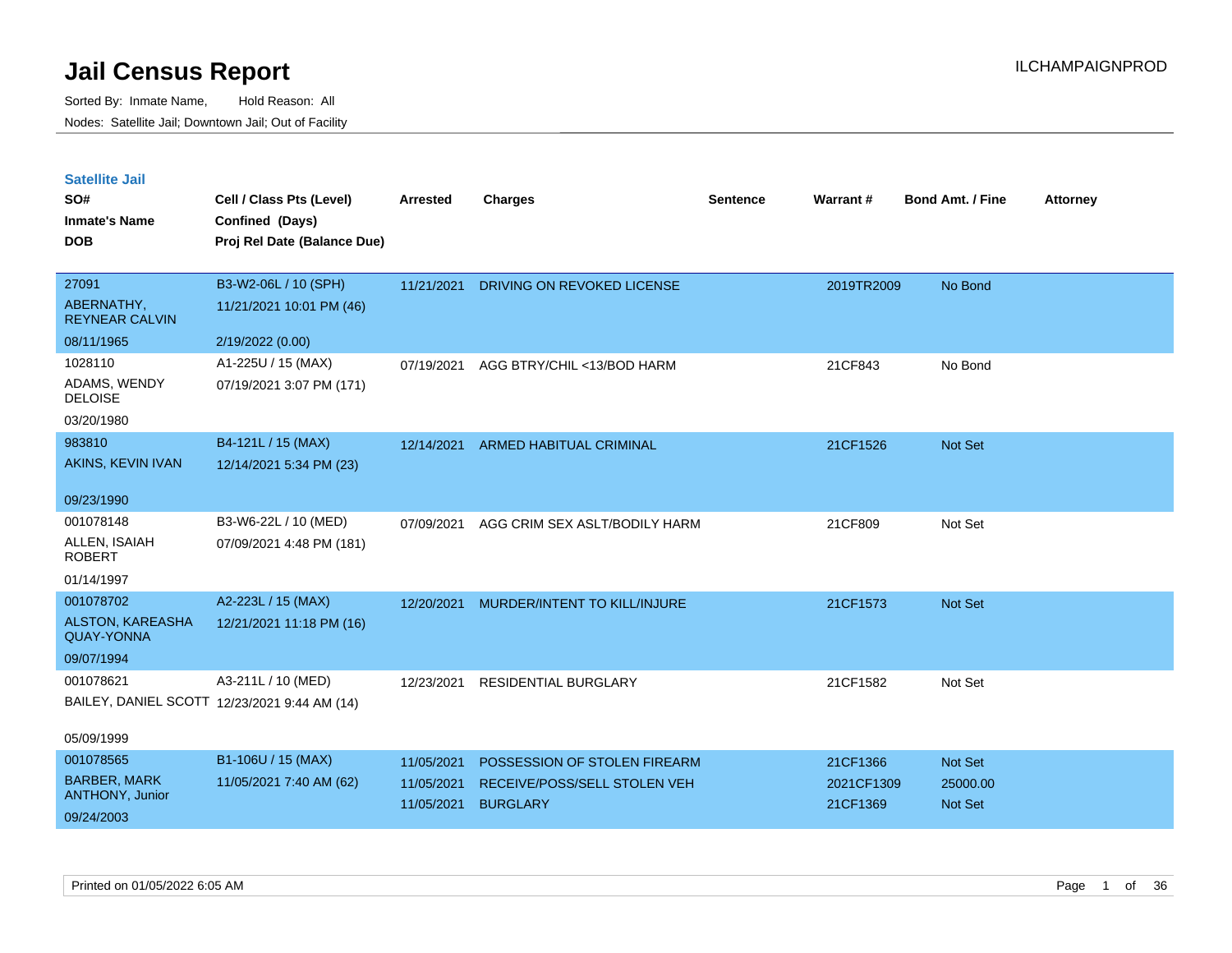Sorted By: Inmate Name, Hold Reason: All Nodes: Satellite Jail; Downtown Jail; Out of Facility

| ivuutos. Saltiilit Jall, Duwilluwii Jall, Oul of Facility |                             |                 |                                |                 |            |                         |                 |
|-----------------------------------------------------------|-----------------------------|-----------------|--------------------------------|-----------------|------------|-------------------------|-----------------|
| SO#                                                       | Cell / Class Pts (Level)    | <b>Arrested</b> | <b>Charges</b>                 | <b>Sentence</b> | Warrant#   | <b>Bond Amt. / Fine</b> | <b>Attorney</b> |
| <b>Inmate's Name</b>                                      | Confined (Days)             |                 |                                |                 |            |                         |                 |
| DOB                                                       | Proj Rel Date (Balance Due) |                 |                                |                 |            |                         |                 |
|                                                           |                             |                 |                                |                 |            |                         |                 |
| 1073281                                                   | A2-222L / 5 (ADS)           | 11/15/2021      | DOM BTRY/CONTACT/1-2 PRECONV   |                 | 2021CF206  | 5000.00                 |                 |
| <b>BASLER, MONET</b><br><b>MARISA</b>                     | 11/15/2021 11:08 PM (52)    |                 |                                |                 |            |                         |                 |
| 08/17/1994                                                |                             |                 |                                |                 |            |                         |                 |
| 001078535                                                 | B2-T2-07U / 15 (SPH)        | 10/26/2021      | <b>CRIM SEX ASSAULT/FORCE</b>  |                 | 21CF1305   | Not Set                 |                 |
| BERRY, DAVID ISAAC                                        | 10/26/2021 10:52 AM (72)    |                 |                                |                 |            |                         |                 |
| 09/23/2000                                                |                             |                 |                                |                 |            |                         |                 |
| 1057334                                                   | B4-221U / 15 (MAX)          | 10/27/2021      | MURDER/INTENT TO KILL/INJURE   |                 |            | No Bond                 |                 |
| BEVERLY, DAVID<br><b>BENJAMIN</b>                         | 10/27/2021 1:42 PM (71)     |                 |                                |                 |            |                         |                 |
| 03/31/1987                                                |                             |                 |                                |                 |            |                         |                 |
| 29626                                                     | B1-105U / 10 (MED)          | 11/09/2021      | MFG/DEL 15<100 GR COCA/ANALOG  |                 | 21CF1387   | Not Set                 |                 |
| <b>BISHOP, DARRELL</b><br>EDWARD                          | 11/09/2021 4:46 PM (58)     |                 |                                |                 |            |                         |                 |
| 07/18/1968                                                |                             |                 |                                |                 |            |                         |                 |
| 963337                                                    | B2-T3-09U / 10 (MED)        | 12/14/2021      | CRIMINAL DAMAGE <\$500/SCHOOL  |                 | 21CF262    | <b>Not Set</b>          |                 |
| <b>BONE, DALLAS</b><br>LOWELL                             | 12/14/2021 11:37 AM (23)    |                 |                                |                 |            |                         |                 |
| 06/12/1984                                                |                             |                 |                                |                 |            |                         |                 |
| 001077579                                                 | BOOKH-7 / 10 (MED)          | 01/03/2022      | CRIM DAMAGE TO PROPERTY <\$500 |                 | 2021CF77   | No Bond                 |                 |
| <b>BROMM, RUSSELL</b><br>DEAN                             | 01/03/2022 2:13 PM (3)      |                 |                                |                 |            |                         |                 |
| 03/22/1968                                                | 1/6/2022 (0.00)             |                 |                                |                 |            |                         |                 |
| 51247                                                     | B1-202U / 10 (MED)          | 04/15/2021      | FELON POSS/USE WEAPON/FIREARM  |                 | 21CF411    | <b>Not Set</b>          |                 |
| <b>BROWN, DANTE</b><br><b>MAURICE</b>                     | 04/15/2021 6:24 PM (266)    |                 |                                |                 |            |                         |                 |
| 04/19/1979                                                |                             |                 |                                |                 |            |                         |                 |
| 29957                                                     | B4-222L / 15 (MAX)          | 11/13/2021      | FELON POSS/USE WEAPON/FIREARM  |                 | 21CF1390   | Not Set                 |                 |
| BROWN, RODNEY<br>LOUIS                                    | 11/13/2021 8:57 PM (54)     | 11/13/2021      | AGG CRIM SX AB/>5 YR OLDER VIC |                 | 2019CF0718 | 250000.00               |                 |
|                                                           |                             |                 |                                |                 |            |                         |                 |

01/07/1968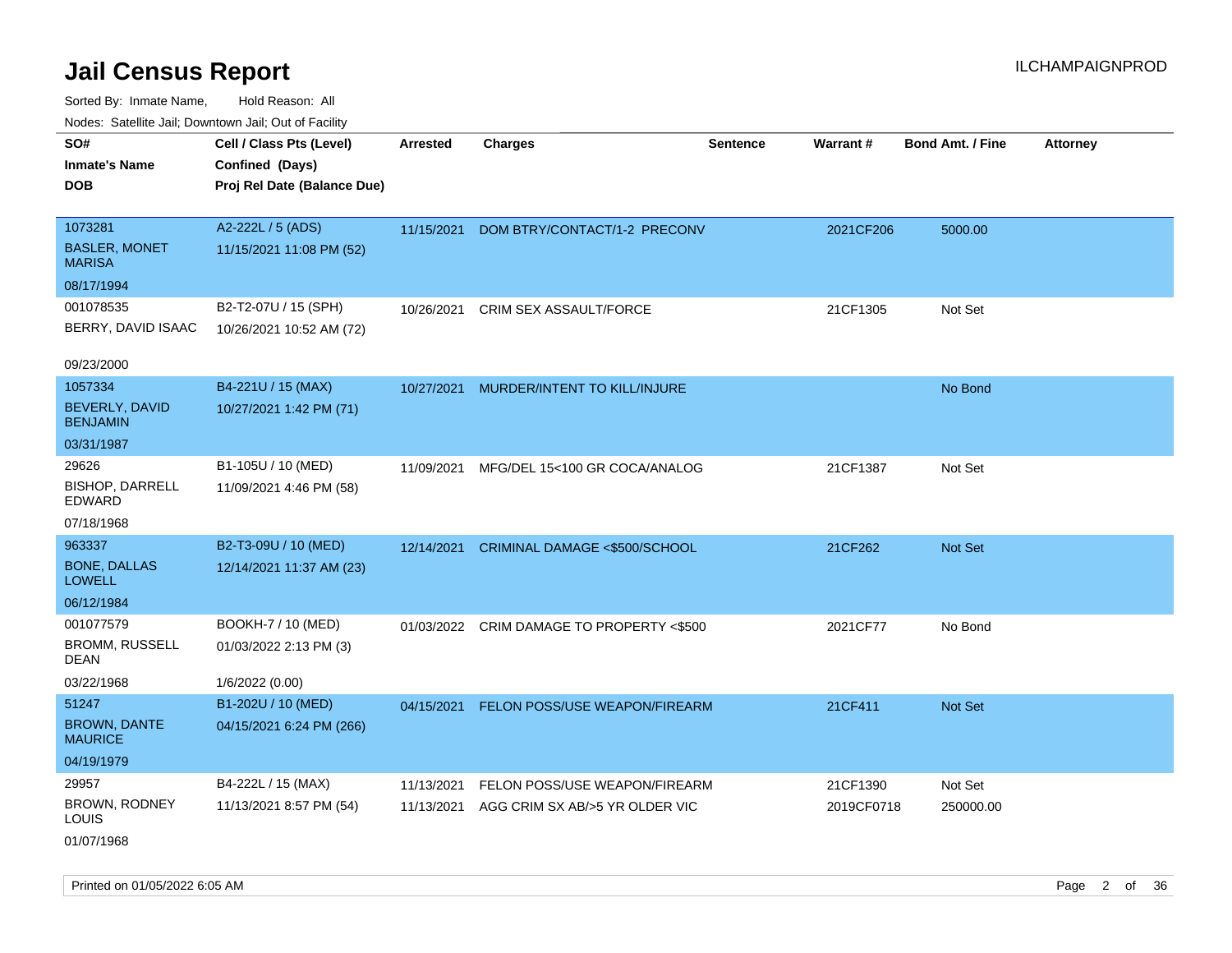| roaco. Catolino dall, Downtown dall, Out of Fability |                                            |            |                                         |                 |                 |                         |                 |
|------------------------------------------------------|--------------------------------------------|------------|-----------------------------------------|-----------------|-----------------|-------------------------|-----------------|
| SO#                                                  | Cell / Class Pts (Level)                   | Arrested   | <b>Charges</b>                          | <b>Sentence</b> | <b>Warrant#</b> | <b>Bond Amt. / Fine</b> | <b>Attorney</b> |
| <b>Inmate's Name</b>                                 | Confined (Days)                            |            |                                         |                 |                 |                         |                 |
| <b>DOB</b>                                           | Proj Rel Date (Balance Due)                |            |                                         |                 |                 |                         |                 |
|                                                      |                                            |            |                                         |                 |                 |                         |                 |
| 001077945                                            | A1-225L / 10 (MED)                         | 11/13/2021 | AGG ASLT PEACE OFF/FIRE/ER WRK          |                 | 2021CF637       | 1000.00                 |                 |
| <b>BROWN, SIDREA</b>                                 | 11/13/2021 10:49 AM (54)                   | 11/13/2021 | <b>BURGLARY</b>                         |                 | 2021CF543       | 50000.00                |                 |
| <b>RENEIA</b>                                        |                                            | 11/17/2021 | <b>BURGLARY</b>                         |                 | 21CF1264        | 1000.00                 |                 |
| 07/23/1992                                           |                                            |            |                                         |                 |                 |                         |                 |
| 995894                                               | A4-106L / 10 (ADS)                         | 12/28/2021 | FELON POSSESS WEAPON/2ND+               | 5y (DOC)        | 2020CF709       | No Bond                 |                 |
|                                                      | BUTLER, JAMES LYNN 12/28/2021 11:05 AM (9) |            |                                         |                 |                 |                         |                 |
|                                                      |                                            |            |                                         |                 |                 |                         |                 |
| 12/04/1991                                           |                                            |            |                                         |                 |                 |                         |                 |
| 56936                                                | B2-T1-01U / 15 (SPH)                       | 11/01/2021 | PUBLIC INDECENCY/EXPOSURE/3+            | 3y/0m/0d (DO    |                 | Not Set                 |                 |
| CALDWELL, STEVEN                                     | 11/01/2021 1:09 PM (66)                    |            |                                         |                 |                 |                         |                 |
| <b>ANDRE</b>                                         |                                            |            |                                         |                 |                 |                         |                 |
| 04/19/1982                                           |                                            |            |                                         |                 |                 |                         |                 |
| 39474                                                | B1-101U / 10 (ADS)                         | 07/06/2021 | MFG/DEL 15<100 GR HEROIN/ANLG           |                 | 21CF792         | Not Set                 |                 |
| CAMPBELL, AARON<br><b>JACOB</b>                      | 07/06/2021 11:56 PM (184)                  |            |                                         |                 |                 |                         |                 |
| 07/18/1974                                           |                                            |            |                                         |                 |                 |                         |                 |
|                                                      |                                            |            |                                         |                 |                 |                         |                 |
| 001078729                                            | A4-105L / 15 (ADS)                         |            | 01/02/2022 MURDER/INTENT TO KILL/INJURE |                 | 20CF396         | 1000000.00              |                 |
| <b>CARTER, TROY</b><br><b>DEMON</b>                  | 01/02/2022 10:29 AM (4)                    |            |                                         |                 |                 |                         |                 |
| 01/02/2004                                           |                                            |            |                                         |                 |                 |                         |                 |
| 001078092                                            | A4-102L / 10 (ADS)                         |            |                                         |                 |                 |                         |                 |
|                                                      | CHOUNARD, STANLEY 12/27/2021 10:47 PM (10) | 12/27/2021 | AGG BATTERY/PUBLIC PLACE                |                 | 2021CF1042      | 5000.00                 |                 |
| <b>WILLIAM</b>                                       |                                            |            |                                         |                 |                 |                         |                 |
| 06/25/1986                                           |                                            |            |                                         |                 |                 |                         |                 |
| 001077485                                            | A1-226L / 15 (MAX)                         | 12/21/2021 | MURDER/INTENT TO KILL/INJURE            |                 | 2021CF1282      | 1000000.00              |                 |
| <b>COLBERT, ARIEANA</b>                              | 12/21/2021 2:08 PM (16)                    |            |                                         |                 |                 |                         |                 |
| <b>FELICIA</b>                                       |                                            |            |                                         |                 |                 |                         |                 |
| 12/13/2000                                           |                                            |            |                                         |                 |                 |                         |                 |
| 1048488                                              | A4-105U / 10 (ADS)                         | 12/30/2021 | ARMED VIOLENCE/CATEGORY I               |                 | 2022CF4         | Not Set                 |                 |
| COLSON, WAYNE                                        | 12/30/2021 8:27 AM (7)                     |            |                                         |                 |                 |                         |                 |
| ARTHUR, Third                                        |                                            |            |                                         |                 |                 |                         |                 |
| 10/14/1995                                           |                                            |            |                                         |                 |                 |                         |                 |
|                                                      |                                            |            |                                         |                 |                 |                         |                 |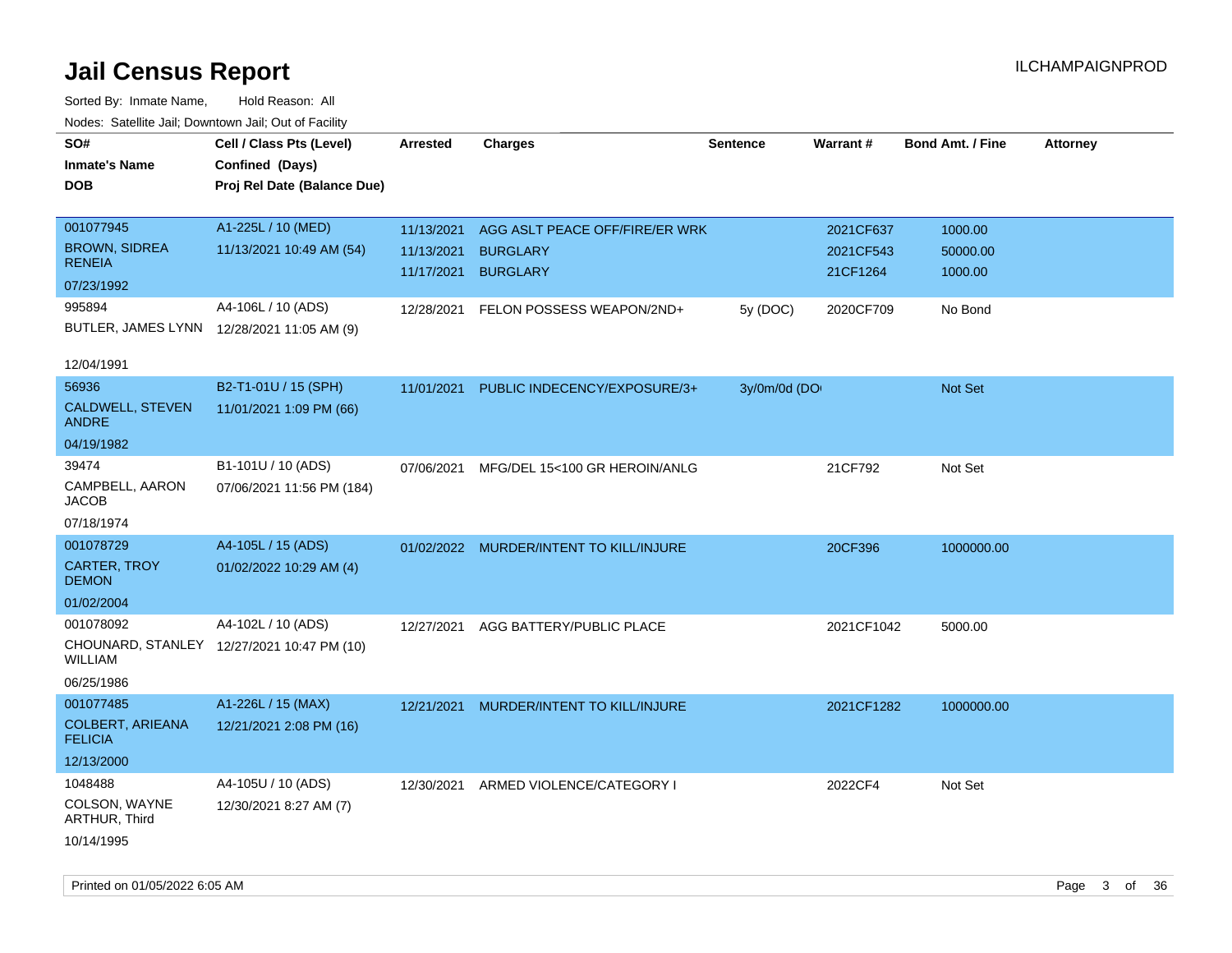| roaco. Catolino cali, Downtown cali, Out of Facility |                             |                 |                                |                 |                 |                         |                 |
|------------------------------------------------------|-----------------------------|-----------------|--------------------------------|-----------------|-----------------|-------------------------|-----------------|
| SO#                                                  | Cell / Class Pts (Level)    | <b>Arrested</b> | <b>Charges</b>                 | <b>Sentence</b> | <b>Warrant#</b> | <b>Bond Amt. / Fine</b> | <b>Attorney</b> |
| <b>Inmate's Name</b>                                 | Confined (Days)             |                 |                                |                 |                 |                         |                 |
| <b>DOB</b>                                           | Proj Rel Date (Balance Due) |                 |                                |                 |                 |                         |                 |
|                                                      |                             |                 |                                |                 |                 |                         |                 |
| 34805                                                | B4-223U / 15 (MAX)          | 10/01/2021      | <b>DOMESTIC BATTERY</b>        |                 | 21CF1183        | Not Set                 |                 |
| CONERLY, KIN JOSEPH 10/01/2021 1:53 AM (97)          |                             | 10/01/2021      | ARMED HABITUAL CRIMINAL        |                 | 21CF1184        | Not Set                 |                 |
|                                                      |                             | 10/06/2021      | POSS STOLEN VEHICLE > \$25,000 |                 | 19CF1786        | Not Set                 |                 |
| 11/16/1971                                           |                             |                 |                                |                 |                 |                         |                 |
| 1074319                                              | B2-T1-04L / 15 (SPH)        | 10/12/2021      | AGGRAVATED CRUELTY TO ANIMALS  |                 | 21CF1238        | Not Set                 |                 |
| <b>CRAIG, DAVUCCI</b><br><b>DAVION</b>               | 10/12/2021 11:36 AM (86)    | 10/14/2021      | <b>MURDER</b>                  |                 | 21CF1239        | Not Set                 |                 |
| 08/02/2001                                           |                             |                 |                                |                 |                 |                         |                 |
| 001077549                                            | B2-T3-10L / 10 (SPH)        | 12/22/2020      | PRED CRIM SEX ASLT/VICTIM <13  |                 | 2020CF1469      | Not Set                 |                 |
| CRISTOBAL-MATEO,<br><b>CRISTOBAL</b>                 | 12/22/2020 1:17 PM (380)    |                 |                                |                 |                 |                         |                 |
| 12/02/1988                                           |                             |                 |                                |                 |                 |                         |                 |
| 988538                                               | B1-107U / 10 (MED)          | 12/21/2021      | AGGRAVATED DOMESTIC BATTERY    |                 | 21CF1564        | Not Set                 |                 |
| DAVIDSON, HARLEY<br><b>KYLE SCOTT</b>                | 12/21/2021 5:45 AM (16)     |                 |                                |                 |                 |                         |                 |
| 08/05/1990                                           |                             |                 |                                |                 |                 |                         |                 |
| 1023587                                              | B1-203U / 15 (MAX)          | 09/24/2021      | MFG/DEL CANNABIS/2.5-10 GRAMS  |                 | 21CF1155        | Not Set                 |                 |
| <b>DAVIS, MARTIN</b><br><b>DENNIS</b>                | 09/24/2021 9:38 PM (104)    | 09/24/2021      | ARMED HABITUAL CRIMINAL        |                 | 2021-CF681      | 500000.00               |                 |
| 12/02/1994                                           |                             |                 |                                |                 |                 |                         |                 |
| 001078538                                            | B1-205L / 10 (MED)          | 10/26/2021      | CRIM SEX ASSAULT/FORCE         |                 | 21CF1301        | Not Set                 |                 |
| DAWKINS, LEN                                         | 10/26/2021 8:18 PM (72)     |                 |                                |                 |                 |                         |                 |
| 03/23/1987                                           |                             |                 |                                |                 |                 |                         |                 |
| 56972                                                | B3-W8-32L / 10 (MED)        | 08/30/2021      | POSS STOLEN VEHICLE > \$25,000 |                 | 21CF1044        | Not Set                 |                 |
| DAY, DANIEL JOSEPH                                   | 08/30/2021 3:07 PM (129)    | 09/04/2021      | <b>BURGLARY</b>                |                 | 21CF1054        | Not Set                 |                 |
|                                                      |                             |                 |                                |                 |                 |                         |                 |
| 10/16/1982                                           |                             |                 |                                |                 |                 |                         |                 |
| 49972                                                | A4-104U / 10 (ADS)          | 01/03/2022      | FELON POSS/USE WEAPON/FIREARM  | 2y (DOC)        | 20CF1476        | No Bond                 |                 |
| DICKERSON,<br>RAYMOND COLLIER                        | 01/03/2022 11:10 AM (3)     |                 |                                |                 |                 |                         |                 |
| 08/16/1978                                           |                             |                 |                                |                 |                 |                         |                 |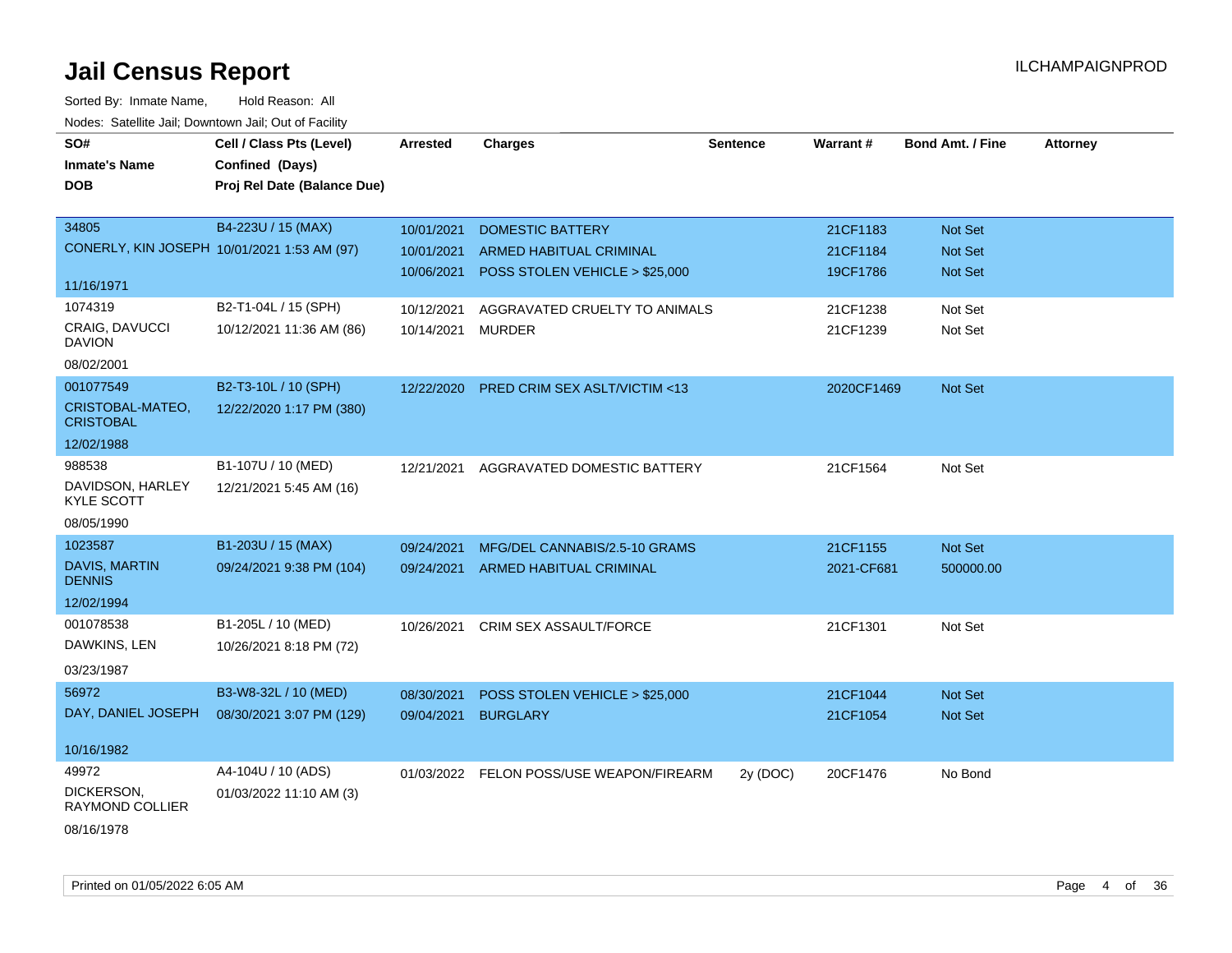| roaco. Calcinio dan, Downtown dan, Out or Fability |                                             |                 |                                |                 |                 |                         |                 |
|----------------------------------------------------|---------------------------------------------|-----------------|--------------------------------|-----------------|-----------------|-------------------------|-----------------|
| SO#                                                | Cell / Class Pts (Level)                    | <b>Arrested</b> | Charges                        | <b>Sentence</b> | <b>Warrant#</b> | <b>Bond Amt. / Fine</b> | <b>Attorney</b> |
| <b>Inmate's Name</b>                               | Confined (Days)                             |                 |                                |                 |                 |                         |                 |
| <b>DOB</b>                                         | Proj Rel Date (Balance Due)                 |                 |                                |                 |                 |                         |                 |
|                                                    |                                             |                 |                                |                 |                 |                         |                 |
| 25659                                              | B4-125L / 15 (MAX)                          | 06/15/2021      | <b>RESIDENTIAL BURGLARY</b>    |                 | 2020CF1218      | 50000.00                |                 |
| DORRIS, LORENZO                                    | 06/15/2021 6:17 AM (205)                    | 06/15/2021      | <b>BURGLARY</b>                |                 | 21CF689         | Not Set                 |                 |
| 07/19/1966                                         |                                             |                 |                                |                 |                 |                         |                 |
| 1024895                                            | B1-104L / 10 (MED)                          | 12/15/2021      | MFG/DEL 100<400 GR COCA/ANLG   |                 | 21CF1535        | Not Set                 |                 |
| EDWARDS, GEORGE<br><b>CORTEZ</b>                   | 12/15/2021 12:26 PM (22)                    | 12/15/2021      | <b>AGGRAVATED BATTERY</b>      |                 | 21CF1536        | Not Set                 |                 |
| 06/19/1994                                         |                                             |                 |                                |                 |                 |                         |                 |
| 987328                                             | A2-122L / 10 (MED)                          | 12/11/2021      | AGG ASLT PEACE OFF/FIRE/ER WRK |                 | 21CF1515        | Not Set                 |                 |
| ERVIN, DEIDRA ANN<br>RUTH                          | 12/11/2021 8:48 PM (26)                     |                 |                                |                 |                 |                         |                 |
| 04/15/1991                                         |                                             |                 |                                |                 |                 |                         |                 |
| 45194                                              | B3-W7-28L / 10 (MED)                        | 10/20/2021      | DOMESTIC BATTERY/OTHER PRIOR   |                 | 21CF1265        | Not Set                 |                 |
| <b>FALLS, ANDREW</b>                               | 10/20/2021 12:59 AM (78)                    |                 |                                |                 |                 |                         |                 |
| 08/15/1976                                         |                                             |                 |                                |                 |                 |                         |                 |
| 527081                                             | B3-W6-24L / 10 (MED)                        | 09/06/2021      | ARSON/REAL/PERSONAL PROP>\$150 |                 | 2021 CF 797     | 25000.00                |                 |
| FERGUSON,<br><b>CHRISTOPHER</b>                    | 09/06/2021 1:18 PM (122)                    |                 |                                |                 |                 |                         |                 |
| 12/21/1981                                         |                                             |                 |                                |                 |                 |                         |                 |
| 1039744                                            | B4-224U / 15 (MAX)                          | 12/06/2021      | <b>MURDER</b>                  |                 | 20CF959         | 1000000.00              |                 |
| FONVILLE, TREVOY<br><b>JERMAINE</b>                | 12/06/2021 10:52 AM (31)                    |                 |                                |                 |                 |                         |                 |
| 01/13/1996                                         |                                             |                 |                                |                 |                 |                         |                 |
| 518395                                             | B2-T3-12L / 15 (SPH)                        | 07/07/2020      | <b>CRIMINAL SEXUAL ASSAULT</b> |                 | 2020-CF735      | 250000.00               |                 |
|                                                    | FRANDLE, MARK RYAN 07/07/2020 3:42 PM (548) |                 |                                |                 |                 |                         |                 |
| 09/10/1985                                         |                                             |                 |                                |                 |                 |                         |                 |
| 001077934                                          | A1-224L / 10 (MED)                          | 08/22/2021      | AGG DUI/ACCIDENT/DEATH         |                 | 21CF1024        | Not Set                 |                 |
| FREED, LOGAN<br><b>SUZANNE</b>                     | 08/22/2021 11:45 PM (137)                   | 08/22/2021      | DOMESTIC BATTERY               |                 | 21 CM 172       | 10000.00                |                 |
| 08/18/1996                                         |                                             |                 |                                |                 |                 |                         |                 |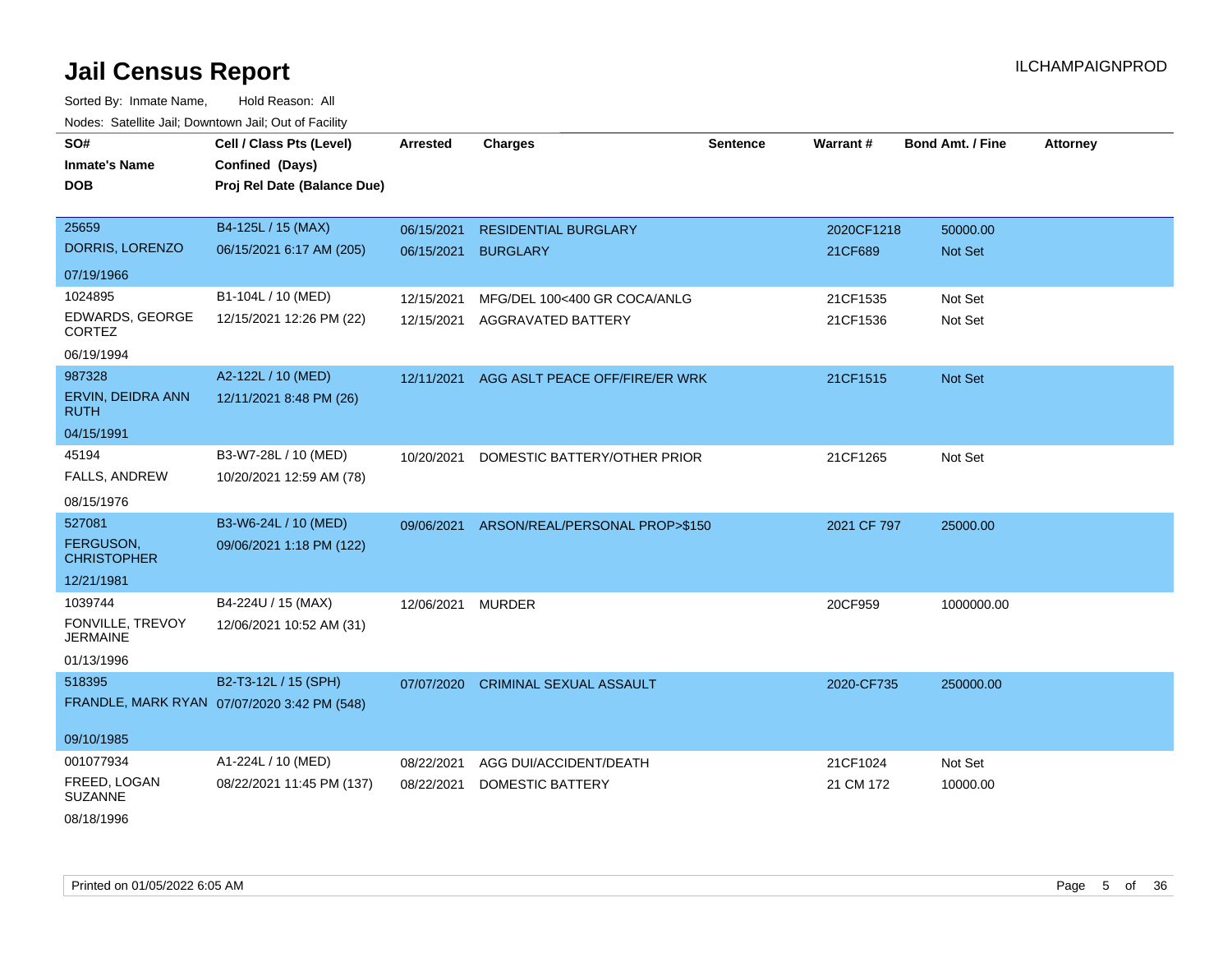| Nuuts. Saltiille Jall, Duwilluwii Jall, Oul of Facility |                             |                          |                                                       |                 |                      |                         |                 |
|---------------------------------------------------------|-----------------------------|--------------------------|-------------------------------------------------------|-----------------|----------------------|-------------------------|-----------------|
| SO#                                                     | Cell / Class Pts (Level)    | <b>Arrested</b>          | <b>Charges</b>                                        | <b>Sentence</b> | Warrant#             | <b>Bond Amt. / Fine</b> | <b>Attorney</b> |
| <b>Inmate's Name</b>                                    | Confined (Days)             |                          |                                                       |                 |                      |                         |                 |
| <b>DOB</b>                                              | Proj Rel Date (Balance Due) |                          |                                                       |                 |                      |                         |                 |
|                                                         |                             |                          |                                                       |                 |                      |                         |                 |
| 001078290                                               | A1-125U / 10 (ADS)          | 08/19/2021               | <b>MACHINE GUN/AUTO WEAPON/VEH</b>                    |                 | 21CF1012             | Not Set                 |                 |
| FREEMAN, ANGEL<br><b>JANILA KAY</b>                     | 08/19/2021 1:26 AM (140)    |                          |                                                       |                 |                      |                         |                 |
| 12/25/1995                                              |                             |                          |                                                       |                 |                      |                         |                 |
| 001078633                                               | B2-T4-13U / 15 (MAX)        | 12/01/2021               | PRED CRIM SEX ASLT/VICTIM <13                         |                 | 21CF1416             | 250000.00               |                 |
| GONZALEZ-GUILLEN,<br><b>EDWARD</b>                      | 12/01/2021 12:08 PM (36)    |                          |                                                       |                 |                      |                         |                 |
| 08/25/2002                                              |                             |                          |                                                       |                 |                      |                         |                 |
| 001078607                                               | B4-221L / 15 (MAX)          | 11/22/2021               | FELON POSS/USE FIREARM/PAROLE                         |                 | 21CF1437             | Not Set                 |                 |
| <b>GRAY, WILLIAM</b><br>DA'VON                          | 11/22/2021 2:57 PM (45)     | 11/22/2021               | ATTEMPT (FIRST DEGREE MURDER)                         |                 | 21CF1435             | Not Set                 |                 |
| 04/18/1984                                              |                             |                          |                                                       |                 |                      |                         |                 |
| 56342                                                   | B1-206L / 10 (MED)          | 10/21/2021               | THEFT CONTROL INTENT <\$500                           |                 | 17CF1451             | 10000.00                |                 |
| <b>GRIFFIN, NATHAN</b><br><b>EUGENE</b>                 | 10/21/2021 4:20 PM (77)     | 10/21/2021<br>10/21/2021 | DRIVING ON REVOKED LICENSE<br>ARMED HABITUAL CRIMINAL |                 | 20TR1979<br>21CF1279 | 3000.00<br>Not Set      |                 |
| 02/24/1969                                              |                             |                          |                                                       |                 |                      |                         |                 |
| 1049103                                                 | A4-203L / 5 (ADS)           | 12/27/2021               | <b>DOMESTIC BATTERY</b>                               |                 | 2021CM595            | Not Set                 |                 |
| <b>HAGGARD, RYAN</b><br><b>PHILIP</b>                   | 12/27/2021 9:15 PM (10)     |                          |                                                       |                 |                      |                         |                 |
| 06/01/1983                                              |                             |                          |                                                       |                 |                      |                         |                 |
| 1076466                                                 | BOOKH-4                     | 01/04/2022               | <b>DOMESTIC BATTERY</b>                               |                 | 2021CF1438           | 50000.00                |                 |
| <b>HARRIS, MAURICE</b><br><b>ANTHONY</b>                | 01/04/2022 10:16 AM (2)     |                          |                                                       |                 |                      |                         |                 |
| 03/09/1971                                              |                             |                          |                                                       |                 |                      |                         |                 |
| 001078488                                               | B2-T3-11U / 15 (SPH)        | 10/14/2021               | PRED CRIM SEX ASLT/VICTIM <13                         |                 | 21CF1232             | 500000.00               |                 |
| HERNANDEZ-LOPEZ,<br><b>ERNESTO</b>                      | 10/14/2021 3:15 PM (84)     | 10/14/2021               | <b>FUGITIVE FROM JUSTICE</b>                          |                 | 21CF1246             | <b>Not Set</b>          |                 |
| 11/28/1975                                              |                             |                          |                                                       |                 |                      |                         |                 |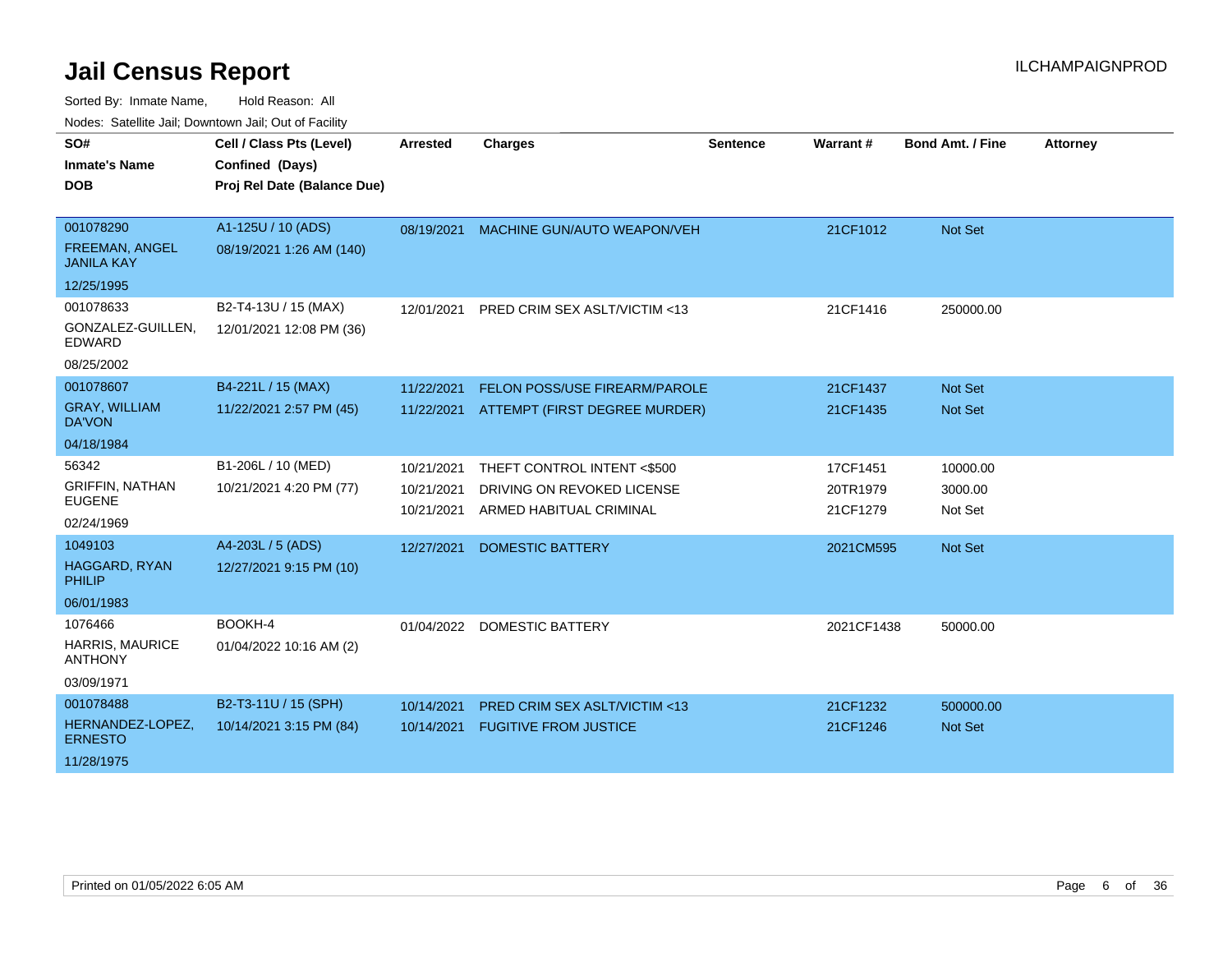| SO#<br><b>Inmate's Name</b><br><b>DOB</b>                         | Cell / Class Pts (Level)<br>Confined (Days)<br>Proj Rel Date (Balance Due) | Arrested                                                           | <b>Charges</b>                                                                                                                                  | <b>Sentence</b>       | Warrant#                                                 | <b>Bond Amt. / Fine</b>                                    | <b>Attorney</b> |
|-------------------------------------------------------------------|----------------------------------------------------------------------------|--------------------------------------------------------------------|-------------------------------------------------------------------------------------------------------------------------------------------------|-----------------------|----------------------------------------------------------|------------------------------------------------------------|-----------------|
| 975293<br>HILL, JACOB MILES<br>02/06/1988                         | B2-T4-14L / 10 (SPH)<br>07/21/2021 8:43 PM (169)                           | 07/21/2021<br>07/21/2021<br>07/25/2021<br>08/18/2021<br>09/09/2021 | VIO ORDER/PRIOR VIO OF ORDER<br><b>STALKING</b><br><b>PAROLE REVOCATION</b><br><b>HARASS WITNESS/FAMILY MBR/REP</b><br>AGG STALKING/BODILY HARM |                       | 21CF914<br>2021CF863<br>CH2104646<br>21CF992<br>21CF1073 | No Bond<br>Not Set<br><b>Not Set</b><br>Not Set<br>Not Set |                 |
| 48471<br>HILL, RAMESH<br><b>JERMAINE</b><br>12/11/1978            | B1-207L / 15 (MAX)<br>08/08/2021 4:45 AM (151)                             | 08/08/2021                                                         | AGG BATTERY/DISCHARGE FIREARM                                                                                                                   |                       | 21CF946                                                  | Not Set                                                    |                 |
| 1043704<br><b>HOUSTON, STEVEN</b><br><b>CORDELL</b><br>01/24/1989 | B4-223L / 15 (MAX)<br>07/13/2021 5:56 AM (177)                             | 07/13/2021                                                         | ARMED ROBBERY/ARMED W/FIREARM                                                                                                                   | 12y (DOC)             | 21CF815                                                  | Not Set                                                    |                 |
| 999198<br>HOWARD, BRION LIN<br>06/10/1992                         | B4-226L / 15 (MAX)<br>11/30/2021 10:41 AM (37)                             | 11/30/2021                                                         | FELON POSS/USE FIREARM PRIOR                                                                                                                    |                       | 21CF1377                                                 | 500000.00                                                  |                 |
| 1061996<br>HUBBARD, REBEKIAH<br><b>DIONA</b><br>04/08/1998        | A1-124L / 5 (MIN)<br>10/30/2021 1:37 PM (68)                               | 10/30/2021<br>10/30/2021<br>10/31/2021                             | DRVG UNDER INFLUENCE OF DRUG<br>RETAIL THEFT/DISP MERCH/<\$300<br>USE FORGED CR/DEBIT CARD/<\$300                                               | 180d (CJ)<br>2y (DOC) | 2018CF1302                                               | No Bond<br>20000.00<br>No Bond                             |                 |
| 953555<br>HUNT, TAVARIS EARL<br>12/29/1987                        | B4-122L / 15 (MAX)<br>03/10/2021 4:58 AM (302)                             | 03/10/2021<br>04/14/2021                                           | <b>CRIM TRESPASS TO RESIDENCE</b><br>AGG FLEEING POLICE/21 MPH OVER                                                                             | 3y (DOC)              | 21CF272<br>2020CF94                                      | Not Set<br>10000.00                                        |                 |
| 001078639<br>JACKSON, GREGORY<br><b>LYNN</b><br>11/22/1994        | B1-107L / 10 (MED)<br>12/02/2021 3:43 AM (35)                              | 12/02/2021                                                         | <b>FUGITIVE FROM JUSTICE</b>                                                                                                                    |                       | 21CF1465                                                 | Not Set                                                    |                 |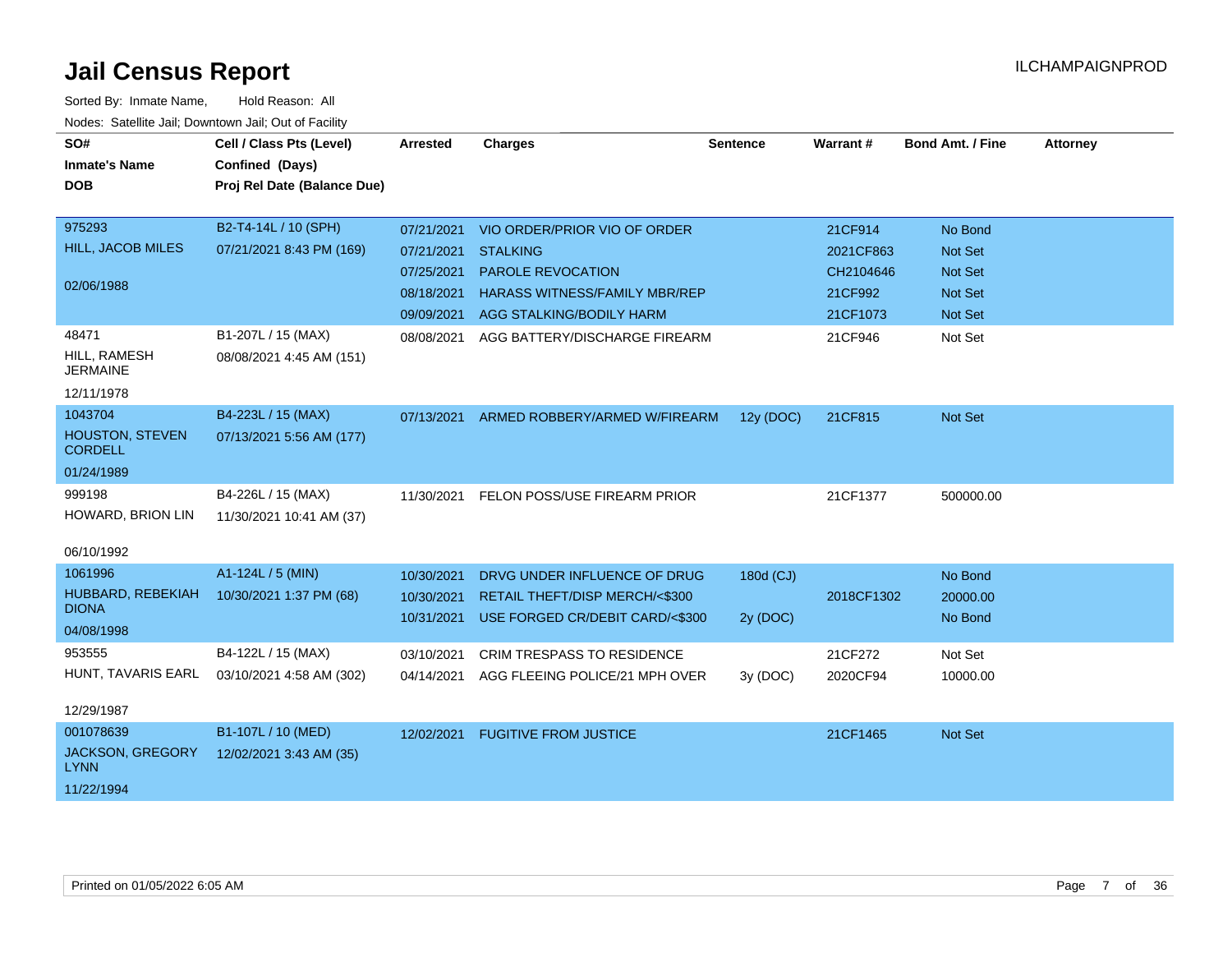Sorted By: Inmate Name, Hold Reason: All Nodes: Satellite Jail; Downtown Jail; Out of Facility

| rouco. Calcillo Jali, Downtown Jali, Out of Facility |                                            |                 |                                          |                 |             |                         |                 |
|------------------------------------------------------|--------------------------------------------|-----------------|------------------------------------------|-----------------|-------------|-------------------------|-----------------|
| SO#                                                  | Cell / Class Pts (Level)                   | <b>Arrested</b> | <b>Charges</b>                           | <b>Sentence</b> | Warrant#    | <b>Bond Amt. / Fine</b> | <b>Attorney</b> |
| Inmate's Name                                        | Confined (Days)                            |                 |                                          |                 |             |                         |                 |
| DOB                                                  | Proj Rel Date (Balance Due)                |                 |                                          |                 |             |                         |                 |
|                                                      |                                            |                 |                                          |                 |             |                         |                 |
| 38993                                                | B4-126L / 15 (MAX)                         |                 | 02/13/2021 ATTEMPT (FIRST DEGREE MURDER) |                 | 21CF181     | <b>Not Set</b>          |                 |
| JACKSON, LAMONT<br><b>JEREMIE</b>                    | 02/13/2021 7:45 AM (327)                   |                 |                                          |                 |             |                         |                 |
| 07/31/1973                                           |                                            |                 |                                          |                 |             |                         |                 |
| 001078689                                            | B1-104U / 15 (MAX)                         | 12/17/2021      | FIREARM/FOID INVALID/NOT ELIG            |                 | 21CF1551    | No Bond                 |                 |
| JACKSON, PRENTISS<br><b>MANSION DEWAYNE</b>          | 12/18/2021 12:39 AM (19)                   |                 |                                          |                 |             |                         |                 |
| 09/02/2003                                           |                                            |                 |                                          |                 |             |                         |                 |
| 001077487                                            | B3-W8-30L / 10 (MED)                       | 12/03/2020      | FELON POSS/USE WEAPON/FIREARM            |                 | 20CF1377    | Not Set                 |                 |
| JACKSON, TERRELL<br><b>DANDRE</b>                    | 12/03/2020 10:18 AM (399)                  | 11/09/2021      | AGG DISCHARGE FIREARM/OCC VEH            |                 | 21CR0331401 | No Bond                 |                 |
| 08/11/1990                                           |                                            |                 |                                          |                 |             |                         |                 |
| 001077864                                            | B1-103L / 15 (MAX)                         | 04/18/2021      | FELON POSS/USE WEAPON/FIREARM            |                 | 21CF428     | Not Set                 |                 |
| D                                                    | JAMERSON, ANTHONY 04/18/2021 7:21 PM (263) |                 |                                          |                 |             |                         |                 |
| 01/26/1990                                           |                                            |                 |                                          |                 |             |                         |                 |
| 001078703                                            | A2-121L / 15 (MAX)                         | 12/20/2021      | MURDER/INTENT TO KILL/INJURE             |                 | 21CF1574    | <b>Not Set</b>          |                 |
| <b>JOHNS, SHAMIQUH</b><br>THERESA                    | 12/22/2021 6:41 AM (15)                    |                 |                                          |                 |             |                         |                 |
| 04/03/1992                                           |                                            |                 |                                          |                 |             |                         |                 |
| 1071536                                              | B4-127L / 15 (MED)                         | 06/17/2021      | UNLAWFUL RESTRAINT                       | 2y (DOC)        | 21CF702     | Not Set                 |                 |
| JOHNSON, ZACHERY<br>EDWARD                           | 06/17/2021 2:00 AM (203)                   |                 |                                          |                 |             |                         |                 |
| 10/30/1987                                           |                                            |                 |                                          |                 |             |                         |                 |
| 1017120                                              | B3-W4-14L / 5 (MIN)                        |                 | 10/29/2021 AGG ASLT/USE DDLY WEAPON      |                 |             | No Bond                 |                 |
|                                                      | JONES, JOSHUA LYNN 10/29/2021 3:15 AM (69) |                 |                                          |                 |             |                         |                 |
|                                                      |                                            |                 |                                          |                 |             |                         |                 |
| 05/16/1993                                           | 1/25/2022 (0.00)                           |                 |                                          |                 |             |                         |                 |
| 001078645                                            | B4-222U / 10 (MED)                         | 12/02/2021      | AGG DISCHARGE FIREARM                    |                 | 21CF1478    | No Bond                 |                 |
| JONES, KELVIN<br>KHYRIC                              | 12/02/2021 6:56 PM (35)                    |                 |                                          |                 |             |                         |                 |
| 02/27/2001                                           |                                            |                 |                                          |                 |             |                         |                 |

Printed on 01/05/2022 6:05 AM **Page 8 of 36**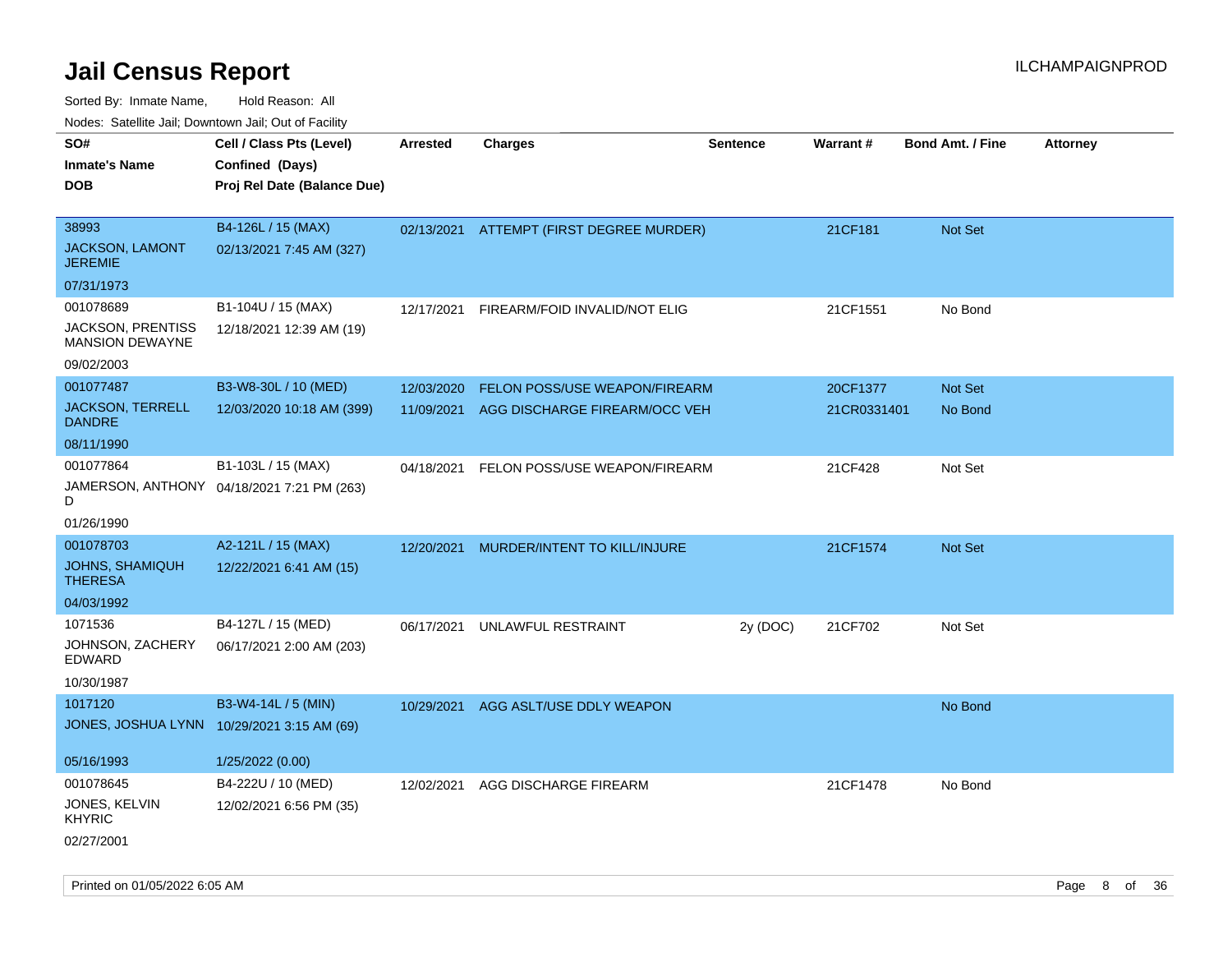| roaco. Catolino cali, Domntonn cali, Out of Facility |                             |            |                                |                 |              |                         |                 |
|------------------------------------------------------|-----------------------------|------------|--------------------------------|-----------------|--------------|-------------------------|-----------------|
| SO#                                                  | Cell / Class Pts (Level)    | Arrested   | <b>Charges</b>                 | <b>Sentence</b> | Warrant#     | <b>Bond Amt. / Fine</b> | <b>Attorney</b> |
| <b>Inmate's Name</b>                                 | Confined (Days)             |            |                                |                 |              |                         |                 |
| <b>DOB</b>                                           | Proj Rel Date (Balance Due) |            |                                |                 |              |                         |                 |
|                                                      |                             |            |                                |                 |              |                         |                 |
| 956822                                               | B1-205U / 15 (MAX)          | 11/25/2021 | AGGRAVATED DOMESTIC BATTERY    |                 | 21CF1442     | Not Set                 |                 |
| <b>JONES, MARIO</b>                                  | 11/25/2021 10:37 AM (42)    | 11/25/2021 | <b>PAROLE REVOCATION</b>       |                 | CH2106361    | No Bond                 |                 |
| <b>NATHANIEL</b>                                     |                             | 11/25/2021 | UNLAWFUL RESTRAINT             |                 | 21CF1443     | Not Set                 |                 |
| 10/27/1987                                           |                             |            |                                |                 |              |                         |                 |
| 1008468                                              | B4-226U / 10 (MED)          | 12/01/2021 | FELON POSS/USE WEAPON/FIREARM  |                 | 21CF1472     | Not Set                 |                 |
| JONES, MARTEZ<br><b>LAMONTE</b>                      | 12/01/2021 1:28 PM (36)     | 12/02/2021 | PROBATION VIOLATION            |                 | 20CF1151     | Not Set                 |                 |
| 06/22/1993                                           |                             |            |                                |                 |              |                         |                 |
| 506244                                               | B1-204L / 15 (MAX)          | 07/15/2021 | ARMED ROBBERY/ARMED W/FIREARM  |                 | 2021CF791    | 250000.00               |                 |
| <b>JOSLIN, JASON LEE</b>                             | 07/15/2021 4:38 AM (175)    |            |                                |                 |              |                         |                 |
| 12/22/1985                                           |                             |            |                                |                 |              |                         |                 |
| 66662                                                | B1-102L / 10 (MED)          | 12/05/2021 | POSS AMT CON SUB EXCEPT(A)/(D) | 2y (DOC)        | 18CF597      | 200000.00               |                 |
| KINTNER, WESLEY J                                    | 12/05/2021 1:57 PM (32)     |            |                                |                 |              |                         |                 |
|                                                      |                             |            |                                |                 |              |                         |                 |
| 04/15/1986                                           |                             |            |                                |                 |              |                         |                 |
| 1070011                                              | B4-124U / 15 (MAX)          | 08/03/2021 | AGG DISCH FIREARM/1ST AID PERS |                 | 21CF929      | <b>Not Set</b>          |                 |
| LAWS, WILLIAM<br>ZARAK, Third                        | 08/03/2021 3:53 PM (156)    |            |                                |                 |              |                         |                 |
| 07/06/1999                                           |                             |            |                                |                 |              |                         |                 |
| 548089                                               | B1-204U / 15 (MAX)          | 12/04/2020 | ATTEMPT (FIRST DEGREE MURDER)  |                 | 20CF1378     | Not Set                 |                 |
| LEWIS, LAWRENCE                                      | 12/04/2020 4:42 AM (398)    | 12/04/2020 | METH DELIVERY/100<400 GRAMS    |                 | 20CF1481     | Not Set                 |                 |
| PAUL, Third                                          |                             | 12/04/2020 | AGG DOMESTIC BATTERY/STRANGLE  |                 | 18CF1507     | 10000.00                |                 |
| 02/08/1993                                           |                             |            |                                |                 |              |                         |                 |
| 001077524                                            | B2-T4-15U / 10 (SPH)        | 12/14/2020 | AGG BATTERY/JUDGE/EMT          |                 | 2020-CF-1212 | 10000.00                |                 |
| LEWIS, TREVOR                                        | 12/14/2020 5:16 PM (388)    | 12/14/2020 | <b>RESIDENTIAL ARSON</b>       |                 | 2020-CF-1388 | 150000.00               |                 |
| <b>DANIEL</b>                                        |                             | 12/14/2020 | AGG BATTERY/PUBLIC PLACE       |                 | 2020-CF-1231 | 50000.00                |                 |
| 06/03/2002                                           |                             | 12/14/2020 | AGG BATTERY/PEACE OFFICER      |                 | 2020-CF-1211 | 10000.00                |                 |
| 1065002                                              | B3-W7-26L / 10 (MED)        | 11/16/2021 | DOMESTIC BTRY/CONTACT/VIO O/P  |                 | 2019CF001781 | 25000.00                |                 |
| LOVELESS, DUSTIN<br>DEE                              | 11/16/2021 11:41 AM (51)    |            |                                |                 |              |                         |                 |
| 06/17/1982                                           |                             |            |                                |                 |              |                         |                 |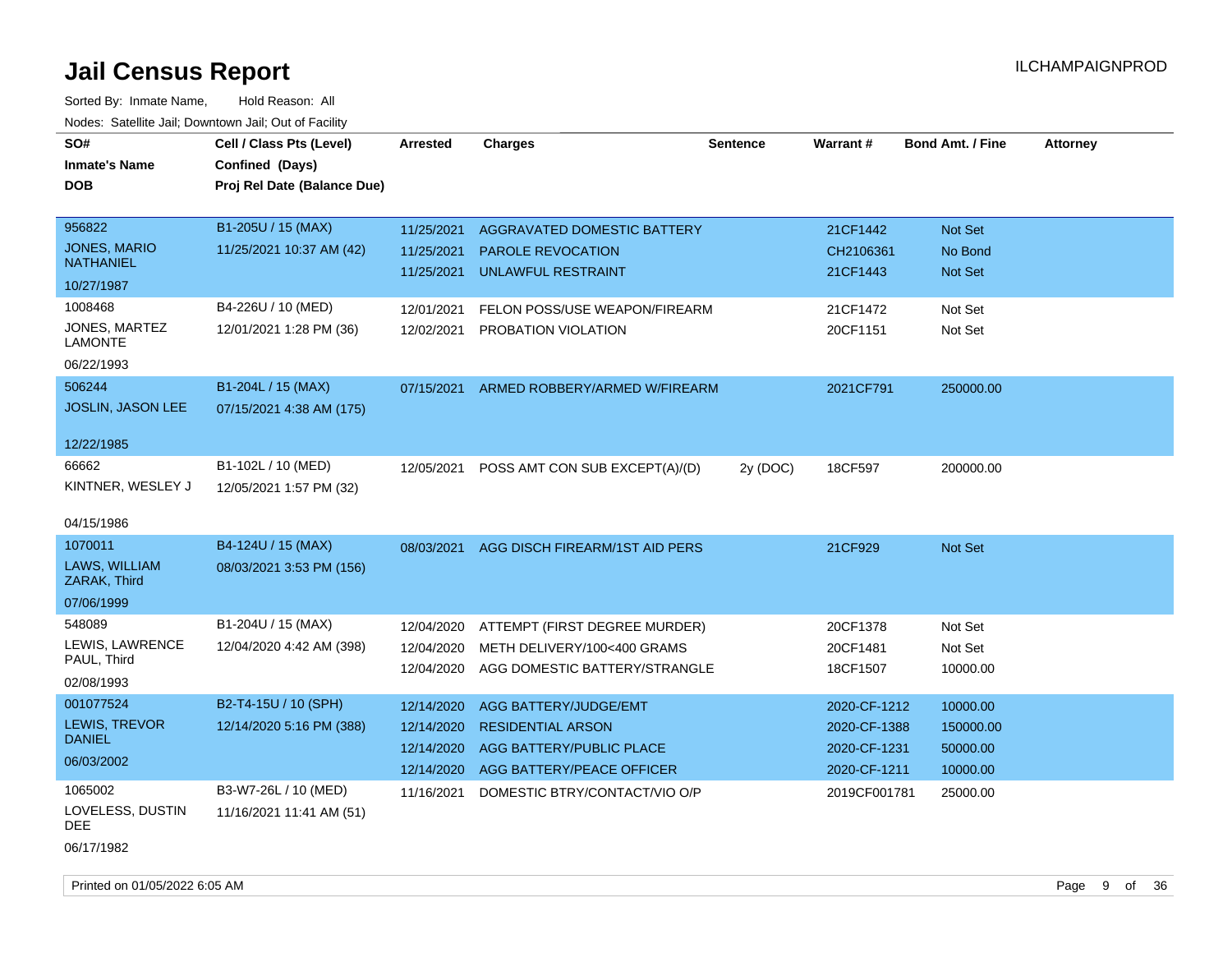Sorted By: Inmate Name, Hold Reason: All Nodes: Satellite Jail; Downtown Jail; Out of Facility

| SO#                                         | Cell / Class Pts (Level)    | <b>Arrested</b>          | <b>Charges</b>                                  | <b>Sentence</b> | Warrant#               | Bond Amt. / Fine   | <b>Attorney</b> |
|---------------------------------------------|-----------------------------|--------------------------|-------------------------------------------------|-----------------|------------------------|--------------------|-----------------|
| <b>Inmate's Name</b>                        | Confined (Days)             |                          |                                                 |                 |                        |                    |                 |
| DOB                                         | Proj Rel Date (Balance Due) |                          |                                                 |                 |                        |                    |                 |
|                                             |                             |                          |                                                 |                 |                        |                    |                 |
| 1033019                                     | BOOKH-3                     | 01/04/2022               | DRIVING DURING REVOCATION                       |                 | 2020TR11777            | 5000.00            |                 |
| <b>MARKHAM, JAYLAN</b><br>PERCEYRASHARD     | 01/05/2022 12:28 AM (1)     | 01/04/2022               | <b>CRIM DAMAGE TO PROPERTY &lt;\$500</b>        |                 | 2021CM403              | 2500.00            |                 |
| 04/18/1992                                  |                             |                          |                                                 |                 |                        |                    |                 |
| 1000869                                     | B1-106L / 15 (MAX)          | 09/11/2021               | FELON POSS/USE WEAPON/FIREARM                   |                 | 21CF1102               | Not Set            |                 |
| MARTIN, MANNIX<br><b>TILMOND</b>            | 09/12/2021 12:40 AM (116)   |                          |                                                 |                 |                        |                    |                 |
| 07/19/1991                                  |                             |                          |                                                 |                 |                        |                    |                 |
| 48792                                       | B4-225U / 10 (MED)          | 11/19/2021               | AGG BATTERY/DISCHARGE FIREARM                   |                 | 21CF1425               | Not Set            |                 |
| MCCLAIN, HURCHEL<br><b>JOSEPH</b>           | 11/20/2021 4:11 AM (47)     |                          |                                                 |                 |                        |                    |                 |
| 05/01/1979                                  |                             |                          |                                                 |                 |                        |                    |                 |
| 001077938                                   | BOOKH-2 / 15 (ADS)          | 05/10/2021               | AGG KIDNAPING DISCH FIR/HARM                    |                 | 21CF532                | Not Set            |                 |
| MCGAHA,<br>CHRISTOPHER D                    | 05/10/2021 7:02 PM (241)    | 05/11/2021<br>05/27/2021 | <b>MURDER</b><br>ESCAPE FROM DEPT OF CORRECTION |                 | 2021-CF-215<br>21CF600 | No Bond<br>Not Set |                 |
| 07/27/1991                                  |                             |                          |                                                 |                 |                        |                    |                 |
| 1043071                                     | A2-120L / 10 (MED)          | 11/08/2021               | CRIM DMG/GOVT PROP/<\$500                       |                 | 21CF1378               | Not Set            |                 |
| <b>MERRELL-</b><br>SUTHERLAND, ALICIA       | 11/08/2021 2:22 AM (59)     |                          |                                                 |                 |                        |                    |                 |
| 11/26/1972                                  |                             |                          |                                                 |                 |                        |                    |                 |
| 1026478                                     | A3-213L / 5 (MIN)           | 12/24/2021               | AGGRAVATED DOMESTIC BATTERY                     |                 | 21CF1587               | Not Set            |                 |
| MILLER, ANTHONY                             | 12/24/2021 1:11 AM (13)     | 12/24/2021               | DRIVING ON REVOKED LICENSE                      |                 | 20TR3647               | 790.00             |                 |
| 02/20/1994                                  |                             |                          |                                                 |                 |                        |                    |                 |
| 41584                                       | B4-227U / 15 (MAX)          | 12/01/2021               | <b>ARMED HABITUAL CRIMINAL</b>                  |                 | 21CF1467               | Not Set            |                 |
| MILLER, JOSE LOVELL 12/02/2021 1:04 AM (35) |                             |                          |                                                 |                 |                        |                    |                 |
| 10/07/1975                                  |                             |                          |                                                 |                 |                        |                    |                 |
| 63398                                       | BOOKH-3 / 10 (MED)          | 01/03/2022               | DRIVING DURING REVOCATION                       |                 | 22MT3                  | 3000.00            |                 |
| MINER, DION                                 | 01/03/2022 7:27 PM (3)      |                          | 01/03/2022 POSS FIREARM FOID REVOKED            |                 | 22CF9                  | Not Set            |                 |
| <b>DOMINIQUE</b>                            |                             |                          |                                                 |                 |                        |                    |                 |

08/29/1984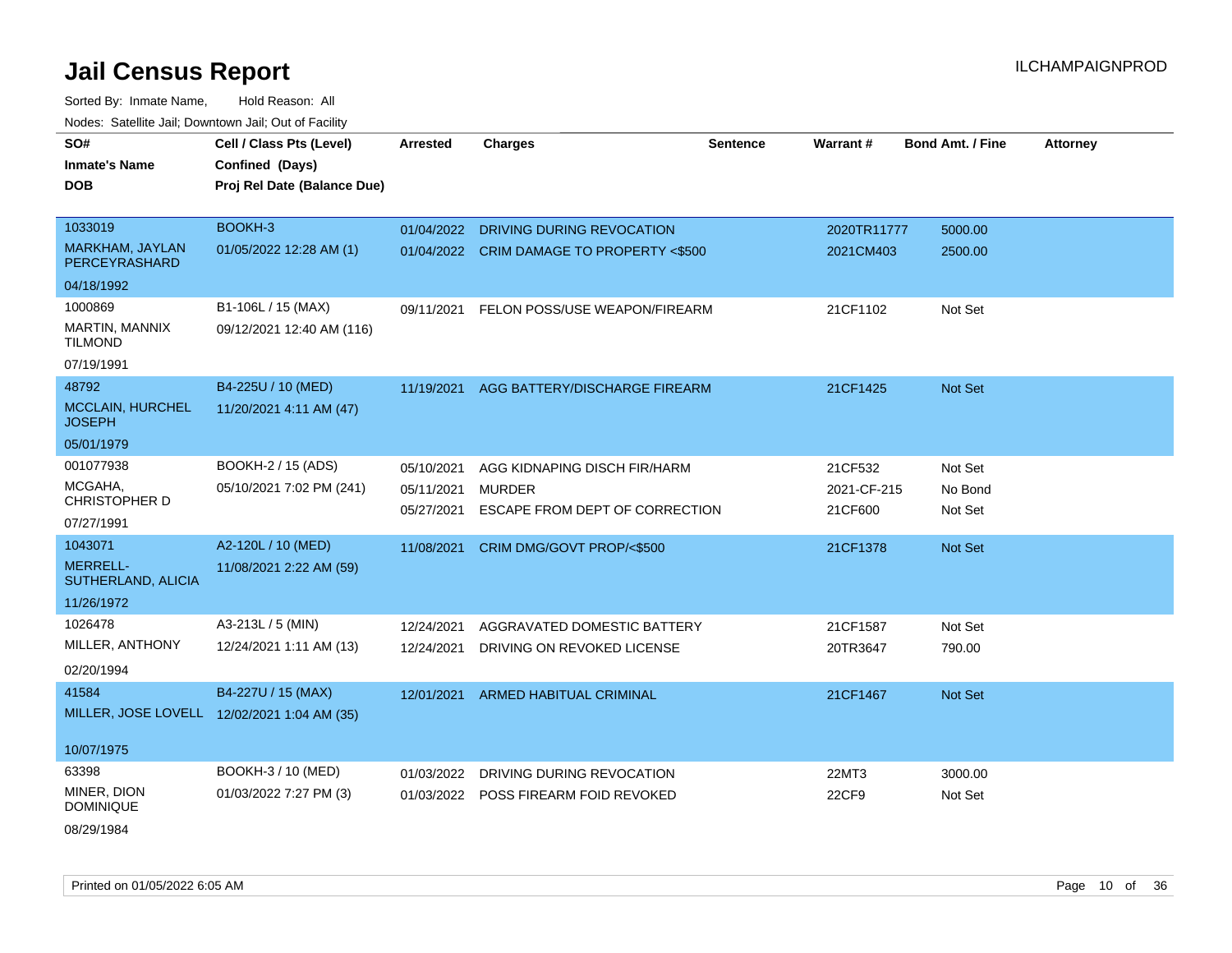Sorted By: Inmate Name, Hold Reason: All Nodes: Satellite Jail; Downtown Jail; Out of Facility

| rouce. Calcinic Jan, Downtown Jan, Out of Facility |                                                                            |                 |                                          |                 |           |                         |                 |
|----------------------------------------------------|----------------------------------------------------------------------------|-----------------|------------------------------------------|-----------------|-----------|-------------------------|-----------------|
| SO#<br>Inmate's Name<br>DOB                        | Cell / Class Pts (Level)<br>Confined (Days)<br>Proj Rel Date (Balance Due) | <b>Arrested</b> | <b>Charges</b>                           | <b>Sentence</b> | Warrant#  | <b>Bond Amt. / Fine</b> | <b>Attorney</b> |
| 001078721                                          | A4-202L / 5 (ADS)                                                          |                 |                                          |                 |           |                         |                 |
| <b>MIRAMONTES, RAUL</b>                            | 12/29/2021 4:02 AM (8)                                                     |                 | 12/29/2021 VIOLATE ORDER PROTECTION      |                 | 21CF1600  | Not Set                 |                 |
|                                                    |                                                                            |                 |                                          |                 |           |                         |                 |
| 05/11/1989                                         |                                                                            |                 |                                          |                 |           |                         |                 |
| 001077902                                          | A2-123L / 5 (ADS)                                                          | 11/23/2021      | BATTERY/CAUSE BODILY HARM                |                 | 21CM187   | Not Set                 |                 |
| MOFFETT, CAROLYN<br>REENE                          | 11/21/2021 10:31 AM (46)                                                   |                 |                                          |                 |           |                         |                 |
| 10/23/1988                                         |                                                                            |                 |                                          |                 |           |                         |                 |
| 001078712                                          | A4-107L / 10 (MED)                                                         | 12/23/2021      | AGG DISCH FIREARM/1ST AID PERS           |                 | 21CF1581  | <b>Not Set</b>          |                 |
| MONTGOMERY,<br>RASHARD MYKI                        | 12/23/2021 4:27 PM (14)                                                    |                 |                                          |                 |           |                         |                 |
| 11/05/2001                                         |                                                                            |                 |                                          |                 |           |                         |                 |
| 1007239                                            | A3-111L / 10 (ADS)                                                         | 12/29/2021      | DOMESTIC BATTERY                         |                 | 21CF1607  | Not Set                 |                 |
| MOORE, ANDREW<br>VIRGIL                            | 12/29/2021 8:40 PM (8)                                                     |                 |                                          |                 |           |                         |                 |
| 08/20/1972                                         |                                                                            |                 |                                          |                 |           |                         |                 |
| 1076384                                            | A1-227L / 5 (MIN)                                                          | 10/28/2021      | <b>RETAIL THEFT/DISP MERCH/&lt;\$300</b> |                 | 21CM149   | 12500.00                |                 |
|                                                    | MURPHY, AZIA CIMONE 10/29/2021 12:49 AM (69)                               |                 |                                          |                 |           |                         |                 |
| 09/23/1995                                         |                                                                            |                 |                                          |                 |           |                         |                 |
| 001078517                                          | B1-201L / 15 (MAX)                                                         |                 | 10/19/2021 ATTEMPT (FIRST DEGREE MURDER) |                 | 21CF1267  | Not Set                 |                 |
| NELSON, RORY<br>DEMOND                             | 10/19/2021 3:55 AM (79)                                                    |                 |                                          |                 |           |                         |                 |
| 08/14/1984                                         |                                                                            |                 |                                          |                 |           |                         |                 |
| 55308                                              | <b>BOOKH-6 / 15 (MAX)</b>                                                  |                 | 01/02/2022 RECEIVE/POSS/SELL STOLEN VEH  |                 | 2022CF7   | Not Set                 |                 |
| NIBBE, RYAN ARRON                                  | 01/03/2022 11:43 PM (3)                                                    |                 |                                          |                 |           |                         |                 |
| 07/13/1979                                         |                                                                            |                 |                                          |                 |           |                         |                 |
| 1073913                                            | A1-124U / 5 (MIN)                                                          | 12/16/2021      | <b>RESIDENTIAL BURGLARY</b>              |                 | 21CF1537  | 100.00                  |                 |
| OSBORNE, NICHOLE<br><b>MARIE</b>                   | 12/16/2021 4:17 AM (21)                                                    | 12/16/2021      | CRIMINAL TRESPASS TO VEHICLES            |                 | 2021CM423 | 1500.00                 |                 |
| 06/22/1979                                         |                                                                            |                 |                                          |                 |           |                         |                 |

Printed on 01/05/2022 6:05 AM **Page 11** of 36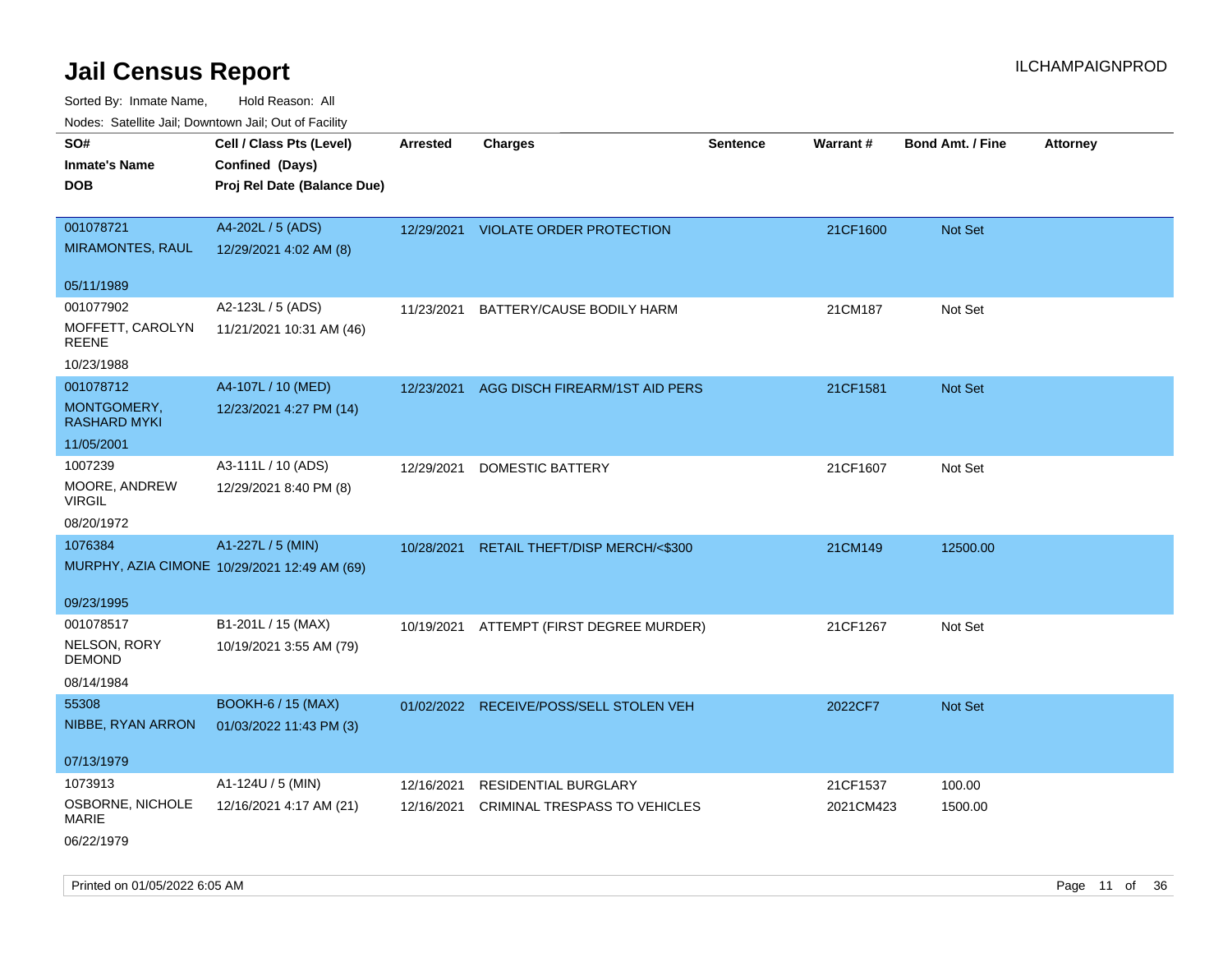| rougs. Calcinic Jan, Downtown Jan, Out of Facility |                             |            |                                           |                 |                 |                         |                 |
|----------------------------------------------------|-----------------------------|------------|-------------------------------------------|-----------------|-----------------|-------------------------|-----------------|
| SO#                                                | Cell / Class Pts (Level)    | Arrested   | <b>Charges</b>                            | <b>Sentence</b> | <b>Warrant#</b> | <b>Bond Amt. / Fine</b> | <b>Attorney</b> |
| <b>Inmate's Name</b>                               | Confined (Days)             |            |                                           |                 |                 |                         |                 |
| <b>DOB</b>                                         | Proj Rel Date (Balance Due) |            |                                           |                 |                 |                         |                 |
|                                                    |                             |            |                                           |                 |                 |                         |                 |
| 001078735                                          | <b>BOOKH-3 / 5 (MIN)</b>    |            | 01/03/2022 POSS AMT CON SUB EXCEPT(A)/(D) |                 | 2021CFAWOW      | Not Set                 |                 |
| PETERSON, CHARLES 01/03/2022 4:06 PM (3)           |                             |            |                                           |                 |                 |                         |                 |
| 03/15/1989                                         |                             |            |                                           |                 |                 |                         |                 |
|                                                    |                             |            |                                           |                 |                 |                         |                 |
| 61251                                              | A4-103L / 15 (ADS)          | 12/27/2021 | PRED CRIM SEX ASLT/VICTIM <13             |                 | 21CF651         | No Bond                 |                 |
| PETMECKY, JOHN<br><b>ROBERT</b>                    | 12/27/2021 1:52 PM (10)     |            |                                           |                 |                 |                         |                 |
| 03/09/1983                                         |                             |            |                                           |                 |                 |                         |                 |
| 001078357                                          | B2-T1-02L / 15 (MAX)        | 09/17/2021 | ARMED ROBBERY/ARMED W/FIREARM             |                 | 21CF1230        | <b>Not Set</b>          |                 |
| PETTIGREW, CAREY                                   | 09/17/2021 9:56 AM (111)    | 09/17/2021 | ARMED ROBBERY/ARMED W/FIREARM             |                 | 21CF1128        | Not Set                 |                 |
| <b>CORNITRIAS DEOBLO</b>                           |                             | 09/17/2021 | ARMED ROBBERY/ARMED W/FIREARM             |                 | 21CF1129        | <b>Not Set</b>          |                 |
| 08/31/1986                                         |                             |            |                                           |                 |                 |                         |                 |
| 999352                                             | B4-225L / 10 (MED)          | 09/09/2021 | <b>VIOLATE OP/OTHER PRIOR</b>             | 2y (DOC)        |                 | Not Set                 |                 |
| PIRLOT, JUSTIN LEE                                 | 09/09/2021 11:28 AM (119)   | 10/23/2021 | FALSE REPORT OF OFFENSE                   |                 | 2019CF836       | 5000.00                 |                 |
| 11/08/1982                                         |                             |            |                                           |                 |                 |                         |                 |
| 001078669                                          | B1-206U / 10 (MED)          | 12/10/2021 | AGG DISCHARGE FIREARM/BLDG/SCH            |                 | 21CF1507        | <b>Not Set</b>          |                 |
| RANGEL, ADRIAN                                     | 12/10/2021 12:53 AM (27)    |            |                                           |                 |                 |                         |                 |
| 11/25/2000                                         |                             |            |                                           |                 |                 |                         |                 |
| 1069524                                            | B4-224L / 15 (MAX)          | 08/08/2021 | MFG/DEL CANNABIS/30-500 GRAMS             |                 | 21CF953         | Not Set                 |                 |
| RAY-DAVIS, KAMARI<br><b>DAYVON</b>                 | 08/09/2021 2:44 AM (150)    |            |                                           |                 |                 |                         |                 |
| 03/30/2000                                         |                             |            |                                           |                 |                 |                         |                 |
| 45473                                              | B1-202L / 15 (MAX)          | 11/23/2021 | CHIL SEX OFFEN/RESIDE DAY CARE            |                 | 21CF1275        | 10000.00                |                 |
| REXROAD, CALVIN<br>ALLEN                           | 11/23/2021 6:27 PM (44)     | 11/23/2021 | <b>VIOLATE SEX OFFENDER REGIS</b>         |                 | 21CF546         | 50000.00                |                 |
| 10/04/1970                                         |                             |            |                                           |                 |                 |                         |                 |
| 979485                                             | B2-T4-16L / 15 (ADS)        | 03/12/2021 | PRED CRIM SEX ASLT/VICTIM <13             |                 | 21CF282         | Not Set                 |                 |
| RODRIGUEZ, JOSHUA<br><b>ANTHONY</b>                | 03/12/2021 1:57 PM (300)    |            |                                           |                 |                 |                         |                 |
| 04/06/1990                                         |                             |            |                                           |                 |                 |                         |                 |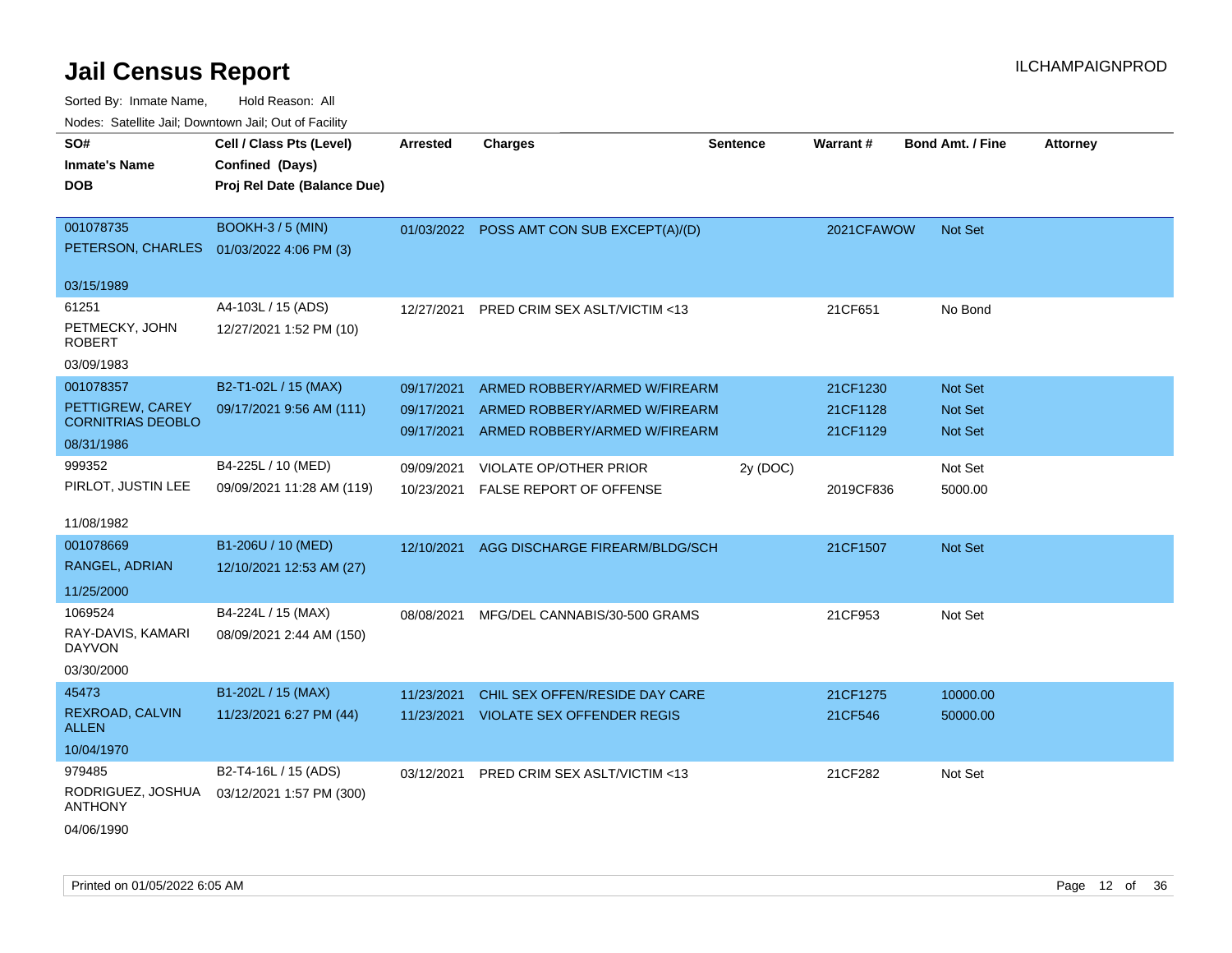| SO#                                     | Cell / Class Pts (Level)                     | <b>Arrested</b> | <b>Charges</b>                           | <b>Sentence</b> | Warrant#   | <b>Bond Amt. / Fine</b> | <b>Attorney</b> |
|-----------------------------------------|----------------------------------------------|-----------------|------------------------------------------|-----------------|------------|-------------------------|-----------------|
| <b>Inmate's Name</b>                    | Confined (Days)                              |                 |                                          |                 |            |                         |                 |
| <b>DOB</b>                              | Proj Rel Date (Balance Due)                  |                 |                                          |                 |            |                         |                 |
|                                         |                                              |                 |                                          |                 |            |                         |                 |
| 61330                                   | B4-123L / 15 (MAX)                           | 12/01/2021      | <b>ARMED HABITUAL CRIMINAL</b>           |                 | 21CF1473   | Not Set                 |                 |
| <b>RUFFIN, JONATHON</b><br><b>CECIL</b> | 12/01/2021 5:34 AM (36)                      | 12/01/2021      | PAROLE REVOCATION                        |                 | CH2107545  | No Bond                 |                 |
| 05/10/1984                              |                                              |                 |                                          |                 |            |                         |                 |
| 1071161                                 | B4-124L / 15 (MAX)                           | 08/18/2021      | DELIVERY OF OR POSSESSION OF W/ INT      |                 | 21CF1008   | No Bond                 |                 |
| SANDERS, MARKELL<br>LAMAR               | 08/18/2021 6:18 PM (141)                     |                 |                                          |                 |            |                         |                 |
| 02/02/2000                              |                                              |                 |                                          |                 |            |                         |                 |
| 1047469                                 | B3-W5-18L / 10 (MED)                         | 07/03/2021      | <b>CRIMINAL SEX ASSAULT/CONSENT</b>      |                 | 21CF773    | Not Set                 |                 |
| <b>ALLEN</b>                            | SCHINDLER, RICHARD 07/03/2021 10:25 PM (187) |                 |                                          |                 |            |                         |                 |
| 10/16/1979                              |                                              |                 |                                          |                 |            |                         |                 |
| 001078698                               | B3-W3-10L / 5 (MIN)                          | 12/20/2021      | DIRECT CRIMINAL CONTEMPT                 |                 | 2019F44    | No Bond                 |                 |
| SIDES, BRIAN KEITH                      | 12/20/2021 4:23 PM (17)                      |                 |                                          |                 |            |                         |                 |
|                                         |                                              |                 |                                          |                 |            |                         |                 |
| 12/08/1969<br>47195                     | A3-215U / 5 (ADS)                            |                 |                                          |                 |            |                         |                 |
| <b>SIMMONS, JAMES</b>                   |                                              | 12/27/2021      | <b>RESIDENTIAL BURGLARY</b>              |                 | 2020CF1222 | 10000.00                |                 |
| <b>ROBERT</b>                           | 12/27/2021 8:42 AM (10)                      | 12/28/2021      | FORGERY/ISSUE DOCUMENT/1 UPC             |                 | 2021CF1595 | Not Set                 |                 |
| 03/13/1975                              |                                              | 12/28/2021      | <b>RESIDENTIAL BURGLARY</b>              |                 | 2021CF1596 | <b>Not Set</b>          |                 |
| 001078441                               | BOOKF-3 / 15 (ADS)                           | 10/01/2021      | ARMED HABITUAL CRIMINAL                  |                 | 21CF1182   | Not Set                 |                 |
| SINGLETON, CORRIE                       | 10/01/2021 12:36 PM (97)                     |                 | 12/20/2021 SPEEDING 26-34 MPH OVER LIMIT |                 | 2021TR2701 | 1000.00                 |                 |
| <b>DERRELL</b>                          |                                              |                 |                                          |                 |            |                         |                 |
| 05/07/1983                              |                                              |                 |                                          |                 |            |                         |                 |
| 001078732                               | A4-104L / 5 (ADS)                            |                 | 01/03/2022 DRIVING ON REVOKED LICENSE    |                 | 2021TR6406 | No Bond                 |                 |
| SPANGLO, ANGELO<br><b>JOSEPH</b>        | 01/03/2022 11:09 AM (3)                      |                 |                                          |                 |            |                         |                 |
| 06/26/1965                              | 1/12/2022 (0.00)                             |                 |                                          |                 |            |                         |                 |
| 38305                                   | B2-T2-06L / 10 (SPH)                         | 03/18/2020      | <b>CRIMINAL SEXUAL ABUSE</b>             |                 | 20CF-343   | 500000.00               |                 |
| STOVER, JOSH<br>ANDREW                  | 03/18/2020 10:24 AM (659)                    |                 |                                          |                 |            |                         |                 |
| 08/18/1973                              |                                              |                 |                                          |                 |            |                         |                 |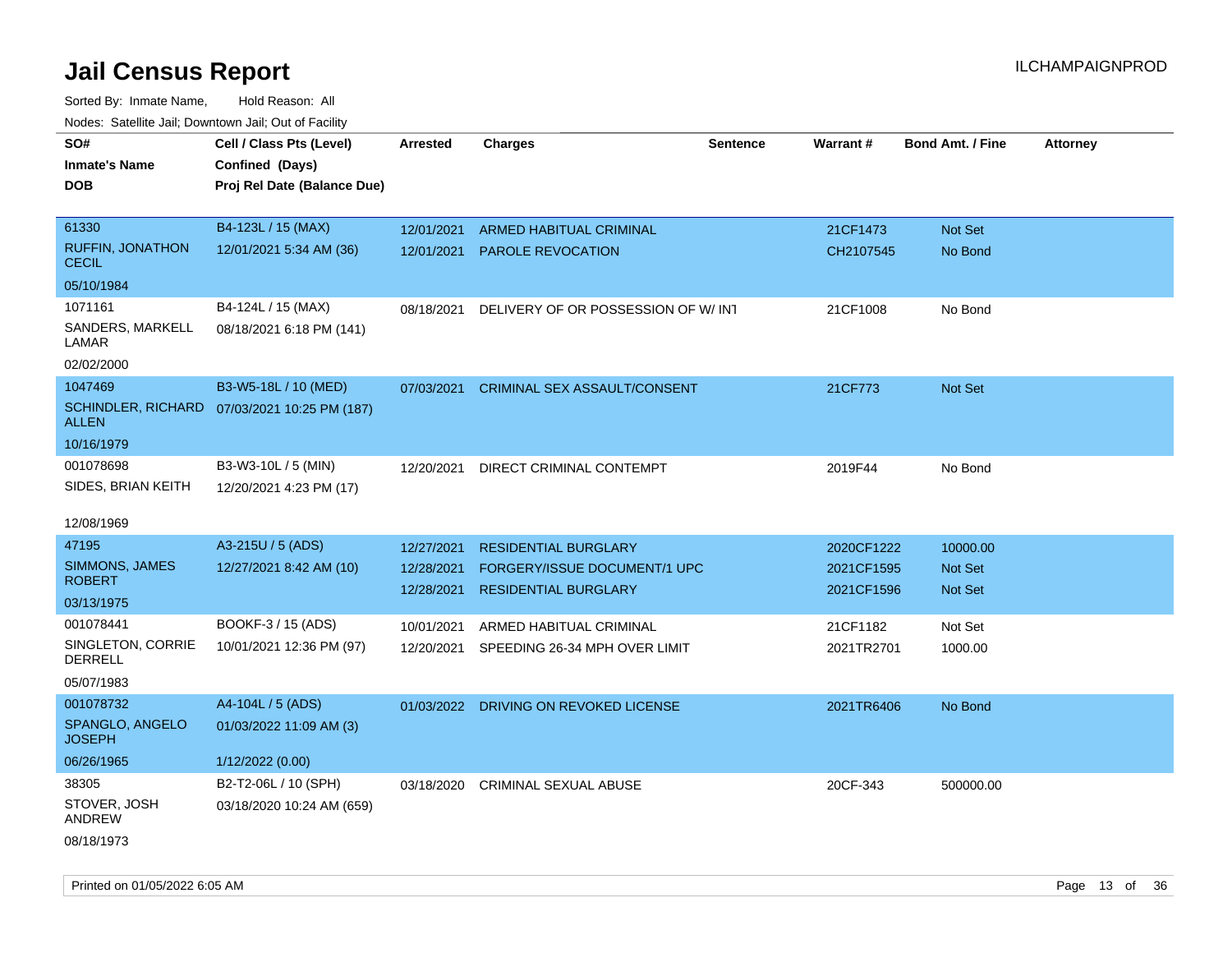| rougs. Calcinic Jan, Downtown Jan, Out of Facility                              |                                                                            |                 |                                        |                 |           |                  |                 |
|---------------------------------------------------------------------------------|----------------------------------------------------------------------------|-----------------|----------------------------------------|-----------------|-----------|------------------|-----------------|
| SO#<br><b>Inmate's Name</b><br><b>DOB</b>                                       | Cell / Class Pts (Level)<br>Confined (Days)<br>Proj Rel Date (Balance Due) | <b>Arrested</b> | <b>Charges</b>                         | <b>Sentence</b> | Warrant#  | Bond Amt. / Fine | <b>Attorney</b> |
| 1066794<br><b>TAYLOR, STANLEY</b><br><b>JAMES</b>                               | B3-W4-16L / 5 (MIN)<br>09/07/2021 7:01 AM (121)                            |                 | 09/07/2021 VIOLATE OP/OTHER PRIOR      |                 | 21CF1061  | <b>Not Set</b>   |                 |
| 01/05/1994<br>962484<br><b>TAYLOR, VINCENT</b><br><b>REGINALD</b><br>11/03/1988 | A3-115L / 10 (ADS)<br>12/29/2021 7:23 AM (8)                               | 12/29/2021      | AGGRAVATED DOMESTIC BATTERY            |                 | 21CF1608  | Not Set          |                 |
| 001078471<br><b>THATCH, OMARION</b><br><b>DIAMONTE</b><br>09/05/2003            | B4-127U / 10 (MED)<br>10/11/2021 1:26 AM (87)                              | 10/11/2021      | AGG UUW/VEHICLE/<21                    |                 | 21CF1210  | 100.00           |                 |
| 21252<br>THOMAS, ELIJAH<br>07/31/1962                                           | B4-121U / 15 (MAX)<br>10/18/2021 12:35 AM (80)                             | 10/18/2021      | MFG/DEL 1<15 GR COCAINE/ANLG           |                 | 2021CF172 | 25000.00         |                 |
| 32058<br>THOMPSON, STEVEN<br><b>ONEAL</b><br>03/14/1969                         | B4-123U / 15 (MAX)<br>06/14/2021 6:44 AM (206)                             | 06/14/2021      | <b>AGG DISCH FIREARM</b>               |                 | 21CF690   | Not Set          |                 |
| 32910<br>TULL, CHRISTOPHER<br><b>MICHAEL</b><br>04/02/1971                      | B3-W3-12L / 10 (MED)<br>10/04/2021 10:53 PM (94)                           | 10/04/2021      | DOM BTRY/HARM/1-2 PRECONV              |                 | 21CF1189  | Not Set          |                 |
| 1052810<br><b>WALKER, DESMOND</b><br><b>JEROME</b><br>08/05/1987                | A4-101L / 10 (ADS)<br>01/01/2022 2:16 AM (5)                               |                 | 01/01/2022 AGGRAVATED DOMESTIC BATTERY |                 | 2022CF2   | No Bond          |                 |
| 1070737<br>WASHINGTON,<br><b>JASTINA VIRGINIA</b><br>04/11/2000                 | A1-126L / 15 (MAX)<br>10/14/2021 12:02 PM (84)                             | 10/14/2021      | AGG KIDNAPG/<13/INTEL DISABL           |                 | 2020CF418 | 250000.00        |                 |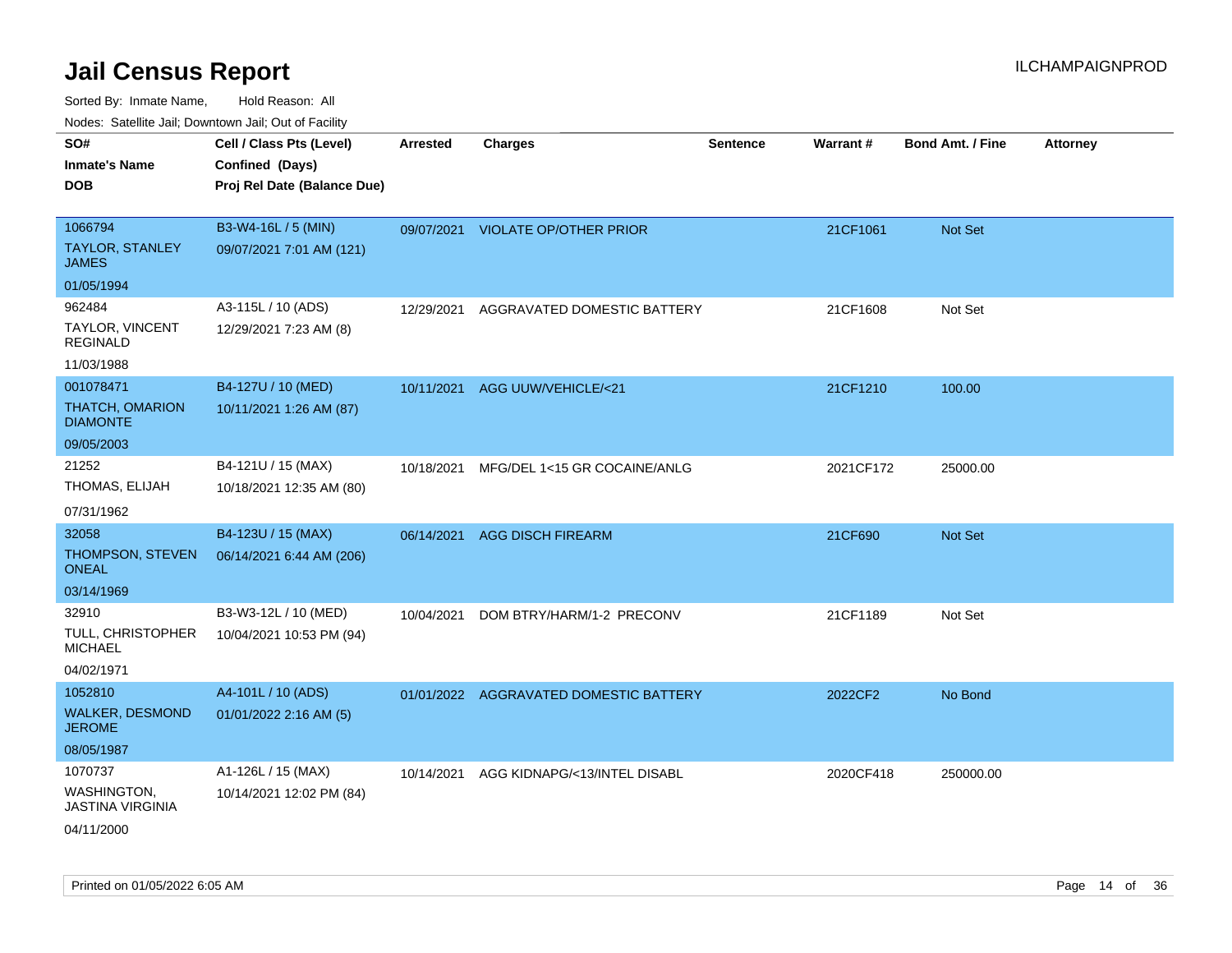| SO#<br><b>Inmate's Name</b><br><b>DOB</b>   | Cell / Class Pts (Level)<br>Confined (Days)<br>Proj Rel Date (Balance Due) | <b>Arrested</b> | <b>Charges</b>                  | <b>Sentence</b> | Warrant#   | <b>Bond Amt. / Fine</b> | <b>Attorney</b> |
|---------------------------------------------|----------------------------------------------------------------------------|-----------------|---------------------------------|-----------------|------------|-------------------------|-----------------|
| 001077889                                   | <b>BOOKH-1 / 10 (MED)</b>                                                  | 01/03/2022      | DOMESTIC BATTERY                |                 | 2022CMAWOW | No Bond                 |                 |
| <b>WASHINGTON,</b><br><b>MALCOLM LEGEIE</b> | 01/03/2022 8:24 PM (3)                                                     | 01/03/2022      | UNLAWFUL RESTRAINT              |                 | 2022CFAWOW | No Bond                 |                 |
| 08/17/1995                                  |                                                                            |                 |                                 |                 |            |                         |                 |
| 1075297                                     | BOOKF-1                                                                    | 01/04/2022      | AGG BATT/HARM/POLICE/DOC/DHS    |                 | 2021CFAWOW | No Bond                 |                 |
| WATSON, JUANITA<br><b>JHANE MARIE</b>       | 01/04/2022 10:21 PM (2)                                                    |                 | 01/04/2022 DOMESTIC BATTERY     |                 | 2021CMAWOW | Not Set                 |                 |
| 04/20/1998                                  |                                                                            |                 |                                 |                 |            |                         |                 |
| 977140                                      | B1-203L / 10 (MED)                                                         | 10/24/2021      | ARMED HABITUAL CRIMINAL         |                 | 21CF1289   | <b>Not Set</b>          |                 |
| <b>WEBSTER, DERRIAL</b><br><b>DEVON</b>     | 10/24/2021 2:46 AM (74)                                                    |                 |                                 |                 |            |                         |                 |
| 01/14/1990                                  |                                                                            |                 |                                 |                 |            |                         |                 |
| 001078328                                   | B1-207U / 15 (MAX)                                                         | 08/30/2021      | FELON POSS/USE WEAPON/FIREARM   |                 | 21CF1045   | Not Set                 |                 |
| WHITE, JUSTIN<br><b>STEVEN</b>              | 08/30/2021 10:48 AM (129)                                                  |                 |                                 |                 |            |                         |                 |
| 10/25/1995                                  |                                                                            |                 |                                 |                 |            |                         |                 |
| 54212                                       | A3-214L / 10 (MED)                                                         | 12/21/2021      | RECEIVE/POSS/SELL STOLEN VEH    |                 | 2021CF669  | 10000.00                |                 |
| <b>WHITLOCK, GEORGE</b>                     | 12/21/2021 1:20 PM (16)                                                    | 12/21/2021      | <b>VIOLATE ORDER PROTECTION</b> |                 | 2021CM391  | 1000.00                 |                 |
| ABRAM                                       |                                                                            | 12/21/2021      | OBSTRUCT JUST/DESTROY EVIDENCE  |                 | 2021CF1223 | 700.00                  |                 |
| 11/10/1978                                  |                                                                            | 12/21/2021      | ARMED VIOLENCE/CATEGORY I       |                 | 21CF1576   | Not Set                 |                 |
| 001078709                                   | A3-212L / 15 (MAX)                                                         | 12/22/2021      | ARMED VIOLENCE/CATEGORY I       |                 | 21CF1586   | Not Set                 |                 |
| WILLIAMS, DAVID LEE                         | 12/22/2021 11:00 AM (15)                                                   |                 |                                 |                 |            |                         |                 |
| 12/18/1989                                  |                                                                            |                 |                                 |                 |            |                         |                 |
| 1019420                                     | B1-105L / 10 (MED)                                                         | 12/14/2021      | METH MANUFACTURING/15<100 GR    | 8y (DOC)        | 21CF205    | No Bond                 |                 |
| <b>WILLIAMS,</b><br><b>MARSHAWN ANTONIO</b> | 12/14/2021 1:56 PM (23)                                                    |                 |                                 |                 |            |                         |                 |
| 06/02/1994                                  |                                                                            |                 |                                 |                 |            |                         |                 |
| 638552<br>WILLIAMS, MICHAEL<br>JAMES        | B2-DR / 5 (SPH)<br>10/07/2021 12:20 PM (91)                                | 10/07/2021      | CHILD PORNOGRAPHY/PHOTOGRAPH    |                 | 2021CF1207 | No Bond                 |                 |
| 03/29/1964                                  |                                                                            |                 |                                 |                 |            |                         |                 |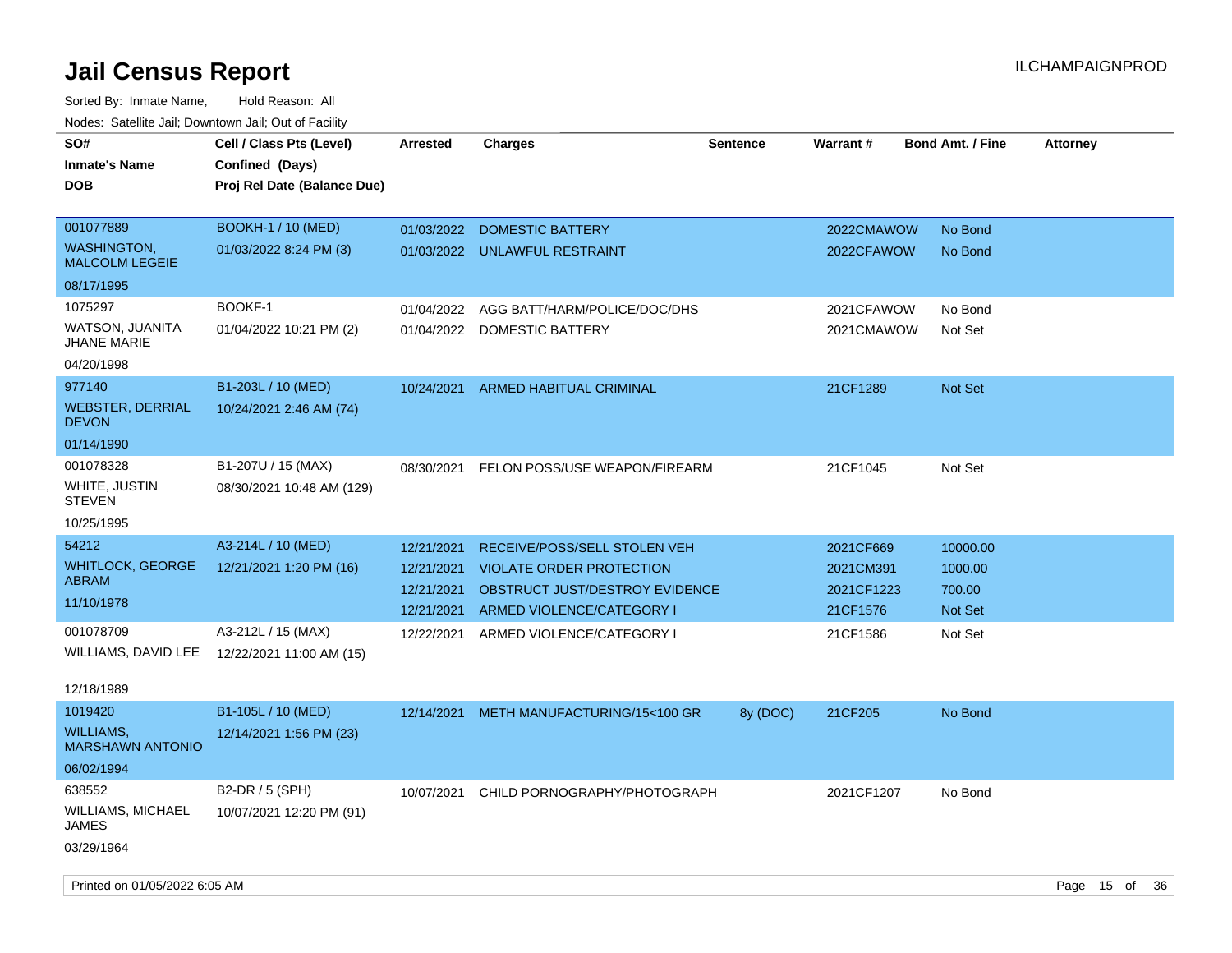| SO#<br><b>Inmate's Name</b><br><b>DOB</b>          | Cell / Class Pts (Level)<br>Confined (Days)<br>Proj Rel Date (Balance Due) | Arrested          | <b>Charges</b>                 | <b>Sentence</b> | Warrant#    | <b>Bond Amt. / Fine</b> | <b>Attorney</b> |
|----------------------------------------------------|----------------------------------------------------------------------------|-------------------|--------------------------------|-----------------|-------------|-------------------------|-----------------|
| 1066370<br><b>WILLIAMS, REONTE</b><br><b>REMIR</b> | B1-101L / 15 (MAX)<br>07/28/2021 5:40 AM (162)                             | 07/28/2021        | ARMED VIOLENCE/CATEGORY III    |                 | 2021 CF 882 | Not Set                 |                 |
| 05/14/1999                                         |                                                                            |                   |                                |                 |             |                         |                 |
| 001078711<br><b>WILLIS, RANDY</b><br>RAMEEL        | A3-116L / 10 (MED)<br>12/22/2021 4:15 PM (15)                              | 12/22/2021        | AGG DISCHARGE FIREARM/OCC BLDG |                 | 21CF1585    | Not Set                 |                 |
| 09/10/2003                                         |                                                                            |                   |                                |                 |             |                         |                 |
| <b>Total Satellite Jail: 119</b>                   |                                                                            | <b>Males: 103</b> | Unknown: 0<br>Females: 16      |                 |             |                         |                 |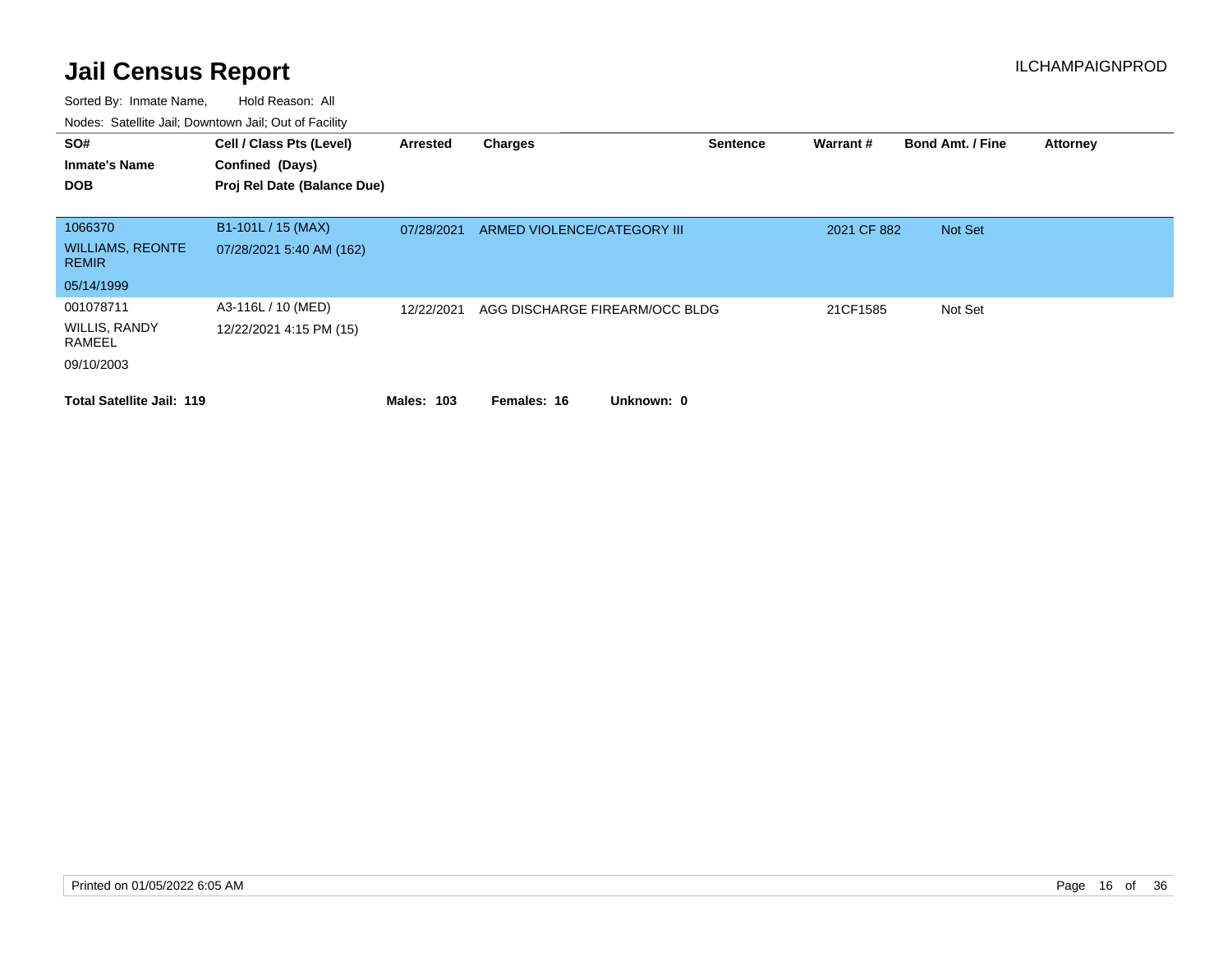|  |  | <b>Downtown Jail</b> |  |
|--|--|----------------------|--|

| SO#<br><b>Inmate's Name</b><br><b>DOB</b>                                                    | Cell / Class Pts (Level)<br>Confined (Days)<br>Proj Rel Date (Balance Due)            | <b>Arrested</b>                                      | <b>Charges</b>                                                                                                    | <b>Sentence</b> | Warrant#                                    | <b>Bond Amt. / Fine</b>                           | <b>Attorney</b> |
|----------------------------------------------------------------------------------------------|---------------------------------------------------------------------------------------|------------------------------------------------------|-------------------------------------------------------------------------------------------------------------------|-----------------|---------------------------------------------|---------------------------------------------------|-----------------|
| 1073165<br>ACKERMAN, CODY<br><b>JAMES</b><br>02/01/1989<br>969121<br><b>BECKLEY, ANTHONY</b> | G4L / 5 (MIN)<br>04/30/2021 4:48 PM (251)<br>B1 / 15 (SPH)<br>11/25/2021 7:16 PM (42) | 04/30/2021<br>04/30/2021<br>05/03/2021<br>11/25/2021 | FORGERY/ISSUE/DELIVER DOCUMENT<br><b>BURGLARY</b><br>FORGERY/ISSUE/DELIVER DOCUMENT<br>CRIM TRESPASS TO RESIDENCE |                 | 19CF143<br>21CF516<br>2018CF689<br>21CF1444 | 75000.00<br>Not Set<br>2500.00 / 75.00<br>Not Set |                 |
| <b>PATRICK</b><br>06/30/1989                                                                 |                                                                                       |                                                      |                                                                                                                   |                 |                                             |                                                   |                 |
| 517915<br><b>BOXLEY, CHARLES</b><br><b>OMAR</b><br>01/10/1985                                | G5U / 5 (MIN)<br>08/03/2021 2:18 PM (156)                                             | 08/03/2021<br>08/03/2021<br>08/03/2021               | <b>BURGLARY</b><br>FORGERY/ISSUE/DELIVER DOCUMENT<br><b>BURGLARY</b>                                              |                 | 21CF679<br>21CF289                          | 20000.00<br>No Bond<br>20000.00                   |                 |
| 1027929<br><b>BROUGHTON, MARK</b><br>ANTHONY, Junior<br>02/15/1990                           | F6L / 15 (MAX)<br>12/18/2021 2:55 AM (19)                                             | 12/18/2021                                           | HOME INVASION/CAUSE INJURY                                                                                        |                 | 21CF1560                                    | No Bond                                           |                 |
| 1067476<br><b>BROWN, JAMES</b><br><b>BRONELL</b><br>01/08/1996                               | F5L / 10 (MED)<br>11/13/2021 2:35 AM (54)                                             | 11/13/2021<br>11/13/2021                             | AGG DOMESTIC BATTERY/STRANGLE<br><b>RESIDENTIAL BURGLARY</b>                                                      |                 | 20CF575<br>21CF385                          | 5000.00<br>25000.00                               |                 |
| 995432<br>BROWN, JAVON<br><b>SHANTEZ</b><br>10/14/1991                                       | H5L / 10 (ADS)<br>12/20/2021 2:06 AM (17)                                             | 12/20/2021                                           | FAIL TO RPT WKLY/NO FIXED ADDR                                                                                    |                 | 21CF1559                                    | Not Set                                           |                 |
| 1075941<br><b>BROWN, LIONEL</b><br><b>TERRELL</b><br>10/19/1981                              | G2L / 5 (MIN)<br>10/08/2021 5:16 PM (90)                                              | 10/08/2021                                           | <b>HARASS WITNESS/FAMILY MBR/REP</b>                                                                              |                 | 2021CF1188                                  | 500000.00                                         |                 |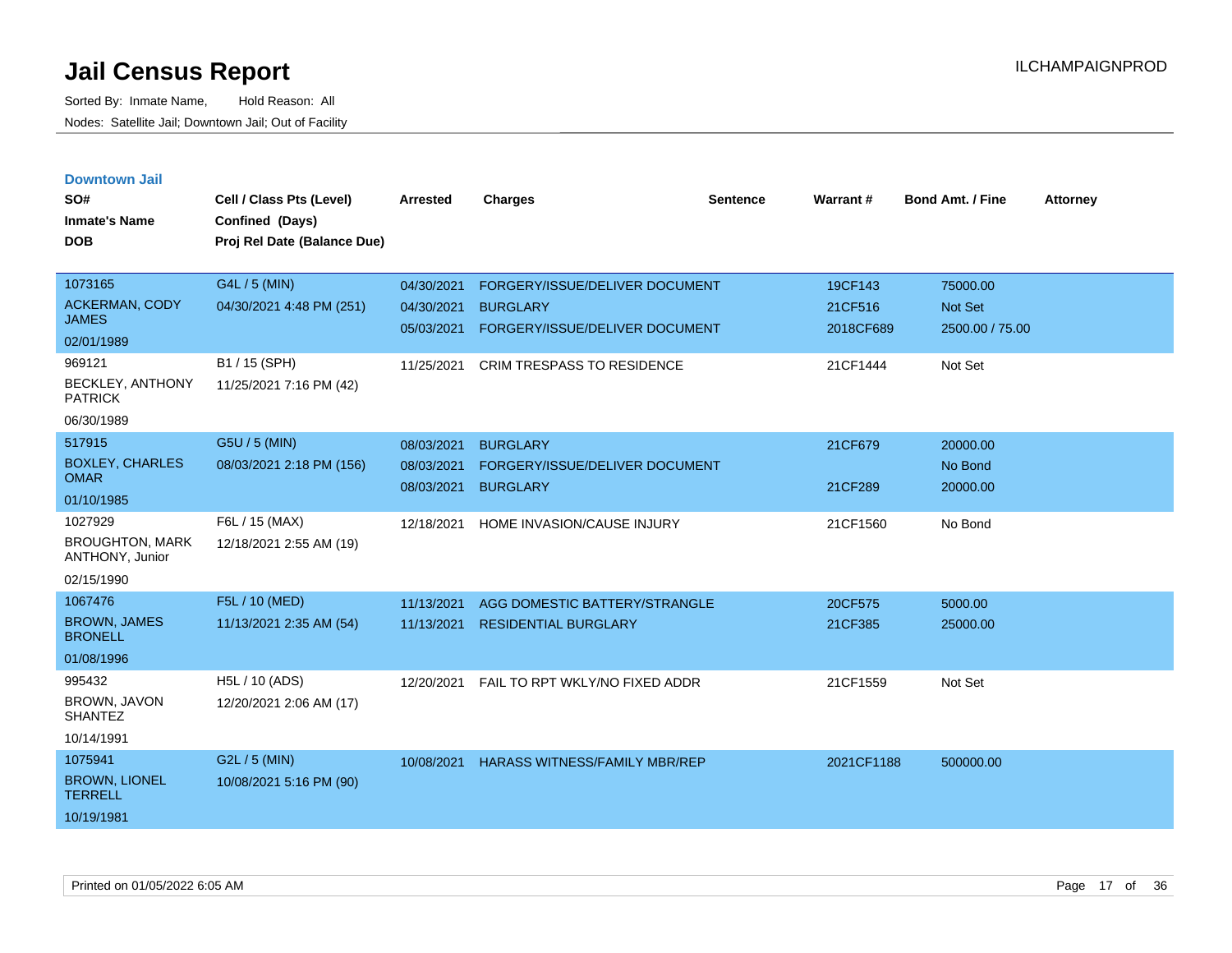Sorted By: Inmate Name, Hold Reason: All Nodes: Satellite Jail; Downtown Jail; Out of Facility

| <u>Rodos.</u> Odiolino dali, Downtown dali, Odi of Fabilit |                                             |                 |                                |                 |          |                         |                 |
|------------------------------------------------------------|---------------------------------------------|-----------------|--------------------------------|-----------------|----------|-------------------------|-----------------|
| SO#                                                        | Cell / Class Pts (Level)                    | <b>Arrested</b> | <b>Charges</b>                 | <b>Sentence</b> | Warrant# | <b>Bond Amt. / Fine</b> | <b>Attorney</b> |
| <b>Inmate's Name</b>                                       | Confined (Days)                             |                 |                                |                 |          |                         |                 |
| <b>DOB</b>                                                 | Proj Rel Date (Balance Due)                 |                 |                                |                 |          |                         |                 |
|                                                            |                                             |                 |                                |                 |          |                         |                 |
| 1068812                                                    | F1L / 15 (MAX)                              | 12/21/2021      | AGG DISCHARGE FIREARM/OCC VEH  |                 | 21CF741  | Not Set                 |                 |
| BRYANT, DANNY<br><b>EUGENE</b>                             | 12/21/2021 1:50 PM (16)                     | 12/21/2021      | FELON POSS/USE FIREARM PRIOR   |                 | 21CF1568 | Not Set                 |                 |
| 11/22/1989                                                 |                                             |                 |                                |                 |          |                         |                 |
| 61904                                                      | D4 / 15 (ADS)                               | 10/23/2021      | <b>ROBBERY</b>                 |                 | 21CF1287 | Not Set                 |                 |
| <b>BURNETT, TIMOTHY</b><br>LYNN                            | 10/23/2021 5:43 PM (75)                     |                 |                                |                 |          |                         |                 |
| 09/09/1983                                                 |                                             |                 |                                |                 |          |                         |                 |
| 001077954                                                  | F1U / 10 (MED)                              | 12/21/2021      | <b>RESIDENTIAL BURGLARY</b>    |                 | 21CF1570 | Not Set                 |                 |
|                                                            | CALKINS, STEVEN RAY 12/21/2021 6:35 AM (16) |                 |                                |                 |          |                         |                 |
| 01/01/1992                                                 |                                             |                 |                                |                 |          |                         |                 |
| 1029088                                                    | C3L / 10 (MED)                              | 12/21/2021      | FELON POSS/USE FIREARM PRIOR   |                 | 21CF1338 | 250000.00               |                 |
| CHAPPLE, MALIK<br><b>BIANCO</b>                            | 12/22/2021 10:02 AM (15)                    |                 |                                |                 |          |                         |                 |
| 10/25/1994                                                 |                                             |                 |                                |                 |          |                         |                 |
| 1075361                                                    | J6L / 5 (ADS)                               | 04/16/2021      | <b>BURGLARY</b>                |                 | 21CF414  | <b>Not Set</b>          |                 |
| <b>COWART, TORREY</b><br><b>BENJAMEN, Junior</b>           | 04/16/2021 9:17 PM (265)                    |                 |                                |                 |          |                         |                 |
| 11/22/1987                                                 |                                             |                 |                                |                 |          |                         |                 |
| 1076276                                                    | G1L / 5 (MIN)                               | 12/20/2021      | THEFT/CONTROL <\$500/PRIOR     | $2y/6m$ (DOC)   |          | Not Set                 |                 |
| COX, SEAN MICHAEL                                          | 12/20/2021 12:45 PM (17)                    | 12/20/2021      | WARRANT OUT OF COUNTY          |                 | 21CM99   | 3000.00                 |                 |
| 02/06/1985                                                 |                                             |                 |                                |                 |          |                         |                 |
| 1067370                                                    | E3L / 15 (MAX)                              | 11/05/2021      | FIREARM/FOID INVALID/NOT ELIG  |                 | 21CF1370 | <b>Not Set</b>          |                 |
| DAVIS, AUSTIN<br><b>CHRISTOPHER</b>                        | 11/06/2021 12:23 AM (61)                    |                 |                                |                 |          |                         |                 |
| 08/11/1997                                                 |                                             |                 |                                |                 |          |                         |                 |
| 1066719                                                    | E4L / 10 (MED)                              | 06/09/2021      | AGG DOMESTIC BATTERY/STRANGLE  |                 | 21CF310  | 100000.00               |                 |
| DAVIS, TAVEON                                              | 06/09/2021 10:50 PM (211)                   | 06/09/2021      | RET THEFT/DISP MERCH/>\$300    |                 | 19CF959  | 5000.00                 |                 |
| <b>CORNELIUS</b>                                           |                                             | 06/09/2021      | RETAIL THEFT/DISP MERCH/<\$300 |                 | 19CM897  | 3000.00                 |                 |
| 12/21/1997                                                 |                                             |                 |                                |                 |          |                         |                 |

Printed on 01/05/2022 6:05 AM **Page 18** of 36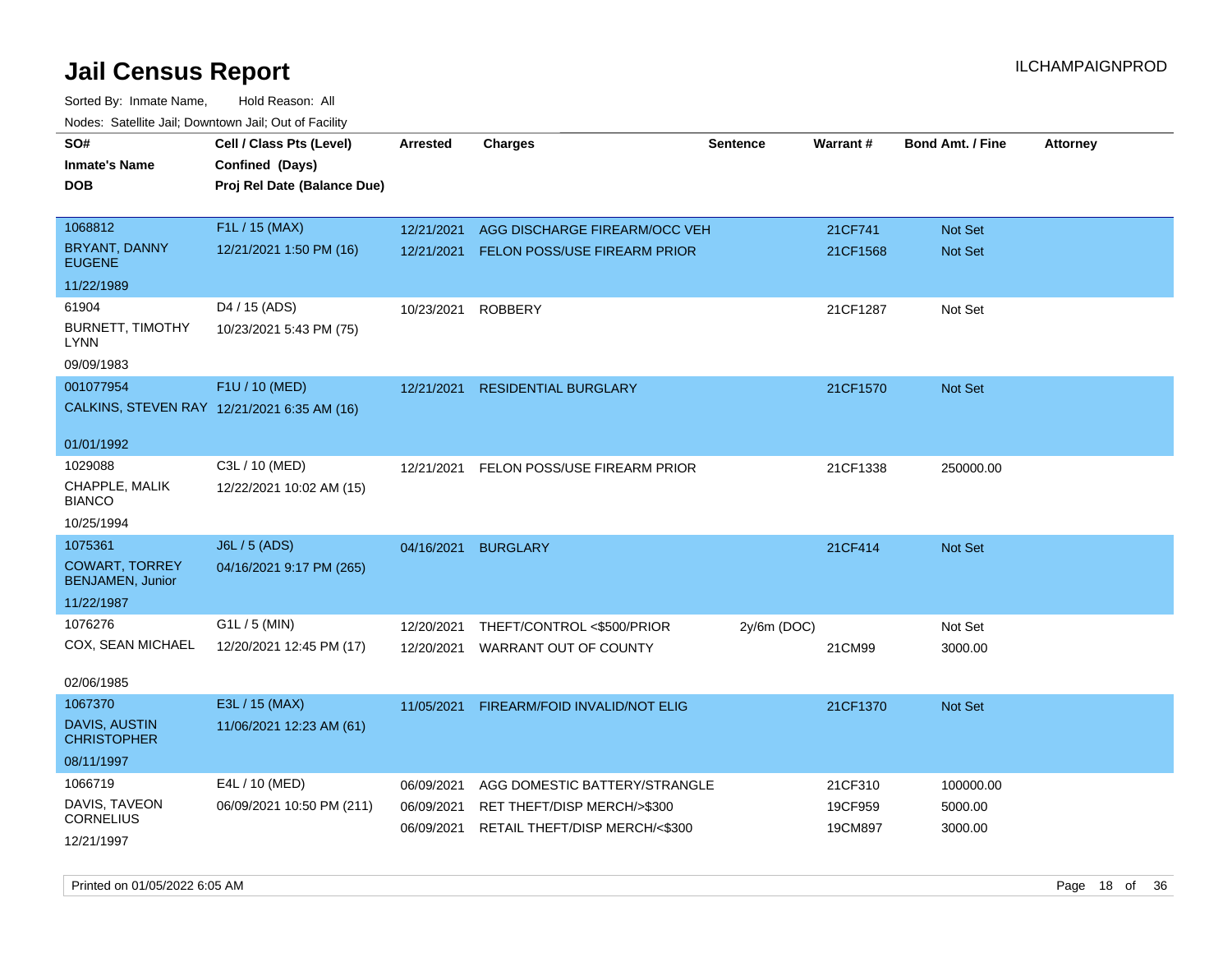Sorted By: Inmate Name, Hold Reason: All Nodes: Satellite Jail; Downtown Jail; Out of Facility

| SO#                                      | Cell / Class Pts (Level)                       | <b>Arrested</b> | <b>Charges</b>                          | Sentence | Warrant#   | Bond Amt. / Fine | <b>Attorney</b> |
|------------------------------------------|------------------------------------------------|-----------------|-----------------------------------------|----------|------------|------------------|-----------------|
| <b>Inmate's Name</b><br><b>DOB</b>       | Confined (Days)<br>Proj Rel Date (Balance Due) |                 |                                         |          |            |                  |                 |
|                                          |                                                |                 |                                         |          |            |                  |                 |
| 001077214                                | F9U / 15 (MAX)                                 | 12/20/2021      | <b>MURDER</b>                           |          | 21CF1572   | <b>Not Set</b>   |                 |
| DAVIS-MURDOCK,<br><b>ERION VASSHAD</b>   | 12/21/2021 10:13 AM (16)                       | 12/22/2021      | <b>PAROLE REVOCATION</b>                |          | CH2107977  | <b>Not Set</b>   |                 |
| 06/22/1998                               |                                                |                 |                                         |          |            |                  |                 |
| 001078223                                | G6L / 5 (MIN)                                  | 11/09/2021      | AGG DUI/NO VALID DL                     |          | 21CF1382   | Not Set          |                 |
| DIEGO-MATEO,<br><b>JOAQUIN</b>           | 11/09/2021 10:52 PM (58)                       |                 |                                         |          |            |                  |                 |
| 01/23/2002                               |                                                |                 |                                         |          |            |                  |                 |
| 571307                                   | J3L / 15 (ADS)                                 | 09/14/2020      | <b>CRIM SEXUAL ABUSE/CONSENT</b>        |          | 2020CF1026 | <b>Not Set</b>   |                 |
| DOMINGO-<br>CASTANEDA,                   | 09/14/2020 11:19 PM (479)                      | 09/14/2020      | <b>PRED CRIM SEX ASLT/VICTIM &lt;13</b> |          | 2020CF1025 | <b>Not Set</b>   |                 |
| 09/29/1989                               |                                                |                 |                                         |          |            |                  |                 |
| 527379                                   | C9U / 15 (ADS)                                 | 10/25/2021      | ARMED HABITUAL CRIMINAL                 |          | 21CF1297   | Not Set          |                 |
| DRAKE, MARCELL<br><b>DEON</b>            | 10/25/2021 5:05 PM (73)                        | 10/27/2021      | AGG DOMESTIC BATTERY/STRANGLE           |          | 21CF1245   | Not Set          |                 |
| 04/20/1987                               |                                                |                 |                                         |          |            |                  |                 |
| 959292                                   | K1 / 15 (ADS)                                  | 04/01/2021      | ATTEMPT (FIRST DEGREE MURDER)           |          | 2020CF565  | 2000000.00       |                 |
| <b>DUNCAN, COREYON</b><br><b>ANTHONY</b> | 04/01/2021 8:46 PM (280)                       | 12/17/2021      | <b>MURDER</b>                           |          | 21CF1542   | <b>Not Set</b>   |                 |
| 01/17/1989                               |                                                |                 |                                         |          |            |                  |                 |
| 43977                                    | $15/5$ (MIN)                                   | 12/20/2021      | AGG FLEEING POLICE/21 MPH OVER          |          | 21CF1566   | Not Set          |                 |
| <b>EMKES, DOUGLAS</b><br>ALAN            | 12/20/2021 9:59 AM (17)                        | 12/20/2021      | PAROLE REVOCATION                       |          |            | No Bond          |                 |
| 06/08/1959                               |                                                |                 |                                         |          |            |                  |                 |
| 1053207                                  | K <sub>2</sub> / 15 (SPH)                      | 06/06/2019      | MURDER/INTENT TO KILL/INJURE            |          | 2019-CF849 | 2000000.00       |                 |
| FAUST, JAQUAVEON<br><b>LAVELL</b>        | 06/06/2019 2:24 PM (945)                       |                 |                                         |          |            |                  |                 |
| 07/25/1996                               |                                                |                 |                                         |          |            |                  |                 |
| 962759                                   | E6L / 5 (ADS)                                  | 07/16/2021      | METH DELIVERY<5 GRAMS                   |          | 21CF833    | Not Set          |                 |
|                                          | FINLEY, KEVIN DANTE 07/16/2021 9:44 PM (174)   | 07/29/2021      | AGG CRIM SEX ASSAULT/FELONY             |          | 21CF891    | No Bond          |                 |

12/28/1988

Printed on 01/05/2022 6:05 AM **Page 19 of 36**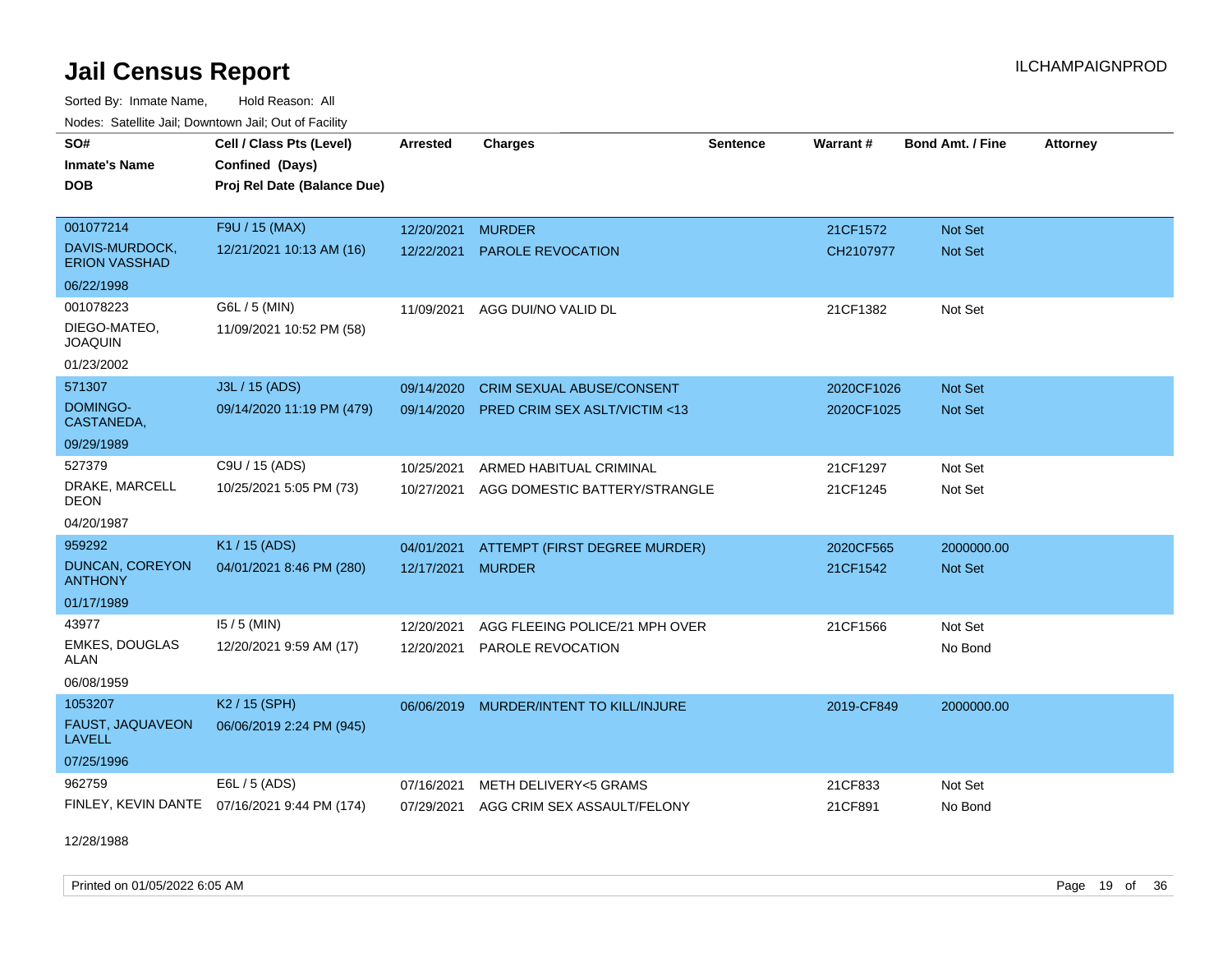| SO#                                                           | Cell / Class Pts (Level)                       | <b>Arrested</b>                        | <b>Charges</b>                                                    | <b>Sentence</b> | Warrant#                    | <b>Bond Amt. / Fine</b>         | <b>Attorney</b> |
|---------------------------------------------------------------|------------------------------------------------|----------------------------------------|-------------------------------------------------------------------|-----------------|-----------------------------|---------------------------------|-----------------|
| <b>Inmate's Name</b><br><b>DOB</b>                            | Confined (Days)<br>Proj Rel Date (Balance Due) |                                        |                                                                   |                 |                             |                                 |                 |
| 524764<br><b>FISCUS, ROBERT</b><br><b>LOWELL</b>              | G3L / 5 (MIN)<br>09/18/2021 10:50 AM (110)     | 09/18/2021                             | METH DELIVERY/15<100 GRAMS                                        |                 | 21CF627                     | 50000.00                        |                 |
| 02/17/1986                                                    |                                                |                                        |                                                                   |                 |                             |                                 |                 |
| 1068518<br>FULFORD, WILLIE<br>Junior<br>12/12/1963            | G8U / 5 (MIN)<br>12/15/2021 11:16 PM (22)      | 12/16/2021<br>12/16/2021<br>12/16/2021 | <b>BURGLARY</b><br><b>BURGLARY</b><br>RESIST/OBSTRUCT WITH INJURY |                 | 21CF54<br>21CF416<br>21C370 | 10000.00<br>10000.00<br>5000.00 |                 |
| 1068917<br><b>GARCIA, JUAN</b><br><b>CARLOS</b><br>10/21/1997 | H1L / 5 (MIN)<br>08/11/2021 9:24 PM (148)      | 08/11/2021                             | VIO ORDER/PRIOR VIO OF ORDER                                      |                 | 21CF965                     | Not Set                         |                 |
| 32913<br>GROB, WARREN A,<br>Junior<br>12/07/1950              | I1 / 15 (ADS)<br>12/03/2021 4:24 PM (34)       | 12/03/2021                             | PRED CRIM SEX ASLT/VICTIM <13                                     |                 | 21CF1481                    | Not Set                         |                 |
| 1073611                                                       | G3U / 5 (MIN)                                  | 02/09/2021                             | MFG 15>100 GR ECSTASY/ANALOG                                      |                 | 21CF121                     | 500000.00                       |                 |
| <b>HAYES, CAMERON</b><br><b>TAYLOR MALEEK</b>                 | 02/09/2021 3:10 PM (331)                       | 02/09/2021                             | DELIVERY OF OR POSSESSION OF W/INT                                |                 | 21CF160                     | <b>Not Set</b>                  |                 |
| 08/10/1998                                                    |                                                |                                        |                                                                   |                 |                             |                                 |                 |
| 544770<br>HAYES, DEVON<br><b>JERMAINE</b><br>11/07/1987       | D3 / 10 (MED)<br>08/14/2021 2:56 AM (145)      | 08/14/2021<br>08/14/2021               | AGG DOMESTIC BATTERY/STRANGLE<br>AGGRAVATED DOMESTIC BATTERY      |                 | 2021CF514<br>21CF977        | 25000.00<br>No Bond             |                 |
| 001078705<br>HAYES, QUINCY<br><b>AARON</b><br>01/14/1994      | G4U / 5 (MIN)<br>12/21/2021 2:31 PM (16)       | 12/21/2021                             | OBSTRUCT JUST/DESTROY EVIDENCE                                    |                 | 2021CF1283                  | 100000.00                       |                 |
| 1024228<br>HILL, JAMONTE<br><b>RASHAD</b><br>05/23/1994       | K3 / 15 (SPH)<br>04/24/2018 4:07 PM (1,353)    | 04/24/2018                             | *MURDER/INTENT TO KILL/INJURE                                     |                 | 2018-CF1170                 | 5000000.00                      |                 |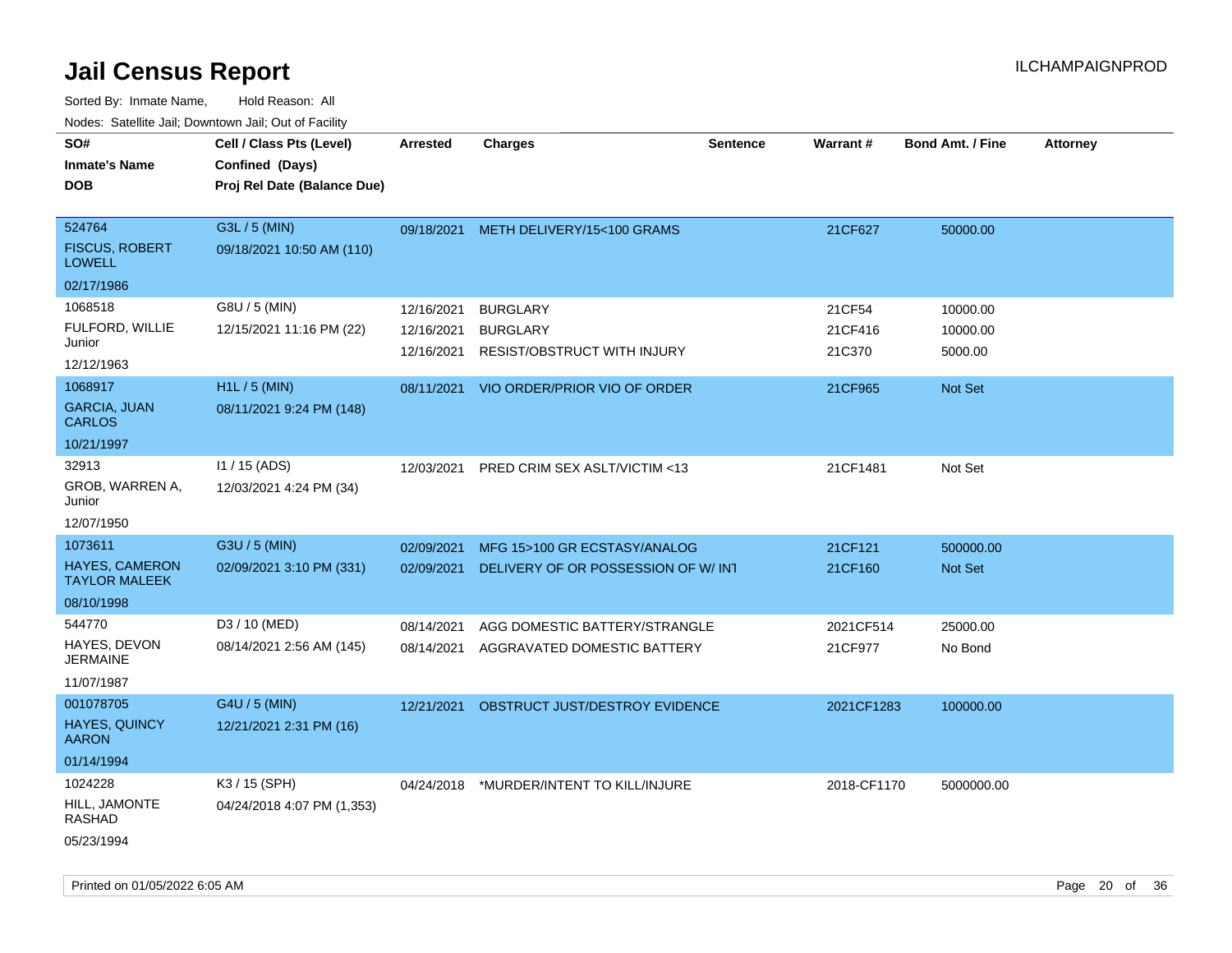| roaco. Odichile Jan, Downtown Jan, Out of Facility |                                             |                 |                               |                 |            |                         |                 |
|----------------------------------------------------|---------------------------------------------|-----------------|-------------------------------|-----------------|------------|-------------------------|-----------------|
| SO#                                                | Cell / Class Pts (Level)                    | <b>Arrested</b> | <b>Charges</b>                | <b>Sentence</b> | Warrant#   | <b>Bond Amt. / Fine</b> | <b>Attorney</b> |
| <b>Inmate's Name</b>                               | Confined (Days)                             |                 |                               |                 |            |                         |                 |
| <b>DOB</b>                                         | Proj Rel Date (Balance Due)                 |                 |                               |                 |            |                         |                 |
|                                                    |                                             |                 |                               |                 |            |                         |                 |
| 972300                                             | F6U / 10 (MED)                              | 12/22/2021      | <b>RESIDENTIAL BURGLARY</b>   |                 | 18CF1691   | 25000.00                |                 |
| <b>HOLT, MICHAEL</b><br><b>TERRELL</b>             | 12/22/2021 8:36 AM (15)                     | 12/22/2021      | AGG CRIM SEX ABUSE/VICTIM <9  |                 | 19CF1277   | 250000.00               |                 |
| 12/25/1989                                         |                                             |                 |                               |                 |            |                         |                 |
| 1063119                                            | J5L / 10 (MED)                              | 11/05/2021      | <b>BURGLARY</b>               |                 | 2018CF877  | 10000.00                |                 |
| HUNT, KHALLEEL<br><b>MALIK</b>                     | 11/05/2021 7:47 AM (62)                     |                 |                               |                 |            |                         |                 |
| 03/28/1999                                         |                                             |                 |                               |                 |            |                         |                 |
| 001077437                                          | C8L / 10 (MED)                              | 08/23/2021      | DOM BTRY/CONTACT/1-2 PRECONV  |                 | 21CF1025   | Not Set                 |                 |
| JOHNSON, ANTONIO<br><b>LASHAUN</b>                 | 08/23/2021 7:48 PM (136)                    |                 |                               |                 |            |                         |                 |
| 01/06/1980                                         |                                             |                 |                               |                 |            |                         |                 |
| 1073894                                            | E1U / 10 (ADS)                              | 09/09/2021      | VIOLATE SEX OFFENDER REGIS/2+ |                 | 2021CF920  | 10000.00                |                 |
|                                                    | JOKICH, ANTON VEGO 09/09/2021 2:14 PM (119) |                 |                               |                 |            |                         |                 |
|                                                    |                                             |                 |                               |                 |            |                         |                 |
| 05/30/1969                                         |                                             |                 |                               |                 |            |                         |                 |
| 23138                                              | D1 / 15 (MAX)                               | 06/17/2021      | AGG STALKING/CONFINE/RESTRAIN | 5y (DOC)        | 18-CF-1333 | Not Set                 |                 |
| <b>JONES, GLENN</b><br><b>CLAYTON</b>              | 06/17/2021 12:51 PM (203)                   |                 |                               |                 |            |                         |                 |
| 08/17/1958                                         |                                             |                 |                               |                 |            |                         |                 |
| 24308                                              | D <sub>2</sub> / 15 (MAX)                   | 06/03/2021      | <b>ROBBERY</b>                |                 | 21CF625    | No Bond                 |                 |
| KWIATKOWSKI,<br>ROBERT JOHN                        | 06/03/2021 10:40 PM (217)                   |                 |                               |                 |            |                         |                 |
| 08/08/1963                                         |                                             |                 |                               |                 |            |                         |                 |
| 001078693                                          | G1U / 5 (MIN)                               | 12/19/2021      | <b>RETAIL THEFT</b>           |                 | 2021CF422  | 20000.00                |                 |
| LARGE, JOSHUA DALE 12/19/2021 4:54 AM (18)         |                                             | 12/19/2021      | RECEIVE/POSS/SELL STOLEN VEH  |                 | 21CF1555   | Not Set                 |                 |
|                                                    |                                             | 12/19/2021      | <b>RETAIL THEFT</b>           |                 | 2021CM216  | 5000.00                 |                 |
| 10/27/1985                                         |                                             |                 |                               |                 |            |                         |                 |
| 26787                                              | F4U / 10 (MED)                              | 12/18/2021      | <b>RESIDENTIAL BURGLARY</b>   |                 | 21CF1558   | Not Set                 |                 |
| LAURENT, JOHN<br><b>WAYNE</b>                      | 12/18/2021 9:30 PM (19)                     |                 |                               |                 |            |                         |                 |
| 02/01/1967                                         |                                             |                 |                               |                 |            |                         |                 |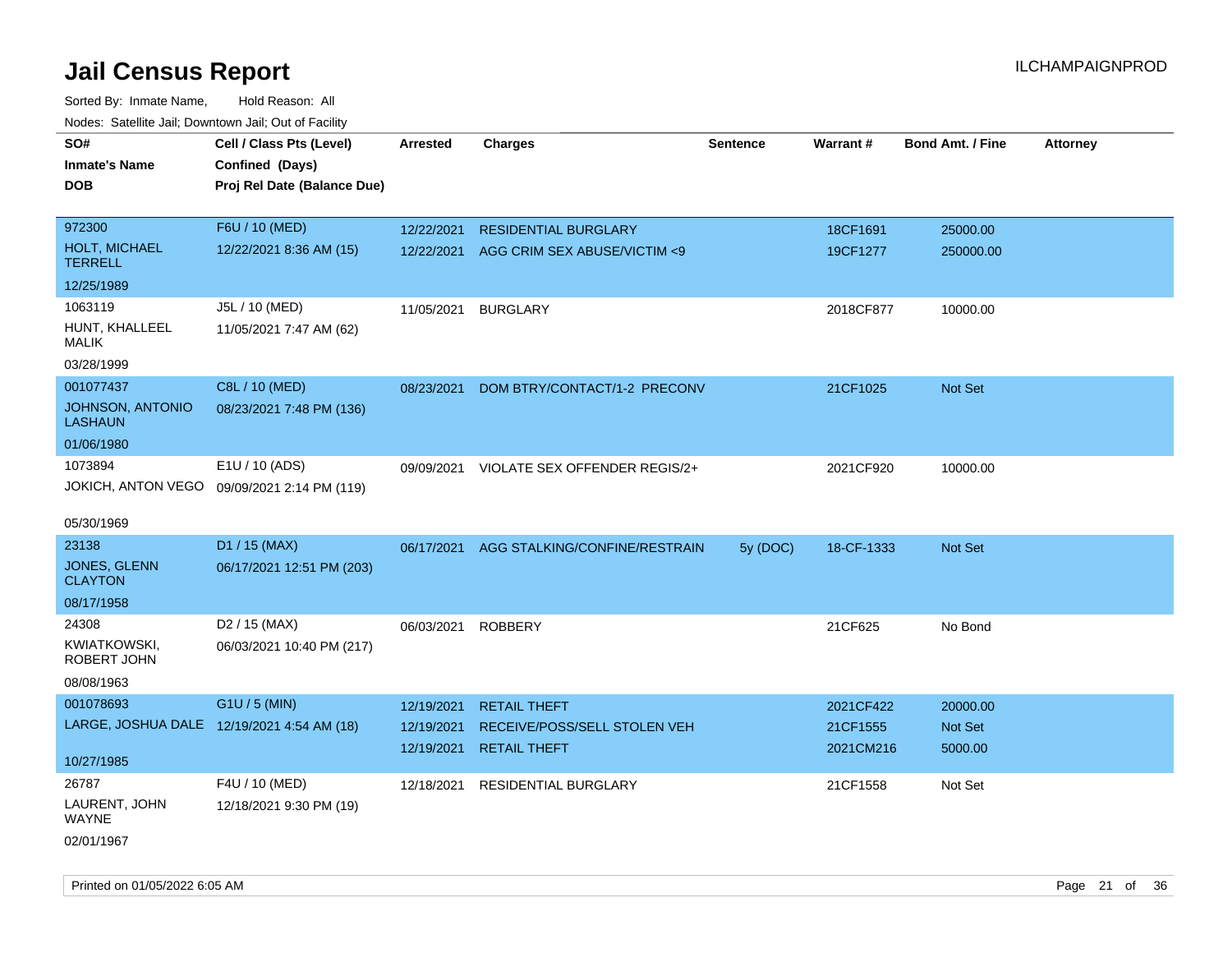| SO#<br><b>Inmate's Name</b><br>DOB   | Cell / Class Pts (Level)<br>Confined (Days)<br>Proj Rel Date (Balance Due) | Arrested             | <b>Charges</b>                     | <b>Sentence</b> | <b>Warrant#</b> | <b>Bond Amt. / Fine</b> | <b>Attorney</b> |
|--------------------------------------|----------------------------------------------------------------------------|----------------------|------------------------------------|-----------------|-----------------|-------------------------|-----------------|
| 29681<br>LENOIR, JOHN<br>CHRISTOPHER | J2L / 15 (ADS)<br>07/14/2020 12:51 PM (541)                                | 07/14/2020           | PREDATORY CRIMINAL SEX ASSLT/CHILD |                 | 20CF-781        | 250000.00               |                 |
| 04/20/1966                           |                                                                            |                      |                                    |                 |                 |                         |                 |
| 001078320                            | J1L / 10 (SPH)                                                             | 11/23/2021           | RESIST/OBSTRUCTING A PEACE OFFICEL |                 | 21CM539         | Not Set                 |                 |
| MARSH, PAUL<br>OLUFUNMILAYO          | 11/23/2021 2:32 PM (44)                                                    |                      |                                    |                 |                 |                         |                 |
| 07/13/1994                           |                                                                            |                      |                                    |                 |                 |                         |                 |
| 45113                                | E2L / 15 (MAX)                                                             | 11/20/2021           | <b>ARMED HABITUAL CRIMINAL</b>     |                 | 21CF1424        | No Bond                 |                 |
| MARTIN, JEREMIAH<br><b>FRANCIS</b>   | 11/20/2021 1:18 AM (47)                                                    |                      |                                    |                 |                 |                         |                 |
| 01/18/1977                           |                                                                            |                      |                                    |                 |                 |                         |                 |
| 1063030                              | $13/15$ (ADS)                                                              | 12/20/2021           | <b>MURDER</b>                      |                 | 21CF1571        | Not Set                 |                 |
|                                      | MASON, RYAN ONEIAL 12/21/2021 9:30 AM (16)                                 | 12/22/2021           | PAROLE REVOCATION                  |                 | CH2107979       | Not Set                 |                 |
| 02/22/1991                           |                                                                            |                      |                                    |                 |                 |                         |                 |
| 1066623                              | G6U / 5 (MIN)                                                              | 11/17/2021           | MFG/DEL 15<100 GR COCA/ANALOG      |                 | 17CF1093        | 75000.00                |                 |
| MATA-OROZCO,<br>OLEGARIO             | 11/17/2021 5:08 PM (50)                                                    |                      |                                    |                 |                 |                         |                 |
| 03/06/1995                           |                                                                            |                      |                                    |                 |                 |                         |                 |
| 001078249                            | B3 / 10 (MED)                                                              | 08/07/2021           | FELON POSS/USE WEAPON/FIREARM      |                 | 21CF947         | Not Set                 |                 |
| MCCLENDON, CALVIN<br>м               | 08/07/2021 8:56 AM (152)                                                   |                      |                                    |                 |                 |                         |                 |
| 04/29/1990                           |                                                                            |                      |                                    |                 |                 |                         |                 |
| 40235                                | G9U / 5 (MIN)                                                              | 10/04/2021 AGG DUI/4 |                                    |                 | 2021CF1145      | 35000.00                |                 |
| MERRIWEATHER,<br>MARCUS TODD         | 10/04/2021 4:41 PM (94)                                                    |                      |                                    |                 |                 |                         |                 |
| 11/28/1967                           |                                                                            |                      |                                    |                 |                 |                         |                 |
| 1040273                              | E5U / 15 (ADS)                                                             | 09/30/2021           | PRED CRIM SEX ASLT/VICTIM <13      |                 | 21CF329         | 500000.00               |                 |
| METCALFE, LANELL<br>JARON            | 09/30/2021 11:32 PM (98)                                                   |                      |                                    |                 |                 |                         |                 |
| 09/22/1988                           |                                                                            |                      |                                    |                 |                 |                         |                 |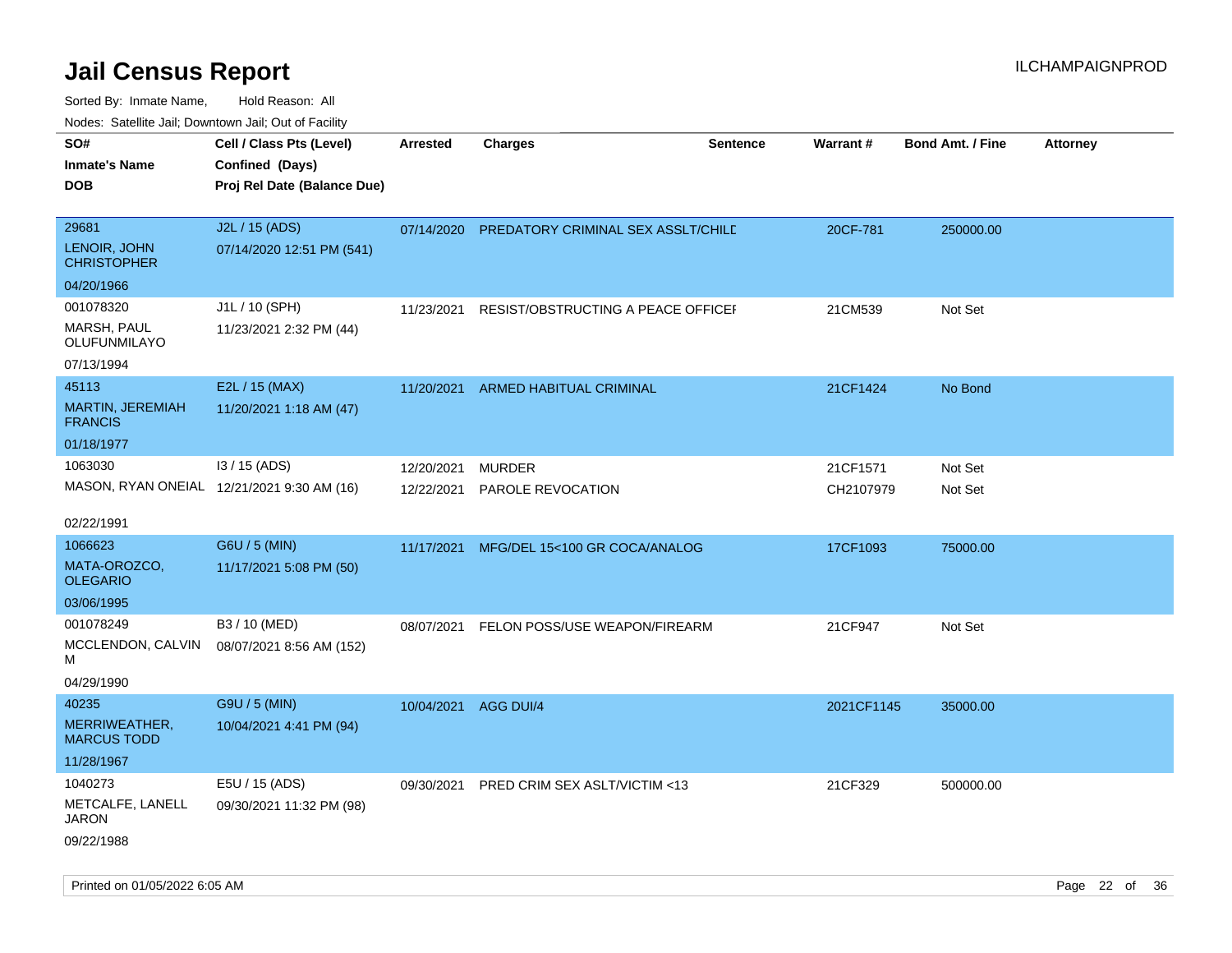Sorted By: Inmate Name, Hold Reason: All

| Nodes: Satellite Jail; Downtown Jail; Out of Facility |  |
|-------------------------------------------------------|--|
|                                                       |  |

| SO#<br><b>Inmate's Name</b>         | Cell / Class Pts (Level)<br>Confined (Days) | <b>Arrested</b> | <b>Charges</b>                           | <b>Sentence</b> | Warrant#     | Bond Amt. / Fine | <b>Attorney</b> |
|-------------------------------------|---------------------------------------------|-----------------|------------------------------------------|-----------------|--------------|------------------|-----------------|
| <b>DOB</b>                          | Proj Rel Date (Balance Due)                 |                 |                                          |                 |              |                  |                 |
| 1075635                             | B2 / 10 (ADS)                               | 05/11/2021      | MFG/DEL CANNABIS/30-500 GRAMS            |                 | 20CF1402     | 100000.00        |                 |
| MILES, DEVLON VON,<br>Junior        | 05/11/2021 10:39 PM (240)                   |                 | 05/11/2021 AGG DISCHARGE FIREARM/OCC VEH |                 | 21CF538      | Not Set          |                 |
| 11/04/2000                          |                                             |                 |                                          |                 |              |                  |                 |
| 39106                               | C4L / 10 (MED)                              | 10/12/2021      | DOMESTIC BATTERY/OTHER PRIOR             |                 | 21CF1217     | Not Set          |                 |
| Junior                              | MOORE, ANDREW LEE, 10/12/2021 1:02 AM (86)  |                 |                                          |                 |              |                  |                 |
| 04/12/1973                          |                                             |                 |                                          |                 |              |                  |                 |
| 48033                               | G9L / 5 (ADS)                               | 12/04/2021      | DOMESTIC BATTERY/OTHER PRIOR             | 4y (DOC)        | 21CF1482     | Not Set          |                 |
| MOORE,<br><b>CHRISTOPHER ALLEN</b>  | 12/04/2021 4:38 PM (33)                     |                 |                                          |                 |              |                  |                 |
| 07/02/1976                          |                                             |                 |                                          |                 |              |                  |                 |
| 1069209                             | 14 / 10 (ADS)                               | 04/07/2021      | AGG BATTERY/GREAT BODILY HARM            |                 | 21CF376      | Not Set          |                 |
| MOORE, DEVONTE<br><b>JAMAL</b>      | 04/07/2021 6:25 PM (274)                    |                 |                                          |                 |              |                  |                 |
| 09/24/1995                          |                                             |                 |                                          |                 |              |                  |                 |
| 1074169                             | F4L / 10 (MED)                              | 12/21/2021      | AGGRAVATED DOMESTIC BATTERY              |                 | 21CF1567     | Not Set          |                 |
|                                     | PANZER, IAN RICHARD 12/21/2021 2:24 PM (16) |                 |                                          |                 |              |                  |                 |
| 07/04/1988                          |                                             |                 |                                          |                 |              |                  |                 |
| 1022441                             | H6L / 10 (ADS)                              | 10/27/2021      | AGG BATTERY/PEACE OFFICER                |                 | 2021 CF 12   | No Bond          |                 |
| PICKENS, DONTRELL<br><b>DEMAR</b>   | 10/27/2021 1:39 PM (71)                     | 10/27/2021      | AGG BATTERY/PEACE OFFICER                |                 | 2020 CF 1488 | No Bond          |                 |
| 12/10/1993                          |                                             |                 |                                          |                 |              |                  |                 |
| 001078602                           | C7L / 10 (MED)                              | 11/21/2021      | <b>AGGRAVATED DOMESTIC BATTERY</b>       |                 | 21CF1428     | Not Set          |                 |
| RICHARDSON,<br><b>JOHNNY LINDAL</b> | 11/21/2021 10:00 AM (46)                    |                 |                                          |                 |              |                  |                 |
| 06/27/2000                          |                                             |                 |                                          |                 |              |                  |                 |
| 1072114                             | A1U / 15 (SPH)                              | 01/17/2021      | ATTEMPT (FIRST DEGREE MURDER)            |                 | 2021CF65     | Not Set          |                 |
| ROBINSON, DONNELL                   | 01/17/2021 2:40 PM (354)                    | 01/17/2021      | ARMED ROBBERY/NO FIREARM                 |                 | 2020CF824    | 75000.00         |                 |
| <b>LEVON</b><br>10/23/2000          |                                             |                 | 02/17/2021 AGGRAVATED BATTERY            | 4y (DOC)        |              | 250000.00        |                 |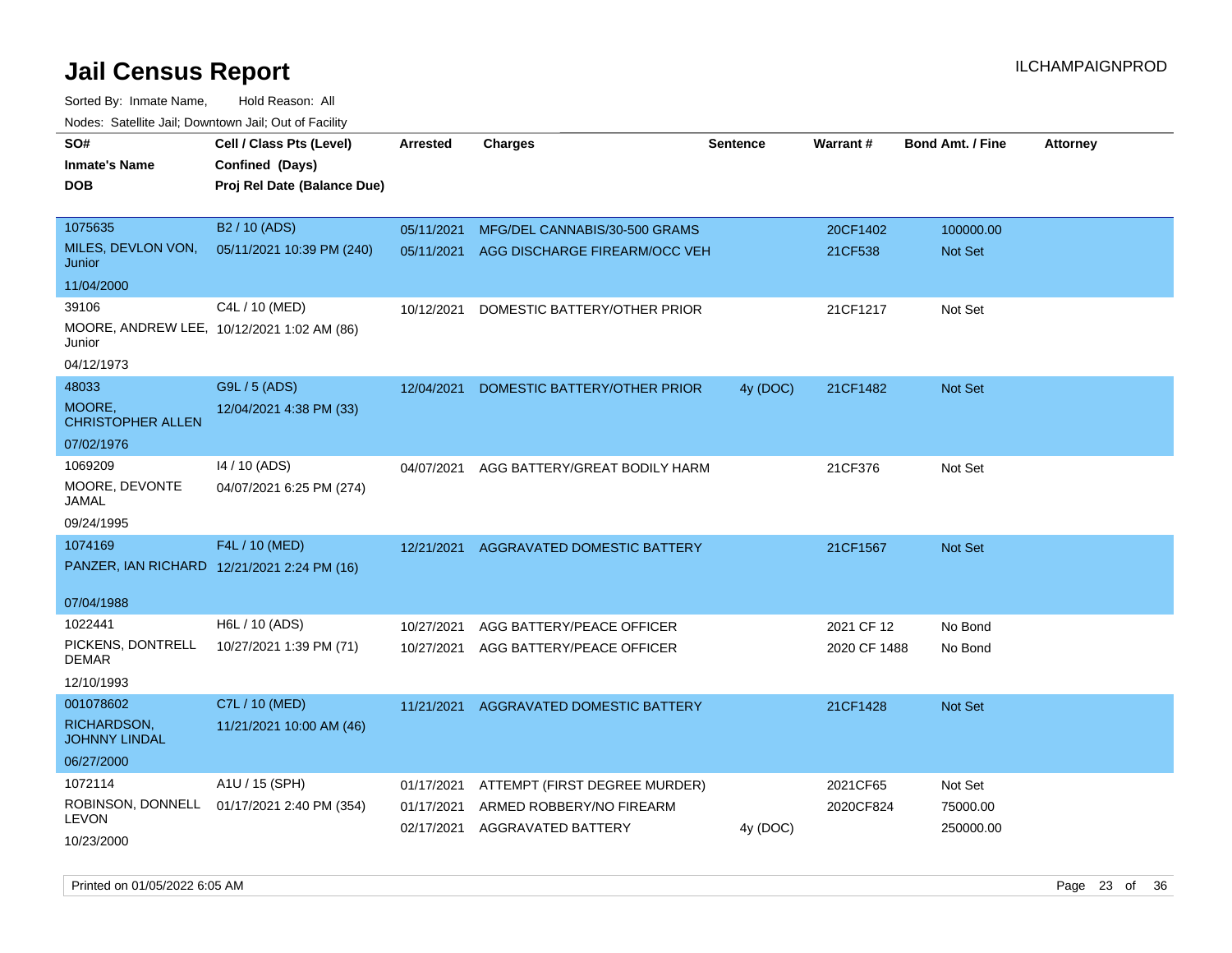Sorted By: Inmate Name, Hold Reason: All

Nodes: Satellite Jail; Downtown Jail; Out of Facility

| SO#                               | Cell / Class Pts (Level)    | <b>Arrested</b>     | <b>Charges</b>                | <b>Sentence</b> | Warrant#   | <b>Bond Amt. / Fine</b> | <b>Attorney</b> |
|-----------------------------------|-----------------------------|---------------------|-------------------------------|-----------------|------------|-------------------------|-----------------|
| <b>Inmate's Name</b>              | Confined (Days)             |                     |                               |                 |            |                         |                 |
| <b>DOB</b>                        | Proj Rel Date (Balance Due) |                     |                               |                 |            |                         |                 |
|                                   |                             |                     |                               |                 |            |                         |                 |
| 1068592                           | J7L / 15 (ADS)              | 11/12/2021          | <b>BURGLARY</b>               |                 | 21CF1393   | Not Set                 |                 |
| ROSS, TEVONTAE<br><b>TERRANCE</b> | 11/12/2021 8:41 AM (55)     |                     |                               |                 |            |                         |                 |
| 12/15/1998                        |                             |                     |                               |                 |            |                         |                 |
| 59178                             | F8L / 15 (MAX)              | 12/13/2021          | AGG DISCHARGE FIREARM/OCC VEH |                 | 21CF1274   | 1500000.00              |                 |
| SANDERS, MICHAEL<br>JEAN          | 12/13/2021 4:17 PM (24)     |                     |                               |                 |            |                         |                 |
| 12/22/1967                        |                             |                     |                               |                 |            |                         |                 |
| 001078704                         | F9L / 15 (MAX)              | 12/21/2021          | MURDER/INTENT TO KILL/INJURE  |                 | 21CF1575   | <b>Not Set</b>          |                 |
| SHORTER, JAQUAN<br><b>MAURICE</b> | 12/23/2021 1:23 AM (14)     |                     |                               |                 |            |                         |                 |
| 10/08/1998                        |                             |                     |                               |                 |            |                         |                 |
| 1057312                           | G2U / 5 (MIN)               | 11/10/2021          | HOME INVASION/FIREARM         |                 | 21CF1388   | Not Set                 |                 |
| STARKS, RAMEON<br><b>TAHZIER</b>  | 11/10/2021 9:51 PM (57)     | 11/30/2021          | THEFT                         |                 | 21CF1194   | 100000.00               |                 |
| 12/18/1996                        |                             |                     |                               |                 |            |                         |                 |
| 1051104                           | G5L / 5 (MIN)               | 05/26/2021          | <b>BURGLARY</b>               |                 | 21CF667    | <b>Not Set</b>          |                 |
| STOVER, ANDREW                    | 05/27/2021 12:59 AM (224)   | 05/26/2021          | METH DELIVERY/5<15 GRAMS      |                 | 21CF598    | <b>Not Set</b>          |                 |
| <b>WADE</b>                       |                             | 05/26/2021          | DRIVING ON REVOKED LICENSE    |                 | 21TR4000   | <b>Not Set</b>          |                 |
| 07/20/1994                        |                             |                     |                               |                 |            |                         |                 |
| 001078182                         | G7L / 5 (MIN)               | 12/20/2021          | DRIVING ON REVOKED LICENSE    |                 | 2021CF800  | No Bond                 |                 |
| STRONG, KEVIN<br><b>GARDNER</b>   | 12/20/2021 4:34 PM (17)     |                     |                               |                 |            |                         |                 |
| 02/12/1963                        | 3/19/2022 (0.00)            |                     |                               |                 |            |                         |                 |
| 65920                             | F3L / 15 (MAX)              | 12/21/2021          | ARMED ROBBERY/ARMED W/FIREARM |                 | 2021CF1543 | 100000.00               |                 |
| TAPSCOTT,<br><b>CORNELIUS</b>     | 12/21/2021 10:57 PM (16)    |                     |                               |                 |            |                         |                 |
| 07/14/1985                        |                             |                     |                               |                 |            |                         |                 |
| 1068839                           | F7U / 15 (MAX)              | 08/07/2020 HOMICIDE |                               |                 | 2020-CF851 | 1000000.00              |                 |
| TAYLOR, LONDON<br>JAVON           | 08/07/2020 10:30 AM (517)   |                     |                               |                 |            |                         |                 |
| 08/16/1999                        |                             |                     |                               |                 |            |                         |                 |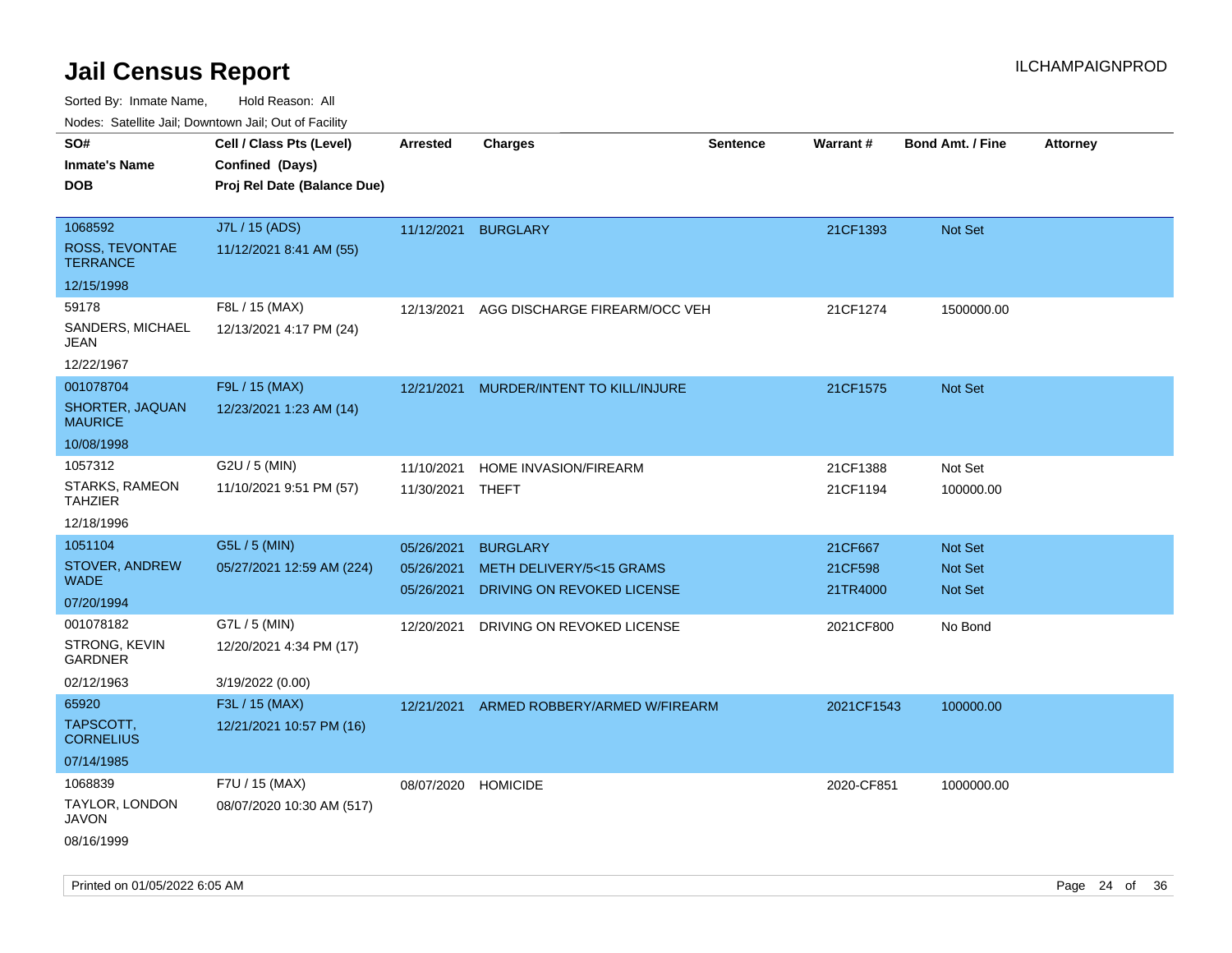Sorted By: Inmate Name, Hold Reason: All Nodes: Satellite Jail; Downtown Jail; Out of Facility

| SO#<br><b>Inmate's Name</b><br><b>DOB</b> | Cell / Class Pts (Level)<br>Confined (Days)<br>Proj Rel Date (Balance Due) | <b>Arrested</b> | <b>Charges</b>                  | <b>Sentence</b> | Warrant#   | <b>Bond Amt. / Fine</b> | <b>Attorney</b> |
|-------------------------------------------|----------------------------------------------------------------------------|-----------------|---------------------------------|-----------------|------------|-------------------------|-----------------|
| 1004142<br>TOY, KAYON LARENZ              | F7L / 15 (MAX)<br>10/22/2021 1:01 PM (76)                                  | 10/27/2021      | POSSESSION OF METH/15<100GRAMS  |                 | 2021CF1298 | 1500000.00              |                 |
| 09/12/1991                                |                                                                            |                 |                                 |                 |            |                         |                 |
| 1056971                                   | D6 / 10 (ADS)                                                              | 08/07/2021      | FELON POSS/USE WEAPON/FIREARM   |                 | 21CF948    | No Bond                 |                 |
| TRAVIS, DENZEL<br>DANTRELL                | 08/07/2021 7:36 AM (152)                                                   | 08/08/2021      | AGG BATTERY/PUBLIC PLACE        |                 | 2020CF647  | 25000.00                |                 |
| 03/21/1993                                |                                                                            |                 |                                 |                 |            |                         |                 |
| 001078250                                 | F2L / 10 (MED)                                                             | 08/07/2021      | FELON POSS WEAPON/BODY ARMOR    |                 | 21CF950    | <b>Not Set</b>          |                 |
| <b>TRAVIS, JORDAN</b><br><b>TESHAUN</b>   | 08/07/2021 10:27 AM (152)                                                  |                 |                                 |                 |            |                         |                 |
| 03/03/1996                                |                                                                            |                 |                                 |                 |            |                         |                 |
| 56994                                     | A2L / 15 (SPH)                                                             | 12/09/2021      | STALKING/CAUSE FEAR FOR SAFETY  |                 | 21CF1514   | Not Set                 |                 |
| <b>TURNER, ROBERT</b><br>EARL, Senior     | 12/09/2021 9:23 PM (28)                                                    | 12/13/2021      | PAROLE REVOCATION               |                 | CH2107735  | Not Set                 |                 |
| 09/07/1982                                |                                                                            |                 |                                 |                 |            |                         |                 |
| 30108                                     | J4L / 15 (ADS)                                                             | 07/30/2021      | <b>MURDER</b>                   |                 | 21CF902    | 2000000.00              |                 |
| VANDYKE, DARYL<br><b>ANTHONY</b>          | 07/30/2021 8:29 PM (160)                                                   |                 |                                 |                 |            |                         |                 |
| 10/04/1965                                |                                                                            |                 |                                 |                 |            |                         |                 |
| 968681                                    | D5 / 15 (ADS)                                                              | 08/27/2021      | AGG CRIM SX AB/VIC 13<18/TRUST  |                 | 2020CF499  | 250000.00               |                 |
| <b>WADE, DEMETRIUS</b><br>DARYL           | 08/27/2021 2:25 AM (132)                                                   | 08/27/2021      | INDIRECT CRIMINAL CONTEMPT      | 3y (DOC)        | 2021CC16   | No Bond                 |                 |
| 01/07/1987                                |                                                                            |                 |                                 |                 |            |                         |                 |
| 1070904                                   | G7U / 5 (MIN)                                                              | 10/28/2021      | <b>BURGLARY</b>                 | 3y (DOC)        | 2021CF321  | 15000.00                |                 |
| WANKEL, JONAH<br><b>JAMES</b>             | 10/28/2021 3:42 AM (70)                                                    |                 |                                 |                 |            |                         |                 |
| 12/15/1993                                |                                                                            |                 |                                 |                 |            |                         |                 |
| 1070971                                   | H3L / 5 (ADS)                                                              | 12/07/2021      | <b>IDENTITY THEFT/&lt;\$300</b> |                 | 20CF922    | Not Set                 |                 |
| WEIR, CLINTON<br><b>HOWARD</b>            | 12/08/2021 3:45 AM (29)                                                    | 12/07/2021      | <b>RECKLESS DRIVING</b>         |                 | 19TR2348   | Not Set                 |                 |
| $0.011 - 11000$                           |                                                                            |                 |                                 |                 |            |                         |                 |

03/15/1983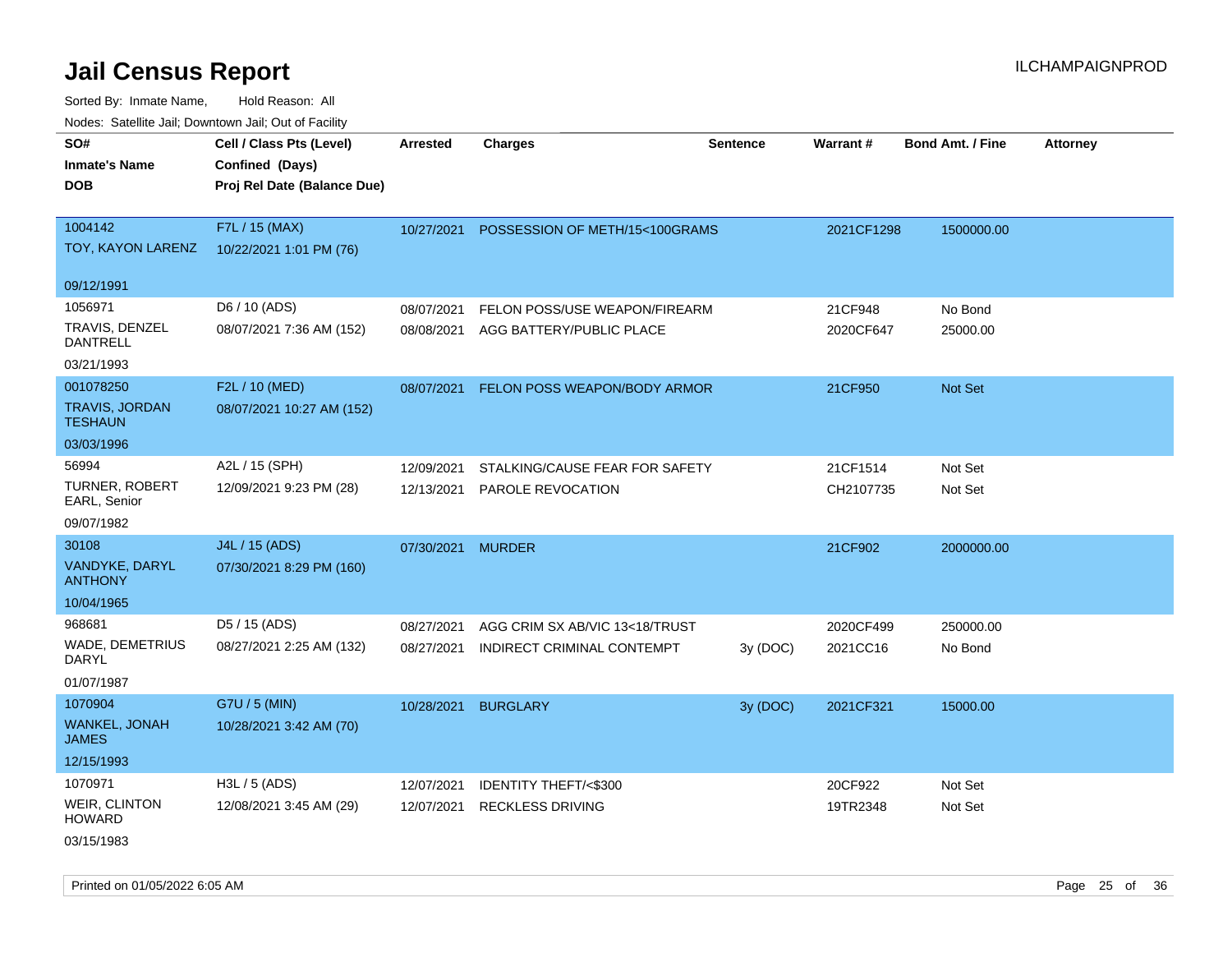| SO#                                        | Cell / Class Pts (Level)    | Arrested   | Charges                  | <b>Sentence</b> | Warrant#    | <b>Bond Amt. / Fine</b> | <b>Attorney</b> |
|--------------------------------------------|-----------------------------|------------|--------------------------|-----------------|-------------|-------------------------|-----------------|
| <b>Inmate's Name</b>                       | Confined (Days)             |            |                          |                 |             |                         |                 |
| <b>DOB</b>                                 | Proj Rel Date (Balance Due) |            |                          |                 |             |                         |                 |
|                                            |                             |            |                          |                 |             |                         |                 |
| 1058072                                    | A2U / 15 (SPH)              | 02/25/2021 | ARMED HABITUAL CRIMINAL  |                 |             | <b>Not Set</b>          |                 |
| <b>WILLIAMS, KENNETH</b><br><b>BERNARD</b> | 02/25/2021 3:24 PM (315)    |            |                          |                 |             |                         |                 |
| 10/04/1985                                 |                             |            |                          |                 |             |                         |                 |
| 9326                                       | $12/5$ (ADS)                | 06/14/2021 | <b>BURGLARY</b>          |                 | 2020-CF-625 | Not Set                 |                 |
| YOUNG, ANTHONY<br>PAUL                     | 06/14/2021 12:07 PM (206)   |            |                          |                 |             |                         |                 |
| 03/13/1954                                 |                             |            |                          |                 |             |                         |                 |
| <b>Total Downtown Jail: 73</b>             |                             | Males: 73  | Unknown: 0<br>Females: 0 |                 |             |                         |                 |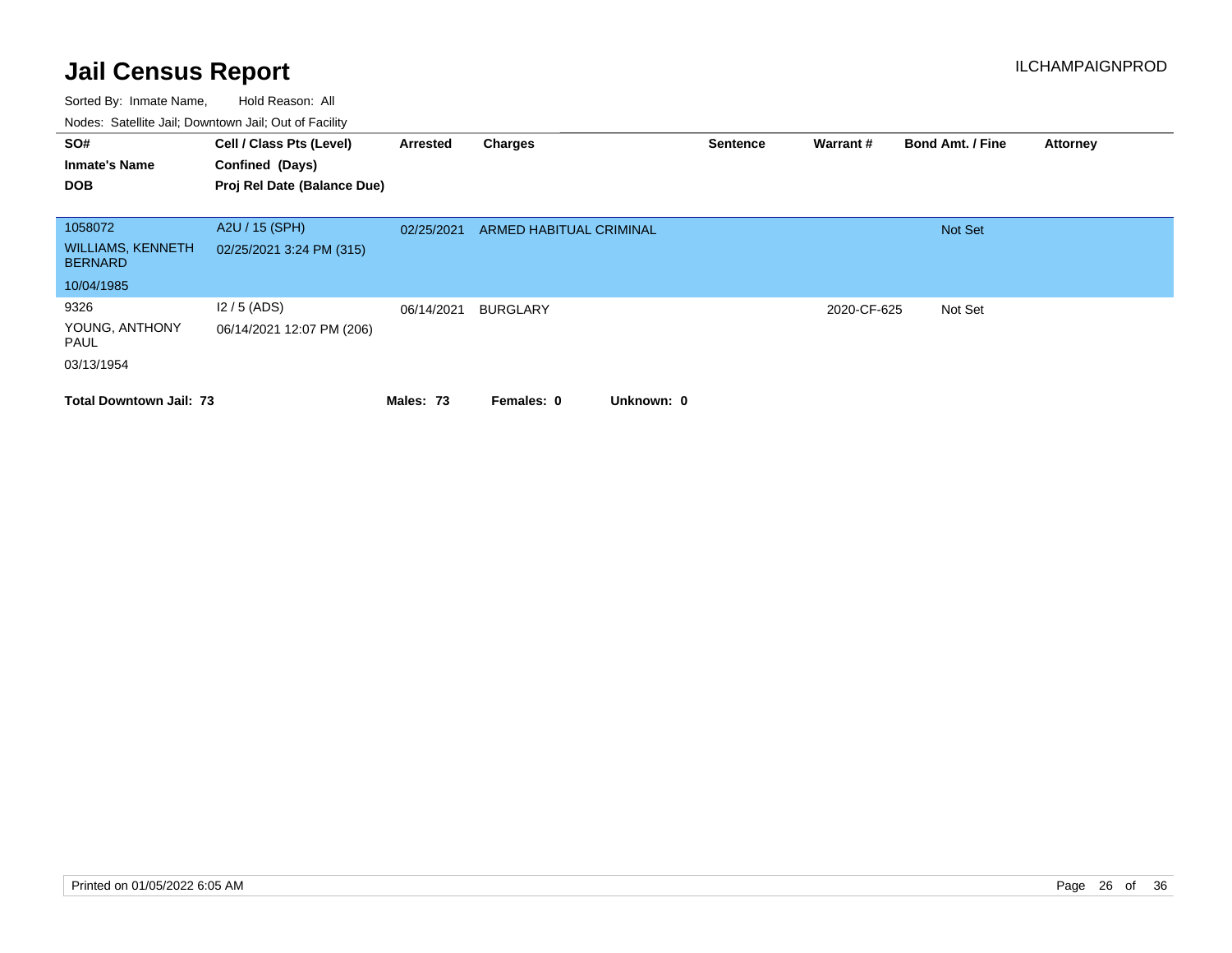|  | <b>Out of Facility</b> |  |
|--|------------------------|--|

| SO#<br><b>Inmate's Name</b><br><b>DOB</b> | Cell / Class Pts (Level)<br>Confined (Days)<br>Proj Rel Date (Balance Due) | <b>Arrested</b> | <b>Charges</b>                   | <b>Sentence</b> | <b>Warrant#</b> | Bond Amt. / Fine | <b>Attorney</b> |
|-------------------------------------------|----------------------------------------------------------------------------|-----------------|----------------------------------|-----------------|-----------------|------------------|-----------------|
| 61095<br>AMOS, DERRICK<br><b>JAMES</b>    | <b>DEW / 10 (ADS)</b><br>05/02/2021 9:02 PM (249)                          | 05/02/2021      | HOME INVASION/CAUSE INJURY       |                 | 2021CF323       | 100000.00        |                 |
| 06/12/1985                                |                                                                            |                 |                                  |                 |                 |                  |                 |
| 19971                                     | EHD                                                                        | 11/09/2021      | DRIVING RVK/SUSP DUI/SSS 4-9     |                 | 2021CF968       | Not Set          |                 |
| <b>LYNN</b>                               | BARNESKE, RAYMOND 11/09/2021 9:32 AM (58)                                  |                 |                                  |                 |                 |                  |                 |
| 08/17/1961                                | 5/6/2022 (0.00)                                                            |                 |                                  |                 |                 |                  |                 |
| 516062                                    | <b>DEW / 15 (MAX)</b>                                                      | 02/22/2021      | AGG DISCH FIR/VEH/PC OFF/FRMAN   |                 | 21CF210         | No Bond          |                 |
| <b>BENNETT, JOHN</b><br><b>MICHAEL</b>    | 02/22/2021 10:47 AM (318)                                                  | 02/22/2021      | <b>PHONE HARASSMENT/2+</b>       |                 | 20CF194         | 5000.00          |                 |
| 04/30/1986                                |                                                                            |                 |                                  |                 |                 |                  |                 |
| 976538                                    | EHD                                                                        | 10/12/2021      | DOMESTIC BATTERY/OTHER PRIOR     |                 | 2020CF1095      | Not Set          |                 |
|                                           | BLISSIT, WYATT TYRES 10/12/2021 10:05 AM (86)                              |                 |                                  |                 |                 |                  |                 |
| 09/05/1989                                | 1/6/2022 (0.00)                                                            |                 |                                  |                 |                 |                  |                 |
| 33993                                     | <b>DEW / 10 (MED)</b>                                                      | 06/14/2021      | AGGRAVATED DOMESTIC BATTERY      |                 | 21CF688         | Not Set          |                 |
| <b>BOOKER, STEPHON</b>                    | 06/14/2021 7:42 PM (206)                                                   | 06/14/2021      | POSSESSING A CONTROLLED SUBSTAND |                 | 21CF657         | Not Set          |                 |
| <b>MONTELL</b>                            |                                                                            | 06/14/2021      | PAROLE REVOCATION                |                 | CH2103612       | No Bond          |                 |
| 06/11/1971                                |                                                                            |                 |                                  |                 |                 |                  |                 |
| 1074315                                   | DEW / 15 (MAX)                                                             | 07/27/2021      | AGG DISCHARGE FIREARM/VEH/SCH    |                 | 21CF927         | Not Set          |                 |
| <b>BRIGGS, PATRICK</b><br><b>MONTAY</b>   | 08/03/2021 4:56 PM (156)                                                   |                 |                                  |                 |                 |                  |                 |
| 08/05/2001                                |                                                                            |                 |                                  |                 |                 |                  |                 |
| 001078065                                 | <b>KAN / 10 (ADS)</b>                                                      | 06/17/2021      | AGG BATTERY/DISCHARGE FIREARM    |                 | 21CF704         | 1000000.00       |                 |
| <b>BROWN, CHARMAN</b><br><b>LAKEEF</b>    | 06/17/2021 12:32 PM (203)                                                  |                 |                                  |                 |                 |                  |                 |
| 11/30/2002                                |                                                                            |                 |                                  |                 |                 |                  |                 |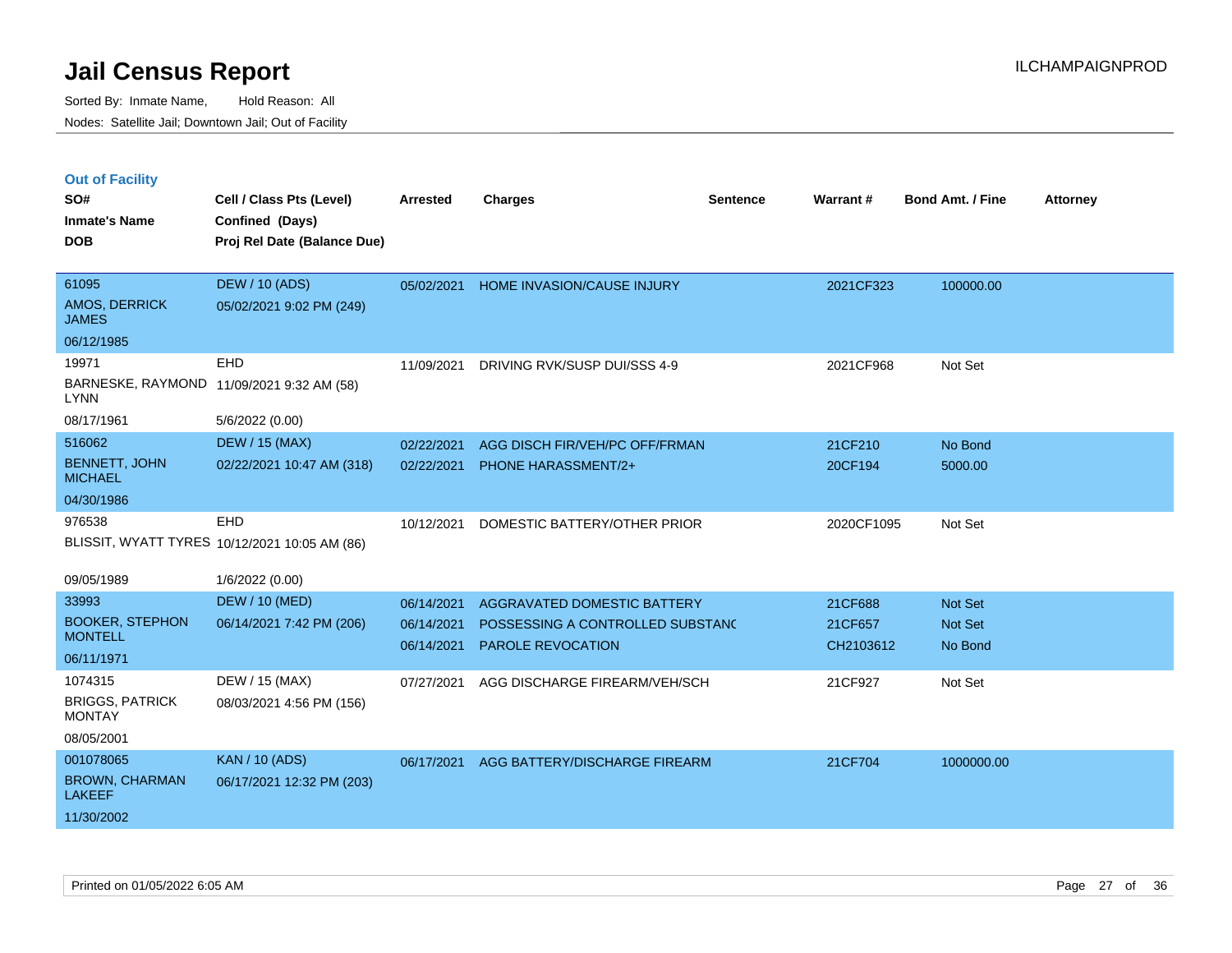| roaco. Catolino dall, Downtown dall, Out of Fability |                             |                 |                                     |                 |                 |                         |                 |
|------------------------------------------------------|-----------------------------|-----------------|-------------------------------------|-----------------|-----------------|-------------------------|-----------------|
| SO#                                                  | Cell / Class Pts (Level)    | <b>Arrested</b> | <b>Charges</b>                      | <b>Sentence</b> | <b>Warrant#</b> | <b>Bond Amt. / Fine</b> | <b>Attorney</b> |
| <b>Inmate's Name</b>                                 | Confined (Days)             |                 |                                     |                 |                 |                         |                 |
| <b>DOB</b>                                           | Proj Rel Date (Balance Due) |                 |                                     |                 |                 |                         |                 |
|                                                      |                             |                 |                                     |                 |                 |                         |                 |
| 1038554                                              | <b>KAN / 15 (MAX)</b>       | 08/18/2021      | <b>ARMED HABITUAL CRIMINAL</b>      |                 | 21CF1162        | Not Set                 |                 |
| <b>BROWN, CORRION</b><br><b>DEVONTAE</b>             | 08/18/2021 5:40 PM (141)    | 08/18/2021      | DELIVERY OF OR POSSESSION OF W/ INT |                 | 21CF1009        | No Bond                 |                 |
| 04/19/1995                                           |                             |                 |                                     |                 |                 |                         |                 |
| 1038579                                              | KAN / 15 (MAX)              | 08/18/2021      | FELON POSS/USE WEAPON/FIREARM       |                 | 21CF1010        | Not Set                 |                 |
| <b>BROWN, MARKEL</b><br><b>RIKKI</b>                 | 08/18/2021 2:05 PM (141)    |                 |                                     |                 |                 |                         |                 |
| 01/06/1995                                           |                             |                 |                                     |                 |                 |                         |                 |
| 1003006                                              | <b>KAN / 15 (MAX)</b>       | 08/19/2021      | <b>FELON POSS/USE MACHINE GUN</b>   |                 | 21CF1011        | No Bond                 |                 |
| <b>BROWN, ROCKEITH</b><br><b>JAVONTE</b>             | 08/19/2021 12:55 AM (140)   |                 |                                     |                 |                 |                         |                 |
| 07/23/1991                                           |                             |                 |                                     |                 |                 |                         |                 |
| 987334                                               | DEW / 15 (MAX)              | 03/10/2021      | ATTEMPT (FIRST DEGREE MURDER)       |                 | 19CF689         | Not Set                 |                 |
| CAIN, ISAIAH<br><b>DEPRIEST</b>                      | 03/10/2021 2:22 PM (302)    |                 |                                     |                 |                 |                         |                 |
| 12/23/1990                                           |                             |                 |                                     |                 |                 |                         |                 |
| 001078638                                            | <b>EHD</b>                  | 12/15/2021      | DRIVING ON SUSPENDED LICENSE        |                 | 2021TR1120      | Not Set                 |                 |
| CAMPBELL, CARLA<br><b>GISSELLE</b>                   | 12/15/2021 11:03 AM (22)    |                 |                                     |                 |                 |                         |                 |
| 08/12/1980                                           | 2/12/2022 (0.00)            |                 |                                     |                 |                 |                         |                 |
| 992962                                               | DEW / 15 (ADS)              | 05/25/2021      | MURDER/INTENT TO KILL/INJURE        |                 | 2018CF1045      | 1000000.00              |                 |
| CAMPBELL, KEITH<br>KNAQEEB                           | 05/25/2021 1:19 PM (226)    |                 |                                     |                 |                 |                         |                 |
| 07/22/1991                                           |                             |                 |                                     |                 |                 |                         |                 |
| 001078576                                            | <b>KAN / 15 (MAX)</b>       | 11/09/2021      | UNLAWFUL USE OF A WEAPON            |                 | 21CF1383        | <b>Not Set</b>          |                 |
| CARTER, DEMONDRE<br><b>DAVON</b>                     | 11/09/2021 6:01 PM (58)     |                 |                                     |                 |                 |                         |                 |
| 05/27/2001                                           |                             |                 |                                     |                 |                 |                         |                 |
| 1064992                                              | KAN / 15 (MAX)              | 09/20/2021      | ARMED VIOLENCE/CATEGORY I           |                 | 21CF1137        | Not Set                 |                 |
| CARTER, KEJUAN<br>JAVONTE                            | 09/20/2021 11:42 PM (108)   |                 |                                     |                 |                 |                         |                 |
| 06/27/1998                                           |                             |                 |                                     |                 |                 |                         |                 |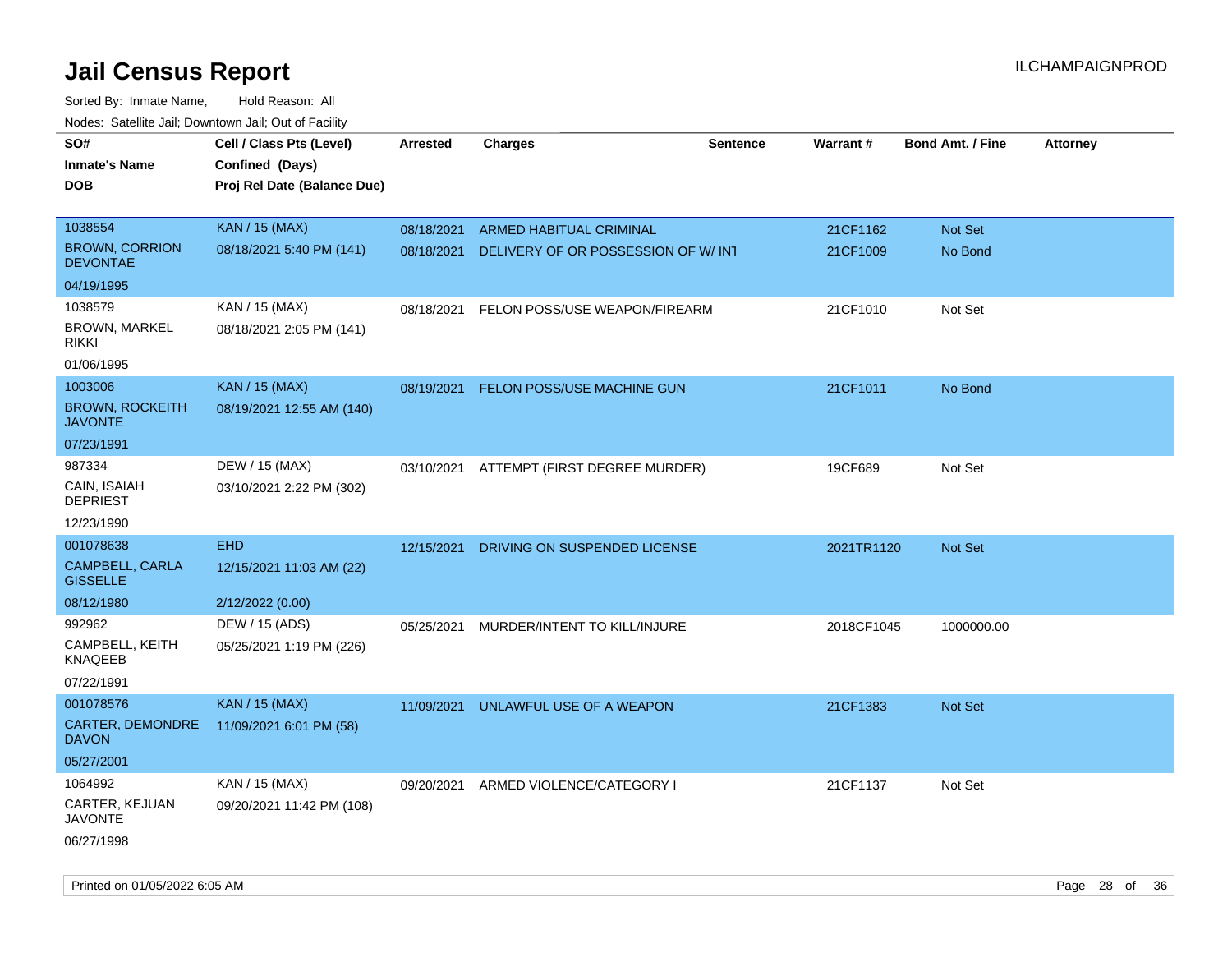| SO#<br><b>Inmate's Name</b><br><b>DOB</b> | Cell / Class Pts (Level)<br>Confined (Days)<br>Proj Rel Date (Balance Due) | <b>Arrested</b> | <b>Charges</b>                          | <b>Sentence</b> | Warrant#   | <b>Bond Amt. / Fine</b> | <b>Attorney</b> |
|-------------------------------------------|----------------------------------------------------------------------------|-----------------|-----------------------------------------|-----------------|------------|-------------------------|-----------------|
|                                           |                                                                            |                 |                                         |                 |            |                         |                 |
| 001078461                                 | <b>KAN / 10 (MED)</b>                                                      | 10/07/2021      | AGG UNLAWFUL USE WEAPON/PERSON          |                 | 2021CF1209 | No Bond                 |                 |
| <b>COLE, ERIC JOSE</b>                    | 10/08/2021 12:25 AM (90)                                                   | 10/07/2021      | AGG DOMESTIC BATTERY/STRANGLE           |                 | 2021CF1208 | Not Set                 |                 |
| 01/24/2002                                |                                                                            | 10/08/2021      | <b>HARASS WITNESS/FAMILY MBR/REP</b>    |                 | 21CF1218   | Not Set                 |                 |
| 57733                                     | KAN / 15 (SPH)                                                             | 02/25/2020      | <b>HOMICIDE</b>                         |                 | 2020-CF250 | 2000000.00              |                 |
| <b>CRAIG, ANTOINE</b><br><b>DARRELL</b>   | 02/25/2020 4:08 PM (681)                                                   | 02/25/2020      | FELON POSS/USE WEAPON/FIREARM           |                 | 19CF-1827  | 80000.00                |                 |
| 10/09/1982                                |                                                                            |                 |                                         |                 |            |                         |                 |
| 001077939                                 | <b>DEW / 10 (MED)</b>                                                      | 05/10/2021      | FIREARM/FOID INVALID/NOT ELIG           |                 | 21CF526    | No Bond                 |                 |
| <b>CROSS, PATRICK</b><br><b>DONTRELLE</b> | 05/10/2021 7:31 PM (241)                                                   | 06/02/2021      | POSS STOLEN VEHICLE > \$25,000          |                 | 21CF612    | Not Set                 |                 |
| 11/07/2001                                |                                                                            |                 |                                         |                 |            |                         |                 |
| 001077558                                 | <b>EHD</b>                                                                 | 01/04/2022      | DRIVING RVK/SUSP DUI/SSS 2ND            |                 | 2021CF301  | Not Set                 |                 |
| DAVIS, RICHARD LEE                        | 01/04/2022 9:17 AM (2)                                                     |                 |                                         |                 |            |                         |                 |
| 08/20/1984                                | 2/2/2022 (0.00)                                                            |                 |                                         |                 |            |                         |                 |
| 1061304                                   | <b>DEW / 15 (MAX)</b>                                                      | 10/11/2021      | <b>ARMED HABITUAL CRIMINAL</b>          |                 | 21CF1226   | No Bond                 |                 |
| <b>DORRIS, KEMION</b>                     | 10/11/2021 7:30 PM (87)                                                    | 10/11/2021      | <b>ARMED HABITUAL CRIMINAL</b>          |                 | 21CF1227   | No Bond                 |                 |
| <b>DAETOCE</b>                            |                                                                            | 10/11/2021      | HOME INVASION/FIREARM                   |                 | 21CF1228   | No Bond                 |                 |
| 11/19/1997                                |                                                                            |                 |                                         |                 |            |                         |                 |
| 60154                                     | EHD                                                                        | 10/20/2021      | AGG DUI/LIC SUSP OR REVOKED             |                 | 2021cf261  | Not Set                 |                 |
| GARCIA-MEZA,<br>CARLOS                    | 10/20/2021 9:23 AM (78)                                                    |                 |                                         |                 |            |                         |                 |
| 03/06/1983                                | 1/16/2022 (0.00)                                                           |                 |                                         |                 |            |                         |                 |
| 986642                                    | <b>EHD</b>                                                                 |                 | 12/14/2021 DRIVING ON SUSPENDED LICENSE |                 | 2020TR8374 | Not Set                 |                 |
| <b>GARELLI, SAMMY</b><br><b>JOSEPH</b>    | 12/14/2021 9:32 AM (23)                                                    |                 |                                         |                 |            |                         |                 |
| 06/24/1982                                | 1/12/2022 (0.00)                                                           |                 |                                         |                 |            |                         |                 |
| 001077363                                 | KAN / 25 (SPH)                                                             | 10/30/2020      | <b>HOME INVASION/FIREARM</b>            |                 | 20CF1202   | 500000.00               |                 |
| GARY, DAKOTA<br><b>TREVON</b>             | 10/30/2020 10:41 AM (433)                                                  |                 |                                         |                 |            |                         |                 |
| 12/31/2001                                |                                                                            |                 |                                         |                 |            |                         |                 |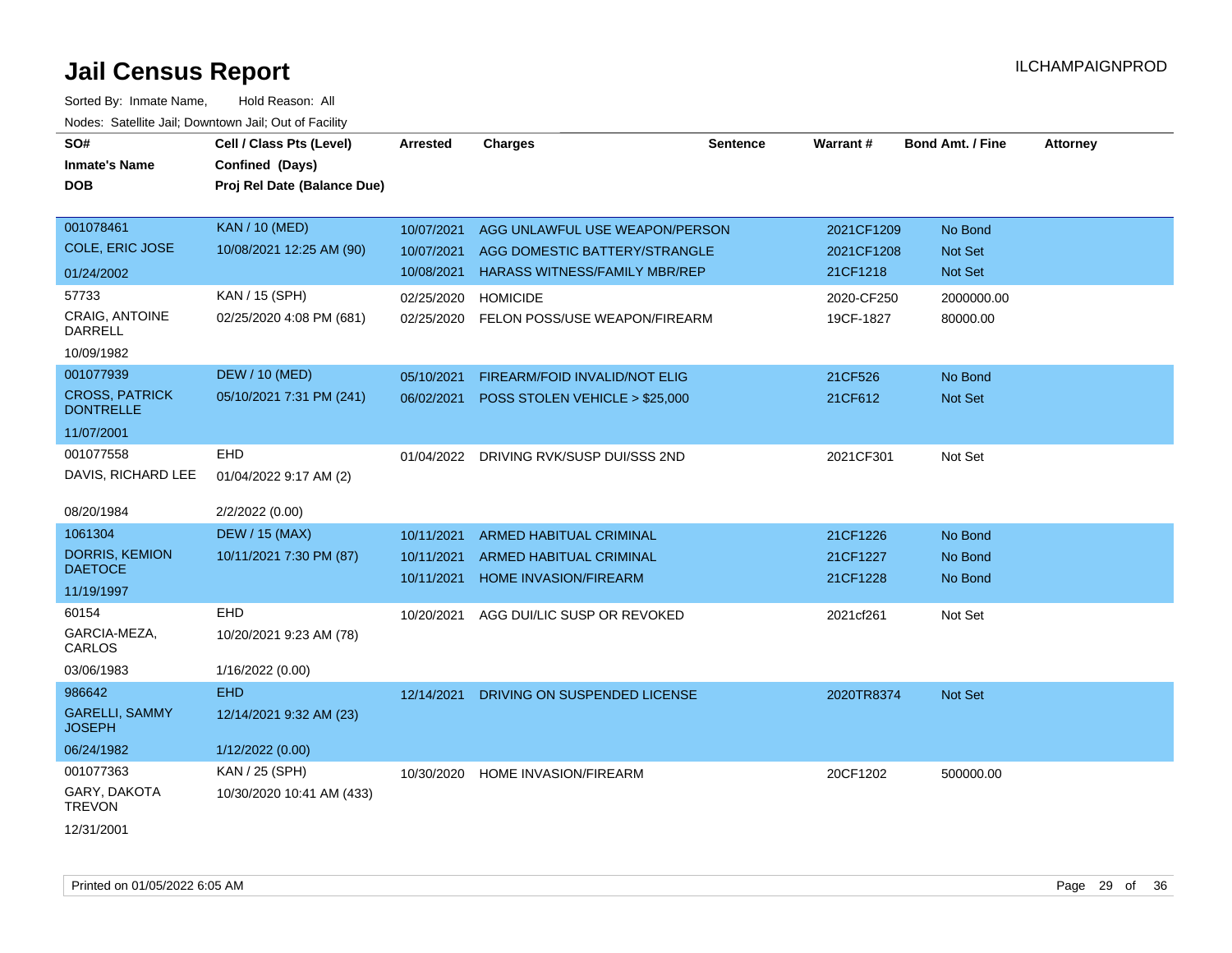Sorted By: Inmate Name, Hold Reason: All Nodes: Satellite Jail; Downtown Jail; Out of Facility

| SO#<br><b>Inmate's Name</b>           | Cell / Class Pts (Level)<br>Confined (Days)  | <b>Arrested</b> | <b>Charges</b>                          | <b>Sentence</b> | Warrant#   | <b>Bond Amt. / Fine</b> | <b>Attorney</b> |
|---------------------------------------|----------------------------------------------|-----------------|-----------------------------------------|-----------------|------------|-------------------------|-----------------|
| <b>DOB</b>                            | Proj Rel Date (Balance Due)                  |                 |                                         |                 |            |                         |                 |
| 1013012                               | <b>KAN / 15 (MAX)</b>                        | 07/08/2021      | <b>FELON POSS/USE FIREARM PRIOR</b>     |                 | 21CF798    | Not Set                 |                 |
|                                       | GARY, XAVIER LAMAR  07/08/2021 9:24 AM (182) | 07/08/2021      | ATTEMPT (FIRST DEGREE MURDER)           |                 | 2021CF790  | 1000000.00              |                 |
|                                       |                                              | 07/08/2021      | FELON POSS/USE FIREARM PRIOR            |                 | 2020CF650  | 25000.00                |                 |
| 12/14/1991                            |                                              |                 |                                         |                 |            |                         |                 |
| 1065946                               | KAN / 10 (MED)                               | 09/04/2021      | AGG BATTERY/DISCHARGE FIREARM           |                 | 21CF1057   | 750000.00               |                 |
| GODBOLT, DESMOND<br><b>DEVONTAE</b>   | 09/04/2021 1:17 AM (124)                     | 09/04/2021      | RESIST/OBSTRUCTING A PEACE OFFICE       |                 | 21CM407    | Not Set                 |                 |
| 11/15/1997                            |                                              |                 |                                         |                 |            |                         |                 |
| 1070118                               | <b>KAN / 15 (MAX)</b>                        | 08/31/2021      | <b>AGGRAVATED DOMESTIC BATTERY</b>      |                 | 21CF1049   | No Bond                 |                 |
| <b>GRAHAM, CORTEZ</b><br><b>LAMON</b> | 08/31/2021 9:32 PM (128)                     | 09/02/2021      | <b>PROBATION VIOLATION</b>              |                 | 21CF55     | Not Set                 |                 |
| 03/31/1976                            |                                              |                 |                                         |                 |            |                         |                 |
| 1000641<br><b>GRANT, CEDRIC</b>       | KAN / 10 (MED)<br>09/14/2021 6:32 PM (114)   | 09/14/2021      | ARMED HABITUAL CRIMINAL                 |                 | 21CF1116   | No Bond                 |                 |
| <b>DYSHAWN</b>                        |                                              |                 |                                         |                 |            |                         |                 |
| 01/03/1991                            |                                              |                 |                                         |                 |            |                         |                 |
| 1076506                               | <b>KAN / 15 (MAX)</b>                        | 09/17/2021      | AGG UUW/PERSON/CM THREAT VIOL           |                 | 21CF1131   | <b>Not Set</b>          |                 |
|                                       | GRAY, JAMARH EMERE 09/17/2021 10:41 AM (111) | 09/20/2021      | <b>DOMESTIC BATTERY</b>                 |                 | 21CM430    | <b>Not Set</b>          |                 |
| 06/21/2003                            |                                              |                 |                                         |                 |            |                         |                 |
| 973845                                | <b>EHD</b>                                   | 12/21/2021      | DRIVING ON SUSPENDED LICENSE            |                 | 2021TR647  | Not Set                 |                 |
| <b>GRIFFITH, PRESTON</b><br>JOEL      | 12/21/2021 10:42 AM (16)                     |                 |                                         |                 |            |                         |                 |
| 08/16/1982                            | 1/19/2022 (0.00)                             |                 |                                         |                 |            |                         |                 |
| 986315                                | <b>EHD</b>                                   |                 | 01/04/2022 DRIVING ON SUSPENDED LICENSE |                 | 2020TR4725 | Not Set                 |                 |
| HARPER, DEMARKO<br><b>DEVAIL</b>      | 01/04/2022 10:13 AM (2)                      |                 |                                         |                 |            |                         |                 |
| 09/04/1989                            | 2/2/2022 (0.00)                              |                 |                                         |                 |            |                         |                 |
| 1041176                               | DEW / 15 (MAX)                               | 10/05/2021      | PAROLE REVOCATION                       |                 |            | Not Set                 |                 |
| HART, DAVEON<br>LATTEEF               | 10/05/2021 10:35 AM (93)                     | 10/06/2021      | AGGRAVATED DOMESTIC BATTERY             |                 |            | Not Set                 |                 |
| 03/15/1996                            |                                              |                 |                                         |                 |            |                         |                 |

Printed on 01/05/2022 6:05 AM **Page 30** of 36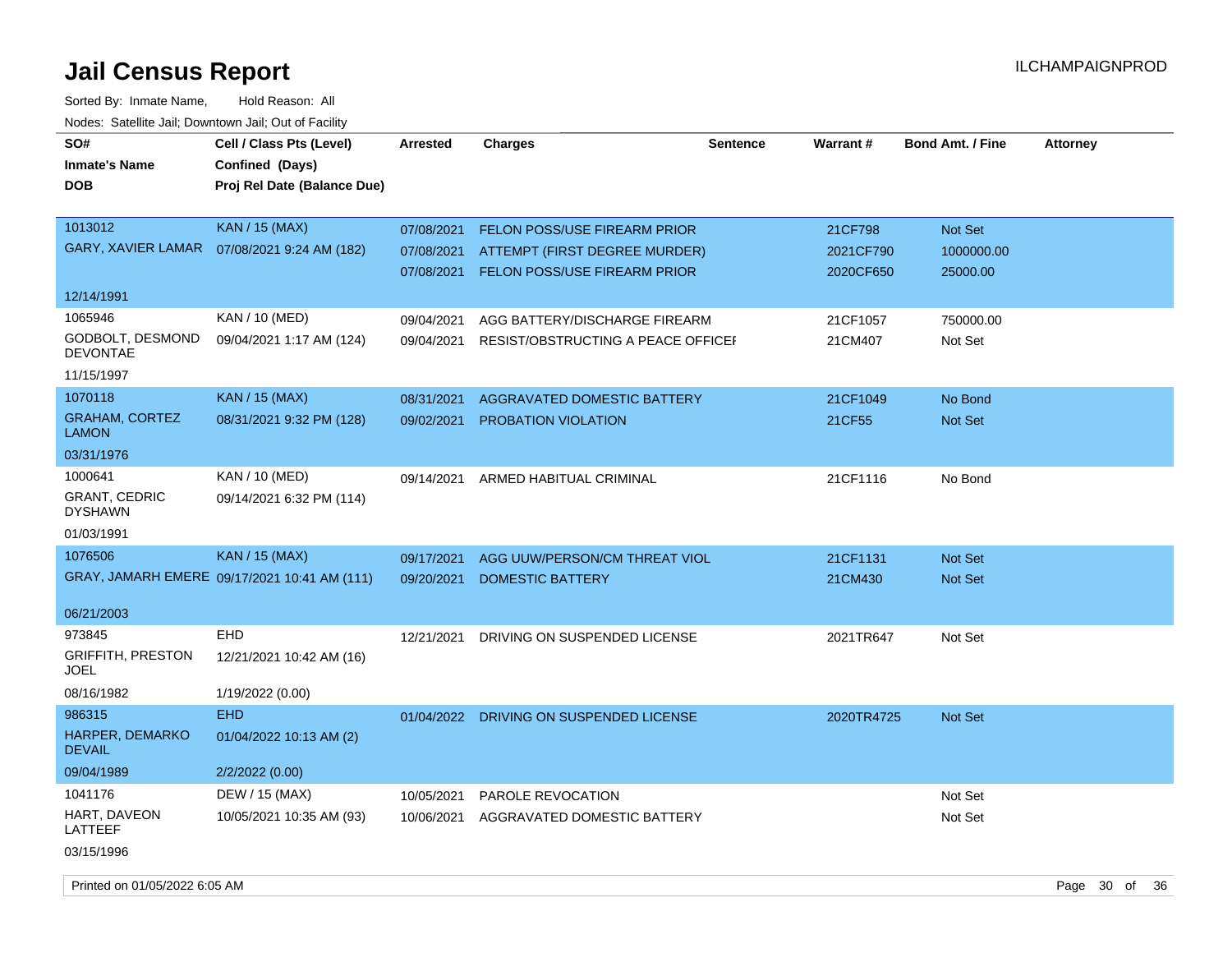| SO#<br><b>Inmate's Name</b><br><b>DOB</b> | Cell / Class Pts (Level)<br>Confined (Days)<br>Proj Rel Date (Balance Due) | Arrested   | <b>Charges</b>                                                | <b>Sentence</b>         | Warrant#   | <b>Bond Amt. / Fine</b> | <b>Attorney</b> |
|-------------------------------------------|----------------------------------------------------------------------------|------------|---------------------------------------------------------------|-------------------------|------------|-------------------------|-----------------|
| 1045186                                   | <b>DEW / 15 (MAX)</b>                                                      | 08/16/2021 | ARMED VIOLENCE/CATEGORY I                                     |                         | 21CF934    | 1000000.00              |                 |
| <b>HOLBROOK, JOHNNIE</b><br><b>MATHIS</b> | 08/16/2021 11:07 AM (143)                                                  | 08/16/2021 | FELON POSS/USE WEAPON/FIREARM                                 |                         | 19CF968    | <b>Not Set</b>          |                 |
| 07/19/1996                                |                                                                            | 08/16/2021 | AGG FLEEING POLICE/21 MPH OVER                                |                         | 21CF988    | <b>Not Set</b>          |                 |
|                                           |                                                                            | 08/16/2021 | <b>FELON POSS/USE WEAPON/FIREARM</b>                          |                         | 21CF989    | Not Set                 |                 |
| 001078146                                 | DEW / 15 (MAX)                                                             | 07/09/2021 | AGG BATTERY/DISCHARGE FIREARM                                 |                         | 21CF795    | 1000000.00              |                 |
| HUNT, TEIGAN<br><b>JAZAIREO</b>           | 07/09/2021 12:41 PM (181)                                                  | 07/09/2021 | ARMED ROBBERY/ARMED W/FIREARM                                 |                         | 21CF806    | Not Set                 |                 |
| 05/14/2003                                |                                                                            |            |                                                               |                         |            |                         |                 |
| 989743                                    | <b>DEW / 15 (ADS)</b>                                                      | 04/13/2021 | AGG DISCHARGE FIREARM/VEH/SCH                                 |                         | 21CF400    | <b>Not Set</b>          |                 |
| <b>JACKSON, STEVE</b><br><b>ALLEN</b>     | 04/13/2021 2:45 AM (268)                                                   | 04/13/2021 | AGGRAVATED DOMESTIC BATTERY                                   |                         | 21CF399    | Not Set                 |                 |
| 06/04/1991                                |                                                                            |            |                                                               |                         |            |                         |                 |
| 50495                                     | EHD                                                                        | 08/10/2021 | DRIVING RVK/SUSP DUI/SSS 10-14                                |                         | 2020CF997  | Not Set                 |                 |
| JENKINS, ARNOLD<br><b>FARRIS</b>          | 08/10/2021 9:08 AM (149)                                                   | 08/10/2021 | DRIVING RVK/SUSP DUI/SSS 10-14                                |                         | 2019CF1363 | Not Set                 |                 |
| 04/19/1962                                | 2/4/2022 (0.00)                                                            |            |                                                               |                         |            |                         |                 |
| 1076450                                   | <b>DEW / 15 (MAX)</b>                                                      | 06/25/2020 | AGG DISCHARGE OF A FIREARM                                    | 6y/0m/0d (DOI 2020CF703 |            | Not Set                 |                 |
| <b>JONES, CARLOS</b><br><b>ANTONIO</b>    | 06/25/2020 2:13 PM (560)                                                   | 11/02/2020 | <b>HOME INVASION/FIREARM</b>                                  | 11y (DOC)               | 20CF1204   | No Bond                 |                 |
| 11/18/2001                                |                                                                            |            |                                                               |                         |            |                         |                 |
| 998873                                    | EHD                                                                        | 10/12/2021 | DRIVING RVK/SUSP DUI/SSS 3RD                                  |                         | 2021CF235  | Not Set                 |                 |
| KINCAID, AMANDA<br><b>MICHELLE</b>        | 10/12/2021 11:31 AM (86)                                                   |            |                                                               |                         |            |                         |                 |
| 01/07/1990                                | 1/9/2022 (0.00)                                                            |            |                                                               |                         |            |                         |                 |
| 001078401                                 | <b>DEW</b> / 10 (ADS)                                                      | 09/19/2021 | UNLAWFUL VEHICULAR INVASION                                   |                         | 21CF1134   | Not Set                 |                 |
| <b>KNIGHT, ERIC</b>                       | 09/19/2021 7:32 PM (109)                                                   | 09/19/2021 | <b>HRSMT/THREATEN PERSON/KILL</b>                             |                         | 2021CF561  | 50000.00                |                 |
| 07/11/1991                                |                                                                            | 09/21/2021 | <b>BURGLARY</b>                                               |                         | 21CF1139   | Not Set                 |                 |
| 1064445                                   | DEW / 15 (MAX)                                                             | 04/23/2021 | AGG DISCHARGE FIREARM/OCC VEH                                 |                         | 2021CF295  | 500000.00               |                 |
| LARUE, TERENCE<br><b>TRAMEL</b>           | 04/23/2021 11:18 AM (258)                                                  | 04/23/2021 | POSSESS 15<100 GRAMS COCAINE<br>FELON POSS/USE FIREARM/PAROLE |                         | 19CF1052   | 10000.00<br>Not Set     |                 |
| 12/23/1998                                |                                                                            | 04/23/2021 |                                                               |                         | 21CF899    |                         |                 |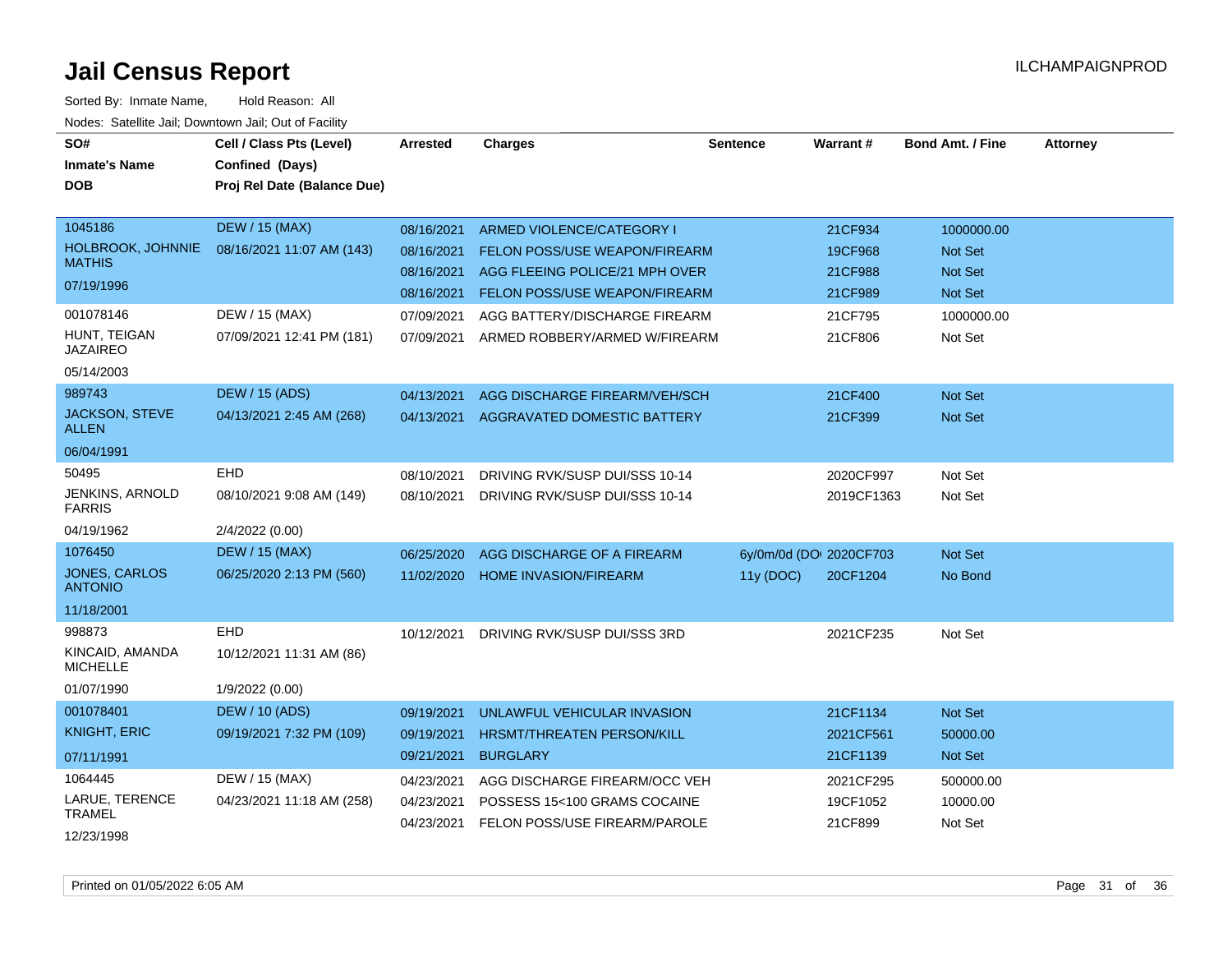Sorted By: Inmate Name, Hold Reason: All Nodes: Satellite Jail; Downtown Jail; Out of Facility

| SO#<br><b>Inmate's Name</b><br><b>DOB</b>                  | Cell / Class Pts (Level)<br>Confined (Days)<br>Proj Rel Date (Balance Due) | Arrested   | <b>Charges</b>                           | <b>Sentence</b> | Warrant #   | <b>Bond Amt. / Fine</b> | <b>Attorney</b> |
|------------------------------------------------------------|----------------------------------------------------------------------------|------------|------------------------------------------|-----------------|-------------|-------------------------|-----------------|
| 001078237<br>LAWS, TERON<br><b>RAMONTE</b><br>04/03/2001   | <b>KAN</b> / 15 (ADS)<br>08/03/2021 6:29 PM (156)                          | 08/03/2021 | AGG DISCHARGE FIREARM/OCC VEH            |                 | 21CF928     | No Bond                 |                 |
| 001078470<br>LEE, AMAHRION<br><b>JA'MERE</b><br>11/05/2002 | DEW / 15 (MAX)<br>10/10/2021 1:23 PM (88)                                  | 10/10/2021 | MURDER/INTENT TO KILL/INJURE             |                 | 21CF1221    | Not Set                 |                 |
| 56792                                                      | <b>DEW / 10 (MED)</b>                                                      | 02/02/2021 | ARMED HABITUAL CRIMINAL                  |                 | 2021CF141   | 500000.00               |                 |
| LILLARD, LAWRENCE<br><b>TYRONE</b>                         | 02/02/2021 2:11 PM (338)                                                   | 02/22/2021 | DRIVING ON REVOKED LICENSE               |                 | 21TR426     | 5000.00                 |                 |
| 10/20/1982                                                 |                                                                            |            |                                          |                 |             |                         |                 |
| 001078575                                                  | KAN / 10 (MED)                                                             | 11/09/2021 | <b>GUNRUNNING</b>                        |                 | 21CF1330    | 750000.00               |                 |
| MCLAURIN, KEYON A<br>11/19/2002                            | 11/09/2021 12:41 PM (58)                                                   |            |                                          |                 |             |                         |                 |
| 1011046                                                    | <b>KAN / 15 (ADS)</b>                                                      |            | 04/10/2021 ATTEMPT (FIRST DEGREE MURDER) |                 | 21CF392     | Not Set                 |                 |
| <b>MILES, DARRION</b><br><b>ANTONIO KEVONTA</b>            | 04/11/2021 12:46 AM (270)                                                  |            |                                          |                 |             |                         |                 |
| 03/18/1990                                                 |                                                                            |            |                                          |                 |             |                         |                 |
| 001077278                                                  | DEW / 15 (MAX)                                                             | 10/06/2020 | MURDER/INTENT TO KILL/INJURE             |                 | 2020CF146   | 2000000.00              |                 |
| MILLER, D'ANDRE<br>09/08/1986                              | 10/06/2020 12:49 PM (457)                                                  | 10/06/2020 | AGG FLEEING POLICE/21 MPH OVER           |                 | 2019CF1171  | 50000.00                |                 |
| 1026477                                                    | <b>KAN / 15 (ADS)</b>                                                      | 09/21/2021 | AGG DISCHARGE FIREARM/OCC VEH            |                 | 21CF1138    | Not Set                 |                 |
| NEWBILL, DEVONTRE<br><b>LAMONT</b>                         | 09/21/2021 2:27 AM (107)                                                   | 09/22/2021 | PROBATION VIOLATION                      |                 | 20CF577     | Not Set                 |                 |
| 11/22/1993                                                 |                                                                            |            |                                          |                 |             |                         |                 |
| 1072907                                                    | <b>KAN</b>                                                                 | 07/14/2021 | CRIMINAL DAMAGE <\$500/SCHOOL            |                 | 2021CF840   | 5000.00                 |                 |
| NIKOLAEV, YEVGENIY                                         | 07/14/2021 10:10 PM (176)                                                  | 07/14/2021 | ATTEMPT (FIRST DEGREE MURDER)            |                 | 2021-CF-832 | 2000000.00              |                 |

10/06/1983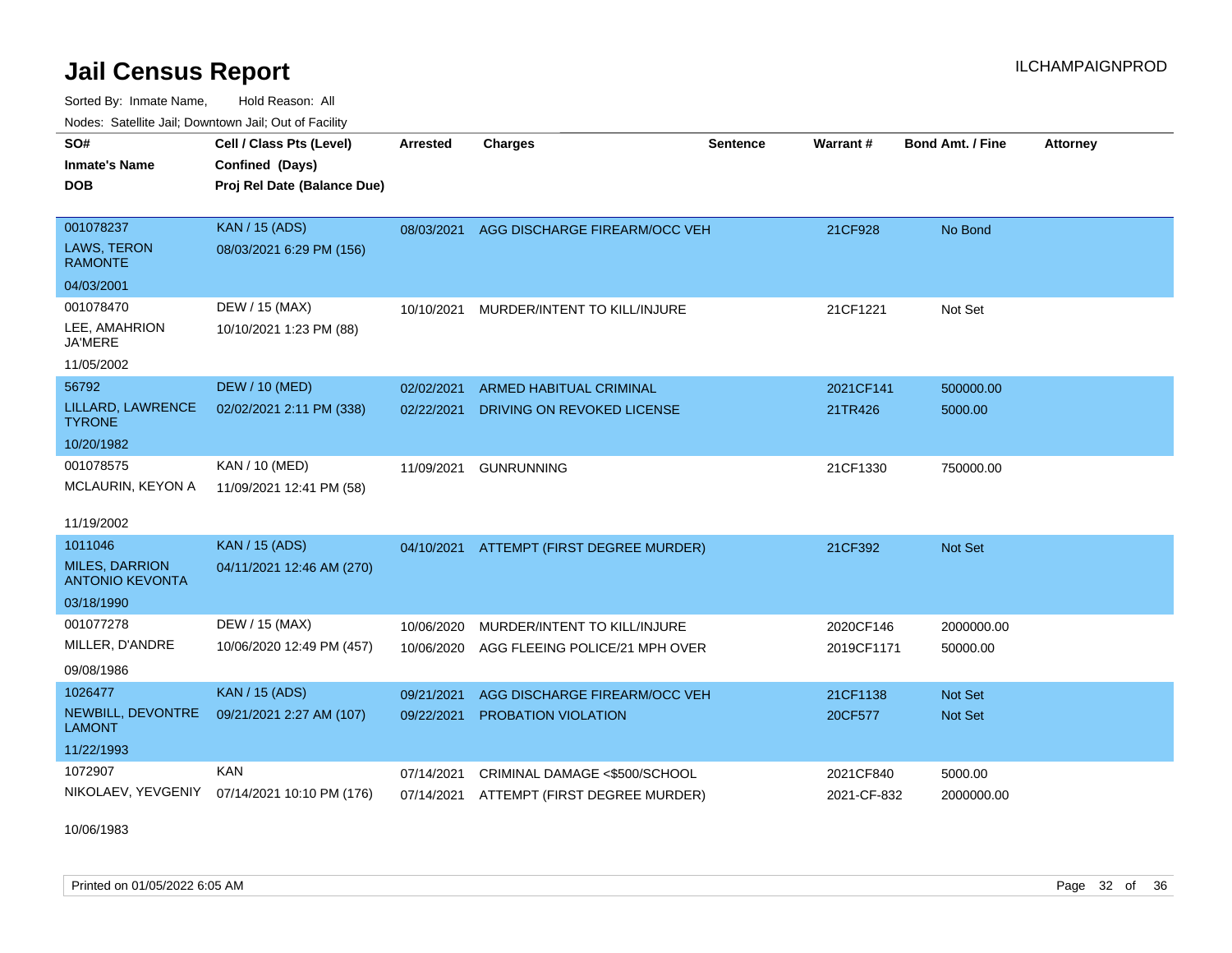| Todos. Catolino can, Downtown can, Out of Fability |                                               |            |                                |                 |                 |                         |                 |
|----------------------------------------------------|-----------------------------------------------|------------|--------------------------------|-----------------|-----------------|-------------------------|-----------------|
| SO#                                                | Cell / Class Pts (Level)                      | Arrested   | <b>Charges</b>                 | <b>Sentence</b> | <b>Warrant#</b> | <b>Bond Amt. / Fine</b> | <b>Attorney</b> |
| <b>Inmate's Name</b>                               | Confined (Days)                               |            |                                |                 |                 |                         |                 |
| <b>DOB</b>                                         | Proj Rel Date (Balance Due)                   |            |                                |                 |                 |                         |                 |
|                                                    |                                               |            |                                |                 |                 |                         |                 |
| 001078558                                          | DEW / 10 (MED)                                | 11/03/2021 | UNLAWFUL USE OF A WEAPON       |                 | 21CF1352        | Not Set                 |                 |
| PARRISH, DOMINIC<br><b>WALTER</b>                  | 11/03/2021 1:25 PM (64)                       |            |                                |                 |                 |                         |                 |
| 08/23/2001                                         |                                               |            |                                |                 |                 |                         |                 |
| 001078063                                          | DEW / 15 (MAX)                                | 06/15/2021 | AGG CRIM SEX ASSAULT/WEAPON    |                 | 2021CF678       | 1000000.00              |                 |
|                                                    | PERRY, ROBERT Junior 06/15/2021 4:37 PM (205) | 06/15/2021 | <b>ROBBERY</b>                 |                 | 2021CF159       | 25000.00                |                 |
| 12/21/1990                                         |                                               |            |                                |                 |                 |                         |                 |
| 001077614                                          | <b>KAN / 15 (MAX)</b>                         | 01/17/2021 | ATTEMPT (FIRST DEGREE MURDER)  |                 | 21CF66          | Not Set                 |                 |
| <b>DEVON</b>                                       | ROBINSON, DONTRELL 01/17/2021 3:08 PM (354)   |            |                                |                 |                 |                         |                 |
| 09/22/2002                                         |                                               |            |                                |                 |                 |                         |                 |
| 1061216                                            | KAN / 10 (MED)                                | 06/22/2021 | <b>HOME INVASION/FIREARM</b>   |                 | 21CF727         | Not Set                 |                 |
| RUNGE, ANDRE<br><b>MARSEAN</b>                     | 06/22/2021 4:42 PM (198)                      |            |                                |                 |                 |                         |                 |
| 12/05/1997                                         |                                               |            |                                |                 |                 |                         |                 |
| 650295                                             | <b>PIA / 50 (MAX)</b>                         | 04/22/2020 | <b>CRIMINAL SEXUAL ASSAULT</b> |                 | 2020-CF407      | 750000.00               |                 |
| SANDAGE, JERALD                                    | 04/22/2020 6:30 AM (624)                      | 04/22/2020 | <b>CRIMINAL SEXUAL ASSAULT</b> |                 | 2020-CF408      | 750000.00               |                 |
| <b>EUGENE</b>                                      |                                               | 04/22/2020 | <b>CRIMINAL SEXUAL ABUSE</b>   |                 | 2020-CF409      | 750000.00               |                 |
| 06/07/1971                                         |                                               | 04/22/2020 | <b>CRIMINAL SEXUAL ASSAULT</b> |                 | 2020-CF410      | 750000.00               |                 |
|                                                    |                                               | 04/22/2020 | <b>OFFICIAL MISCONDUCT</b>     |                 | 2019-CF1811     | 25000.00                |                 |
| 50614                                              | <b>EHD</b>                                    | 12/15/2021 | DRIVING RVK/SUSP DUI/SSS 3RD   |                 | 2021CF677       | Not Set                 |                 |
| SANFORD, AMBER<br><b>NICOLE</b>                    | 12/15/2021 10:18 AM (22)                      |            |                                |                 |                 |                         |                 |
| 12/07/1979                                         | 1/12/2022 (0.00)                              |            |                                |                 |                 |                         |                 |
| 1062194                                            | <b>DEW / 15 (MAX)</b>                         | 02/27/2020 | MURDER/OTHER FORCIBLE FELONY   |                 | 20CF-247        | 1000000.00              |                 |
| SIMMONS, MICHAEL<br><b>JAMAL</b>                   | 02/27/2020 1:11 PM (679)                      | 09/23/2020 | AGG BATTERY/DISCHARGE FIREARM  |                 | 20CF1061        | <b>Not Set</b>          |                 |
| 11/03/1997                                         |                                               |            |                                |                 |                 |                         |                 |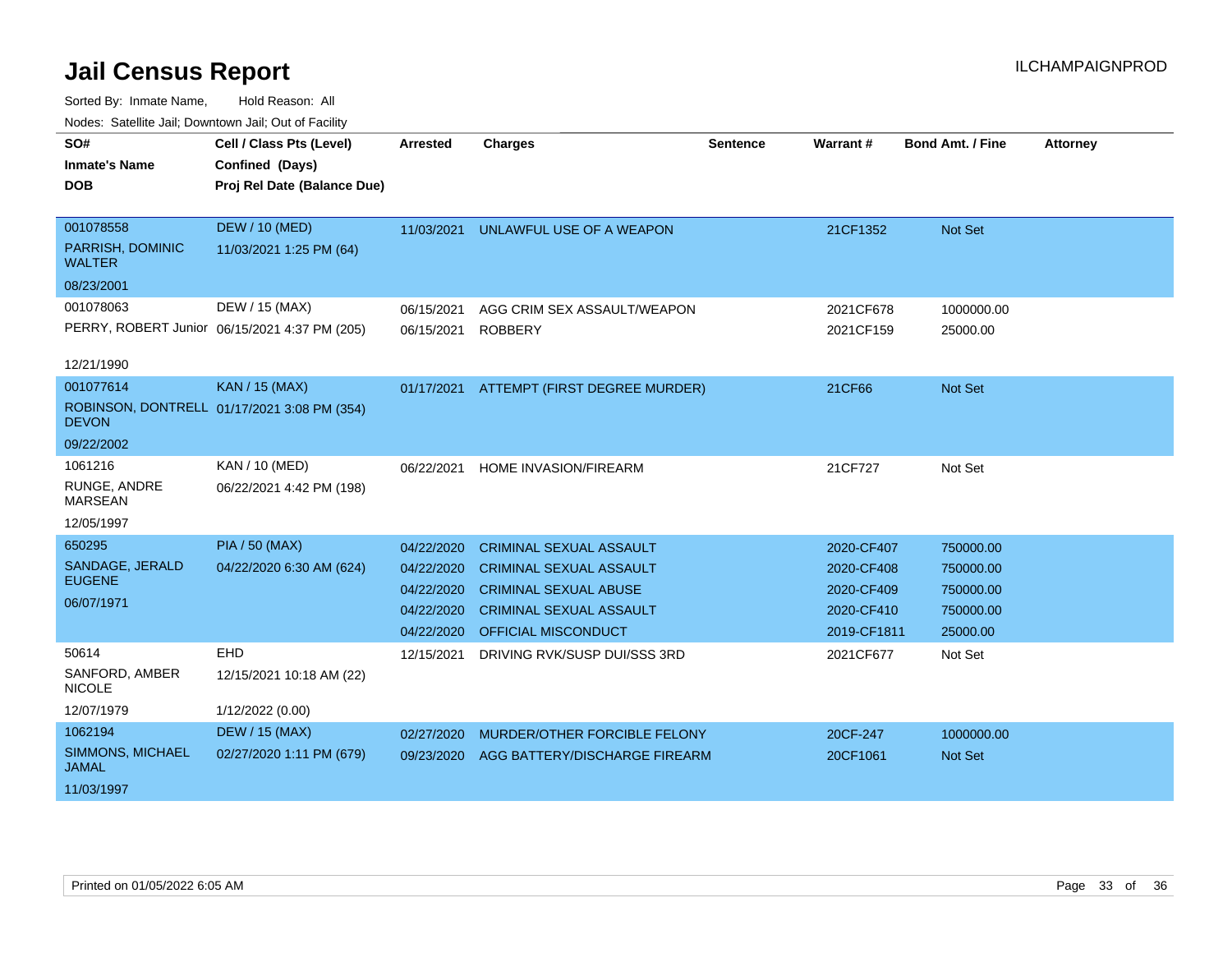| SO#<br><b>Inmate's Name</b>                   | Cell / Class Pts (Level)<br>Confined (Days)   | <b>Arrested</b> | <b>Charges</b>                 | <b>Sentence</b>        | Warrant#   | <b>Bond Amt. / Fine</b> | <b>Attorney</b> |
|-----------------------------------------------|-----------------------------------------------|-----------------|--------------------------------|------------------------|------------|-------------------------|-----------------|
| DOB                                           | Proj Rel Date (Balance Due)                   |                 |                                |                        |            |                         |                 |
| 001078115                                     | <b>KAN / 15 (MAX)</b>                         | 07/01/2021      | ARMED VIOLENCE/CATEGORY I      |                        | 21CF772    | <b>Not Set</b>          |                 |
| <b>SMITH, JAMES</b><br><b>NASHAUN, Junior</b> | 07/01/2021 2:44 PM (189)                      | 07/30/2021      | DRIVING ON SUSPENDED LICENSE   |                        | 21TR5804   | 1500.00                 |                 |
| 09/18/2000                                    |                                               |                 |                                |                        |            |                         |                 |
| 001077868                                     | DEW / 15 (MAX)                                | 04/21/2021      | ARMED ROBBERY/ARMED W/FIREARM  |                        | 21CF445    | Not Set                 |                 |
| SPEARMENT,<br><b>KENTRELL</b>                 | 04/21/2021 9:48 PM (260)                      | 08/19/2021      | FLEEING/ATTEMPT ELUDE OFFICER  |                        | 2021TR1053 | 1000.00                 |                 |
| 01/21/2002                                    |                                               |                 |                                |                        |            |                         |                 |
| 001077854                                     | <b>EHD</b>                                    | 09/15/2021      | DRIVING RVK/SUSP DUI/SSS 4-9   |                        | 2021CF306  | Not Set                 |                 |
| STUKINS, DANNY RAY                            | 09/15/2021 10:17 AM (113)                     |                 |                                |                        |            |                         |                 |
| 07/05/1985                                    | 3/13/2022 (0.00)                              |                 |                                |                        |            |                         |                 |
| 1046632                                       | KAN / 15 (MAX)                                | 09/14/2021      | ARMED VIOLENCE/CATEGORY II     |                        | 21CF912    | 750000.00               |                 |
|                                               | TATE, JAVON MARQUIS 09/14/2021 12:10 PM (114) |                 |                                |                        |            |                         |                 |
| 08/10/1996                                    |                                               |                 |                                |                        |            |                         |                 |
| 1033031                                       | <b>KAN / 15 (MAX)</b>                         | 08/19/2020      | *AGG BATTERY W/FIREARM/PERSON  |                        | 2020-CF923 | 500000.00               |                 |
| <b>TOMS, ANDREW</b><br><b>CHUCKY</b>          | 08/19/2020 5:59 PM (505)                      |                 |                                |                        |            |                         |                 |
| 09/28/1978                                    |                                               |                 |                                |                        |            |                         |                 |
| 27007                                         | KAN / 15 (MAX)                                | 09/19/2021      | DOMESTIC BATTERY/OTHER PRIOR   | 2y/0m/0d (DOI 21CF1133 |            | No Bond                 |                 |
| TUELL, ROBERT<br><b>STEPHEN</b>               | 09/19/2021 9:51 AM (109)                      |                 |                                |                        |            |                         |                 |
| 09/25/1967                                    |                                               |                 |                                |                        |            |                         |                 |
| 001078263                                     | <b>KAN / 10 (ADS)</b>                         | 08/11/2021      | AGG FLEEING POLICE/21 MPH OVER | 15m (DOC)              |            | 200000.00               |                 |
| <b>TURK, BRANDON</b><br><b>LARSHAWN</b>       | 08/11/2021 6:23 PM (148)                      |                 |                                |                        |            |                         |                 |
| 10/18/1995                                    |                                               |                 |                                |                        |            |                         |                 |
| 001078386                                     | KAN / 10 (MED)                                | 09/14/2021      | POSSESSION OF STOLEN FIREARM   |                        | 2021CF1099 | 250000.00               |                 |
| TURNER, AMARIO                                | 09/14/2021 11:42 PM (114)                     |                 |                                |                        |            |                         |                 |
| 09/23/2002                                    |                                               |                 |                                |                        |            |                         |                 |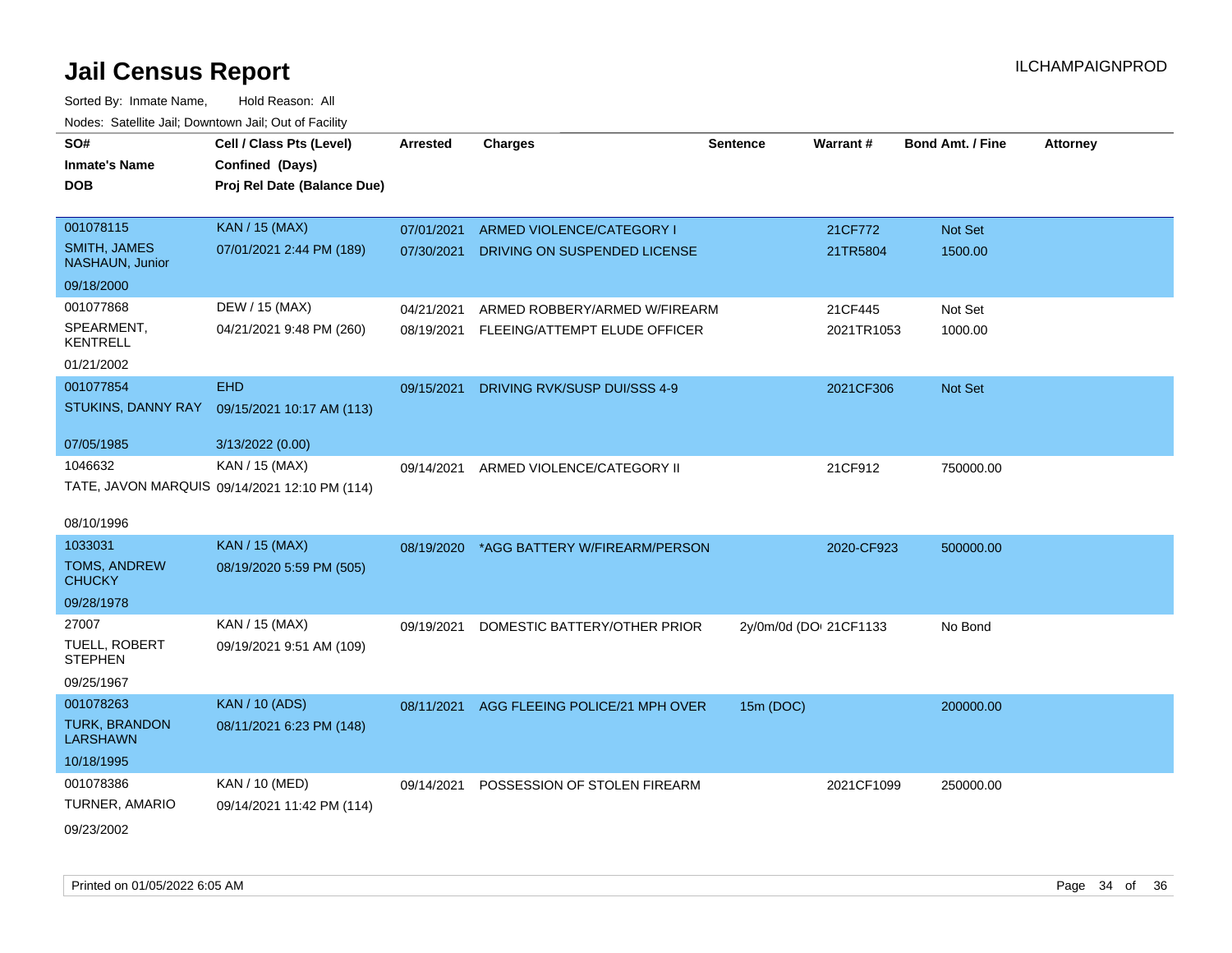| SO#<br><b>Inmate's Name</b><br><b>DOB</b>                               | Cell / Class Pts (Level)<br>Confined (Days)<br>Proj Rel Date (Balance Due) | <b>Arrested</b>                                                    | <b>Charges</b>                                                                                                                                                     | Sentence  | Warrant#                                                                      | <b>Bond Amt. / Fine</b>                                                    | <b>Attorney</b> |
|-------------------------------------------------------------------------|----------------------------------------------------------------------------|--------------------------------------------------------------------|--------------------------------------------------------------------------------------------------------------------------------------------------------------------|-----------|-------------------------------------------------------------------------------|----------------------------------------------------------------------------|-----------------|
| 1040925<br><b>WEATHERALL,</b><br><b>JOHNNY EARL JAMES</b><br>04/29/1994 | <b>KAN / 10 (MED)</b><br>10/05/2021 4:17 PM (93)                           | 10/05/2021                                                         | AGG BATTERY/DISCHARGE FIREARM                                                                                                                                      |           | 2021CF1105                                                                    | 1000000.00                                                                 |                 |
| 1062558<br><b>WELLS, JIAMANTE</b><br><b>AMORE</b><br>09/02/1995         | DEW / 10 (MED)<br>10/02/2021 8:29 PM (96)                                  | 10/02/2021                                                         | FELON POSS/USE WEAPON/FIREARM                                                                                                                                      |           | 21CF1185                                                                      | Not Set                                                                    |                 |
| 1002033<br><b>WEST, ANTONIO</b><br><b>DEONTA</b><br>04/15/1992          | <b>KAN / 15 (MAX)</b><br>09/08/2021 11:01 PM (120)                         | 09/08/2021<br>09/08/2021<br>09/08/2021<br>09/08/2021<br>09/08/2021 | DRIVING ON SUSPENDED LICENSE<br>ARMED ROBBERY/ARMED W/FIREARM<br>AGG UNLAWFUL USE OF WEAPON/VEH<br><b>OBSTRCT JUSTICE/LEAVE STATE</b><br>ARMED VIOLENCE/CATEGORY I |           | 2019-TR-11944<br>2020-CF-1406<br>2021-CF-AWOW<br>2021-CF-AWOW<br>2021-CF-AWOW | 5000.00<br>500000.00<br><b>Not Set</b><br><b>Not Set</b><br><b>Not Set</b> |                 |
| 1022068<br><b>WILKINS, MICHAEL</b><br>CARL<br>07/10/1992                | DEW / 15 (ADS)<br>10/10/2021 5:07 AM (88)                                  | 10/10/2021                                                         | FELON POSS/USE WEAPON/FIREARM                                                                                                                                      |           | 21CF1212                                                                      | Not Set                                                                    |                 |
| 001077508<br><b>WILLIAMS, CALVIN</b><br><b>TIMOTHY</b><br>10/23/2002    | <b>DEW / 15 (ADS)</b><br>12/10/2020 8:55 PM (392)                          | 12/10/2020                                                         | MURDER/STRONG PROB KILL/INJURE                                                                                                                                     | 55y (DOC) | 2020CF1293                                                                    | No Bond                                                                    |                 |
| 539662<br>WILLIAMS, JAVONTAE<br><b>DEMAR</b><br>07/28/1991              | KAN / 10 (MED)<br>08/14/2021 1:28 AM (145)                                 | 08/14/2021<br>08/14/2021<br>08/14/2021<br>08/14/2021               | AGGRAVATED BATTERY<br>AGGRAVATED DOMESTIC BATTERY<br>DOM BTRY/CONTACT/1-2 PRECONV<br><b>CITY OV ARREST</b>                                                         |           | 21CF979<br>2020CF1098<br>2021CF770<br>2017OV893                               | No Bond<br>25000.00<br>250000.00<br>1000.00                                |                 |
| 1037579<br><b>WILLIAMS, STEVEN</b><br>PATRICK, Second<br>11/25/1994     | <b>KAN / 10 (MED)</b><br>08/17/2021 8:16 PM (142)                          | 08/17/2021                                                         | FELON POSS/USE WEAPON/FIREARM                                                                                                                                      |           | 2019CF73                                                                      | No Bond                                                                    |                 |